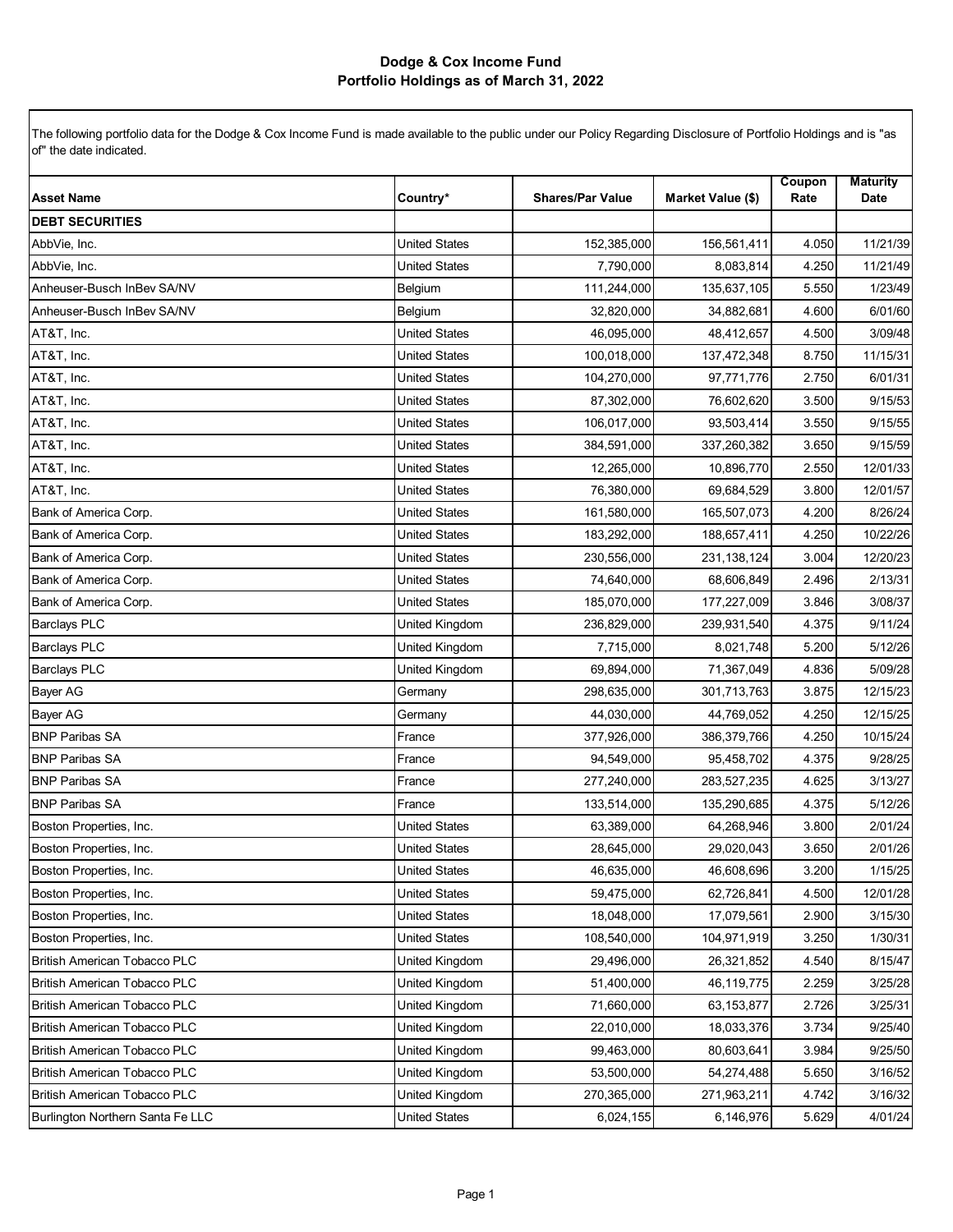|                                  |                      |                         |                   | Coupon | <b>Maturity</b> |
|----------------------------------|----------------------|-------------------------|-------------------|--------|-----------------|
| <b>Asset Name</b>                | Country*             | <b>Shares/Par Value</b> | Market Value (\$) | Rate   | Date            |
| Burlington Northern Santa Fe LLC | <b>United States</b> | 3,261,535               | 3,363,748         | 5.720  | 1/15/24         |
| Burlington Northern Santa Fe LLC | United States        | 1,291,573               | 1,315,231         | 5.342  | 4/01/24         |
| Burlington Northern Santa Fe LLC | <b>United States</b> | 16,395,742              | 17,011,347        | 5.996  | 4/01/24         |
| Burlington Northern Santa Fe LLC | <b>United States</b> | 67,935,845              | 69,273,454        | 3.442  | 6/16/28         |
| Capital One Financial Corp.      | <b>United States</b> | 101,627,000             | 102,796,843       | 3.500  | 6/15/23         |
| Capital One Financial Corp.      | <b>United States</b> | 14,520,000              | 14,731,622        | 3.750  | 4/24/24         |
| Capital One Financial Corp.      | United States        | 45,441,000              | 45,481,549        | 3.200  | 2/05/25         |
| Capital One Financial Corp.      | <b>United States</b> | 125,944,000             | 128,822,808       | 4.200  | 10/29/25        |
| Capital One Financial Corp.      | <b>United States</b> | 11,885,000              | 11,943,227        | 3.750  | 7/28/26         |
| Capital One Financial Corp.      | <b>United States</b> | 36,790,000              | 35,999,044        | 2.636  | 3/03/26         |
| Cemex SAB de CV                  | Mexico               | 87,667,000              | 88,654,130        | 5.450  | 11/19/29        |
| Cemex SAB de CV                  | Mexico               | 88,919,000              | 95,143,330        | 7.375  | 6/05/27         |
| Cemex SAB de CV                  | Mexico               | 214,252,000             | 213,180,740       | 5.200  | 9/17/30         |
| Cemex SAB de CV                  | Mexico               | 123,650,000             | 112,831,862       | 3.875  | 7/11/31         |
| Charter Communications, Inc.     | <b>United States</b> | 108,025,000             | 112,023,127       | 4.908  | 7/23/25         |
| Charter Communications, Inc.     | <b>United States</b> | 453,635,000             | 516,410,513       | 6.484  | 10/23/45        |
| Charter Communications, Inc.     | <b>United States</b> | 56,740,000              | 58,095,577        | 5.375  | 5/01/47         |
| Charter Communications, Inc.     | <b>United States</b> | 208,915,000             | 222,104,888       | 5.750  | 4/01/48         |
| Charter Communications, Inc.     | <b>United States</b> | 9,905,000               | 9,408,853         | 4.800  | 3/01/50         |
| Charter Communications, Inc.     | <b>United States</b> | 40,615,000              | 40,494,877        | 4.400  | 4/01/33         |
| Charter Communications, Inc.     | <b>United States</b> | 131,265,000             | 132, 150, 294     | 5.250  | 4/01/53         |
| Charter Communications, Inc.     | United States        | 222,485,000             | 199,680,288       | 4.500  | 6/01/33         |
| Charter Communications, Inc.     | <b>United States</b> | 78,230,000              | 71,556,981        | 4.500  | 5/01/32         |
| Charter Communications, Inc.     | <b>United States</b> | 90,430,000              | 78,538,003        | 4.250  | 1/15/34         |
| Charter Communications, Inc.     | <b>United States</b> | 45,728,000              | 52,588,560        | 6.550  | 5/01/37         |
| Charter Communications, Inc.     | <b>United States</b> | 122,432,000             | 141,954,233       | 6.750  | 6/15/39         |
| Cigna Corp.                      | United States        | 47,075,000              | 48,520,184        | 4.125  | 11/15/25        |
| Cigna Corp.                      | <b>United States</b> | 64,256,000              | 67,592,227        | 4.375  | 10/15/28        |
| Cigna Corp.                      | <b>United States</b> | 26,556,000              | 32,065,386        | 7.875  | 5/15/27         |
| Citigroup, Inc.                  | <b>United States</b> | 1,650,000               | 1,994,004         | 6.625  | 6/15/32         |
| Citigroup, Inc.                  | <b>United States</b> | 72,075,000              | 72,816,962        | 3.500  | 5/15/23         |
| Citigroup, Inc.                  | <b>United States</b> | 30,990,000              | 31,679,227        | 4.000  | 8/05/24         |
| Citigroup, Inc.                  | <b>United States</b> | 46,199,000              | 47,651,329        | 4.450  | 9/29/27         |
| Citigroup, Inc.                  | <b>United States</b> | 88,860,000              | 92,250,423        | 4.412  | 3/31/31         |
| Citigroup, Inc.                  | <b>United States</b> | 136,715,000             | 135,529,491       | 3.785  | 3/17/33         |
| Citigroup, Inc.                  | United States        | 16,930,688              | 463,900,851       | 6.669  | 10/30/40        |
| Coca-Cola Co.                    | <b>United States</b> | 188,545,000             | 169,126,398       | 1.650  | 6/01/30         |
| Cox Enterprises, Inc.            | <b>United States</b> | 218,525,000             | 220,889,161       | 3.850  | 2/01/25         |
| Cox Enterprises, Inc.            | <b>United States</b> | 138,027,000             | 137,213,135       | 3.350  | 9/15/26         |
| Cox Enterprises, Inc.            | <b>United States</b> | 71,927,000              | 71,551,887        | 3.500  | 8/15/27         |
| CRH PLC                          | Ireland              | 61,144,000              | 62,050,184        | 3.875  | 5/18/25         |
|                                  |                      |                         |                   |        |                 |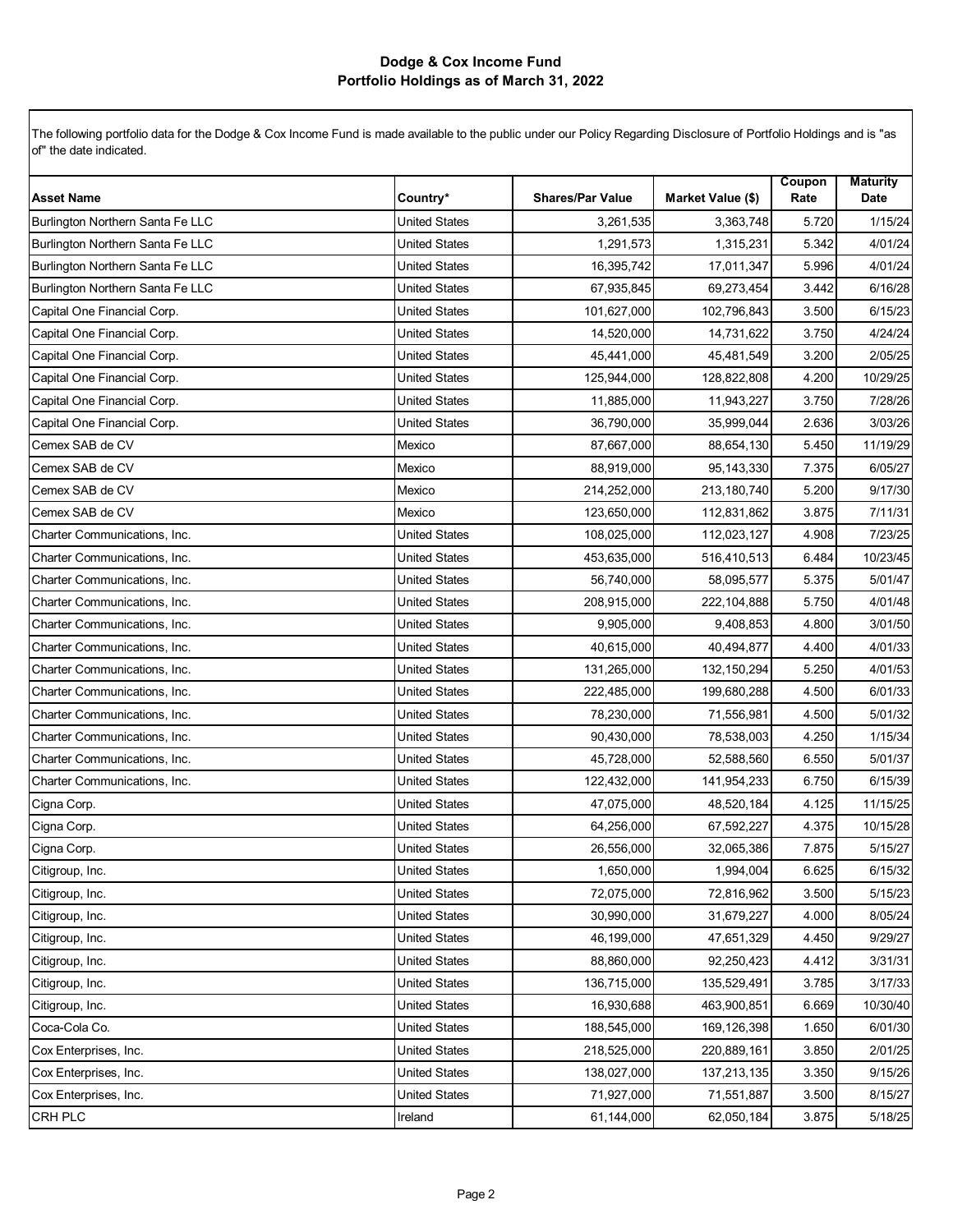| <b>Asset Name</b>          | Country*             | <b>Shares/Par Value</b> | Market Value (\$) | Coupon<br>Rate | <b>Maturity</b><br>Date |
|----------------------------|----------------------|-------------------------|-------------------|----------------|-------------------------|
| CSX Corp.                  | <b>United States</b> | 9,050,205               | 9,307,703         | 6.251          | 1/15/23                 |
| CVS Health Corp.           | <b>United States</b> | 32,995,000              | 34,515,371        | 4.300          | 3/25/28                 |
| CVS Health Corp.           | <b>United States</b> | 132,231,000             | 144,507,081       | 4.780          | 3/25/38                 |
| CVS Health Corp.           | <b>United States</b> | 82,424,000              | 83,865,573        | 3.750          | 4/01/30                 |
| CVS Health Corp.           | <b>United States</b> | 57,090,000              | 58,081,671        | 4.125          | 4/01/40                 |
| Dell Technologies, Inc.    | <b>United States</b> | 3,996,000               | 4,116,451         | 5.450          | 6/15/23                 |
| Dell Technologies, Inc.    | <b>United States</b> | 29,345,000              | 31,787,345        | 6.020          | 6/15/26                 |
| Dell Technologies, Inc.    | <b>United States</b> | 37,510,000              | 41,208,119        | 6.100          | 7/15/27                 |
| Dept. of Veterans Affairs  | <b>United States</b> | 24,374                  | 25,993            | 9.293          | 5/15/25                 |
| Dept. of Veterans Affairs  | <b>United States</b> | 2,717,363               | 2,908,064         | 7.500          | 6/15/27                 |
| Dept. of Veterans Affairs  | <b>United States</b> | 29,172                  | 30,675            | 8.293          | 3/15/28                 |
| Dept. of Veterans Affairs  | <b>United States</b> | 3,691                   | 3,888             | 8.614          | 8/15/27                 |
| Dillard's, Inc.            | <b>United States</b> | 275,000                 | 280,926           | 7.875          | 1/01/23                 |
| Dillard's, Inc.            | <b>United States</b> | 20,806,000              | 22,471,464        | 7.750          | 7/15/26                 |
| Dillard's, Inc.            | <b>United States</b> | 12,723,000              | 13,931,920        | 7.750          | 5/15/27                 |
| Dillard's, Inc.            | <b>United States</b> | 27,945,000              | 30,781,746        | 7.000          | 12/01/28                |
| <b>Dominion Energy</b>     | <b>United States</b> | 238,611,000             | 242,112,862       | 5.750          | 10/01/54                |
| <b>Dominion Energy</b>     | <b>United States</b> | 23,545,000              | 23,227,566        | 3.375          | 4/01/30                 |
| <b>Dominion Energy</b>     | <b>United States</b> | 30,710,000              | 28,553,964        | 1.450          | 4/15/26                 |
| Dow, Inc.                  | <b>United States</b> | 29,568,000              | 36,988,706        | 7.375          | 11/01/29                |
| Dow, Inc.                  | <b>United States</b> | 76,250,000              | 121,463,186       | 9.400          | 5/15/39                 |
| Dow, Inc.                  | <b>United States</b> | 24,024,000              | 27,410,112        | 5.250          | 11/15/41                |
| Elanco Animal Health, Inc. | <b>United States</b> | 43,545,000              | 44,960,213        | 5.772          | 8/28/23                 |
| Elanco Animal Health, Inc. | <b>United States</b> | 98,467,000              | 105,607,827       | 6.400          | 8/28/28                 |
| Enel SPA                   | Italy                | 144,924,000             | 183,906,873       | 6.800          | 9/15/37                 |
| Enel SPA                   | Italy                | 161,210,000             | 190,707,387       | 6.000          | 10/07/39                |
| Exxon Mobil Corp.          | <b>United States</b> | 121,585,000             | 130,738,883       | 4.227          | 3/19/40                 |
| Exxon Mobil Corp.          | <b>United States</b> | 102,155,000             | 98,463,074        | 2.610          | 10/15/30                |
| <b>Fannie Mae</b>          | <b>United States</b> | 167,018                 | 181,455           | 7.000          | 4/01/32                 |
| <b>Fannie Mae</b>          | <b>United States</b> | 12,306                  | 13,410            | 7.000          | 7/01/32                 |
| <b>Fannie Mae</b>          | <b>United States</b> | 2,638,040               | 2,884,007         | 6.000          | 3/01/33                 |
| Fannie Mae                 | United States        | 13,538,697              | 14,641,838        | 5.500          | 5/01/33                 |
| <b>Fannie Mae</b>          | <b>United States</b> | 640,817                 | 695,341           | 5.500          | 11/01/33                |
| <b>Fannie Mae</b>          | <b>United States</b> | 4,837,416               | 5,023,795         | 4.000          | 1/01/41                 |
| <b>Fannie Mae</b>          | <b>United States</b> | 41,673,861              | 44,226,485        | 4.500          | 3/01/41                 |
| <b>Fannie Mae</b>          | United States        | 3,981,503               | 4,136,387         | 2.446          | 1/01/36                 |
| <b>Fannie Mae</b>          | <b>United States</b> | 5,563,882               | 5,805,948         | 4.000          | 8/01/41                 |
| <b>Fannie Mae</b>          | <b>United States</b> | 1,502,668               | 1,599,180         | 4.500          | 11/01/41                |
| <b>Fannie Mae</b>          | <b>United States</b> | 329,076                 | 349,544           | 4.500          | 12/01/41                |
| <b>Fannie Mae</b>          | <b>United States</b> | 1,869,329               | 1,938,949         | 2.002          | 4/01/42                 |
| <b>Fannie Mae</b>          | <b>United States</b> | 230,978                 | 230,746           | 1.733          | 11/01/37                |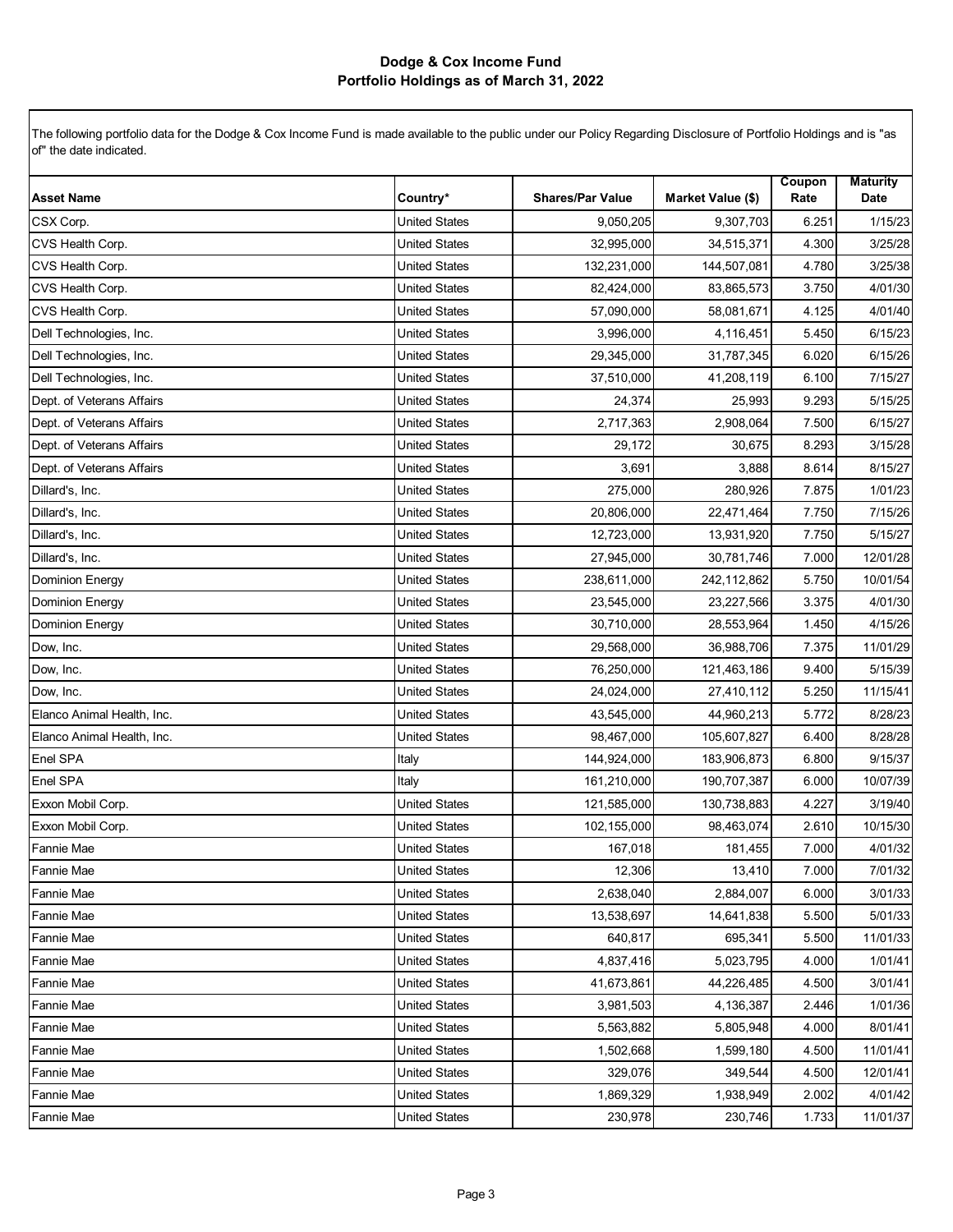| <b>Asset Name</b> | Country*             | <b>Shares/Par Value</b> | Market Value (\$) | Coupon<br>Rate | <b>Maturity</b><br>Date |
|-------------------|----------------------|-------------------------|-------------------|----------------|-------------------------|
| <b>Fannie Mae</b> | <b>United States</b> | 1,251,211               | 1,297,660         | 1.786          | 10/01/38                |
| Fannie Mae        | <b>United States</b> | 148,049                 | 153,782           | 2.031          | 6/01/39                 |
| Fannie Mae        | <b>United States</b> | 1,099,137               | 1,226,865         | 6.000          | 2/01/39                 |
| Fannie Mae        | <b>United States</b> | 582,404                 | 593,177           | 5.500          | 7/01/25                 |
| Fannie Mae        | <b>United States</b> | 3,321,193               | 3,385,430         | 5.000          | 9/01/25                 |
| Fannie Mae        | <b>United States</b> | 497,263                 | 550,139           | 7.000          | 11/01/38                |
| Fannie Mae        | <b>United States</b> | 3,394,805               | 3,789,102         | 6.000          | 9/01/38                 |
| Fannie Mae        | <b>United States</b> | 69,342                  | 70,219            | 2.003          | 8/01/37                 |
| Fannie Mae        | <b>United States</b> | 2,981,383               | 3,064,229         | 1.868          | 2/01/43                 |
| Fannie Mae        | <b>United States</b> | 4,842,893               | 5,131,013         | 4.500          | 2/01/43                 |
| Fannie Mae        | <b>United States</b> | 355,232                 | 360,675           | 1.731          | 9/01/43                 |
| Fannie Mae        | <b>United States</b> | 676,824                 | 709,121           | 2.070          | 2/01/43                 |
| <b>Fannie Mae</b> | <b>United States</b> | 1,173,717               | 1,208,025         | 1.937          | 11/01/42                |
| Fannie Mae        | <b>United States</b> | 3,245,380               | 3,389,726         | 4.500          | 1/01/52                 |
| Fannie Mae        | <b>United States</b> | 43,890,882              | 45,610,960        | 4.500          | 8/01/31                 |
| Fannie Mae        | <b>United States</b> | 1,037,782               | 1,075,309         | 4.500          | 3/01/31                 |
| Fannie Mae        | <b>United States</b> | 3,997,951               | 4,102,718         | 1.780          | 11/01/43                |
| Fannie Mae        | <b>United States</b> | 6,930,156               | 7,090,881         | 1.989          | 5/01/44                 |
| Fannie Mae        | <b>United States</b> | 1,780,907               | 1,832,356         | 1.992          | 5/01/44                 |
| Fannie Mae        | <b>United States</b> | 3,872,756               | 4,185,129         | 5.000          | 7/01/37                 |
| Fannie Mae        | <b>United States</b> | 2,201,519               | 2,281,745         | 4.500          | 1/01/32                 |
| Fannie Mae        | <b>United States</b> | 4,950,943               | 5,150,095         | 4.500          | 1/01/34                 |
| Fannie Mae        | <b>United States</b> | 5,192,235               | 5,284,452         | 2.833          | 11/01/43                |
| Fannie Mae        | <b>United States</b> | 4,545,027               | 4,625,660         | 3.105          | 4/01/44                 |
| Fannie Mae        | <b>United States</b> | 1,976,596               | 2,025,301         | 2.202          | 4/01/44                 |
| Fannie Mae        | <b>United States</b> | 5,529,341               | 5,701,719         | 1.976          | 4/01/44                 |
| Fannie Mae        | <b>United States</b> | 4,871,594               | 5,160,156         | 4.500          | 10/01/44                |
| Fannie Mae        | <b>United States</b> | 6,081,837               | 6,364,156         | 4.500          | 2/01/41                 |
| Fannie Mae        | <b>United States</b> | 19,029,880              | 20,057,764        | 4.500          | 9/01/41                 |
| <b>Fannie Mae</b> | United States        | 668,978                 | 687,551           | 1.815          | 7/01/44                 |
| <b>Fannie Mae</b> | <b>United States</b> | 2,463,389               | 2,549,168         | 1.841          | 7/01/44                 |
| <b>Fannie Mae</b> | <b>United States</b> | 3,495,443               | 3,612,283         | 1.809          | 7/01/44                 |
| Fannie Mae        | <b>United States</b> | 39,085,967              | 40,691,584        | 2.055          | 5/01/38                 |
| <b>Fannie Mae</b> | <b>United States</b> | 2,420,937               | 2,499,382         | 1.818          | 8/01/44                 |
| <b>Fannie Mae</b> | United States        | 5,307,363               | 5,471,759         | 1.818          | 8/01/44                 |
| <b>Fannie Mae</b> | <b>United States</b> | 3,541,629               | 3,659,683         | 1.887          | 9/01/44                 |
| Fannie Mae        | <b>United States</b> | 3,469,848               | 3,698,687         | 4.500          | 8/01/44                 |
| <b>Fannie Mae</b> | <b>United States</b> | 3,109,318               | 3,197,550         | 1.820          | 10/01/44                |
| <b>Fannie Mae</b> | <b>United States</b> | 1,251,824               | 1,286,574         | 1.815          | 10/01/44                |
| Fannie Mae        | <b>United States</b> | 33,478,646              | 34,836,745        | 4.000          | 9/01/34                 |
| Fannie Mae        | <b>United States</b> | 7,305,256               | 7,533,009         | 1.955          | 9/01/44                 |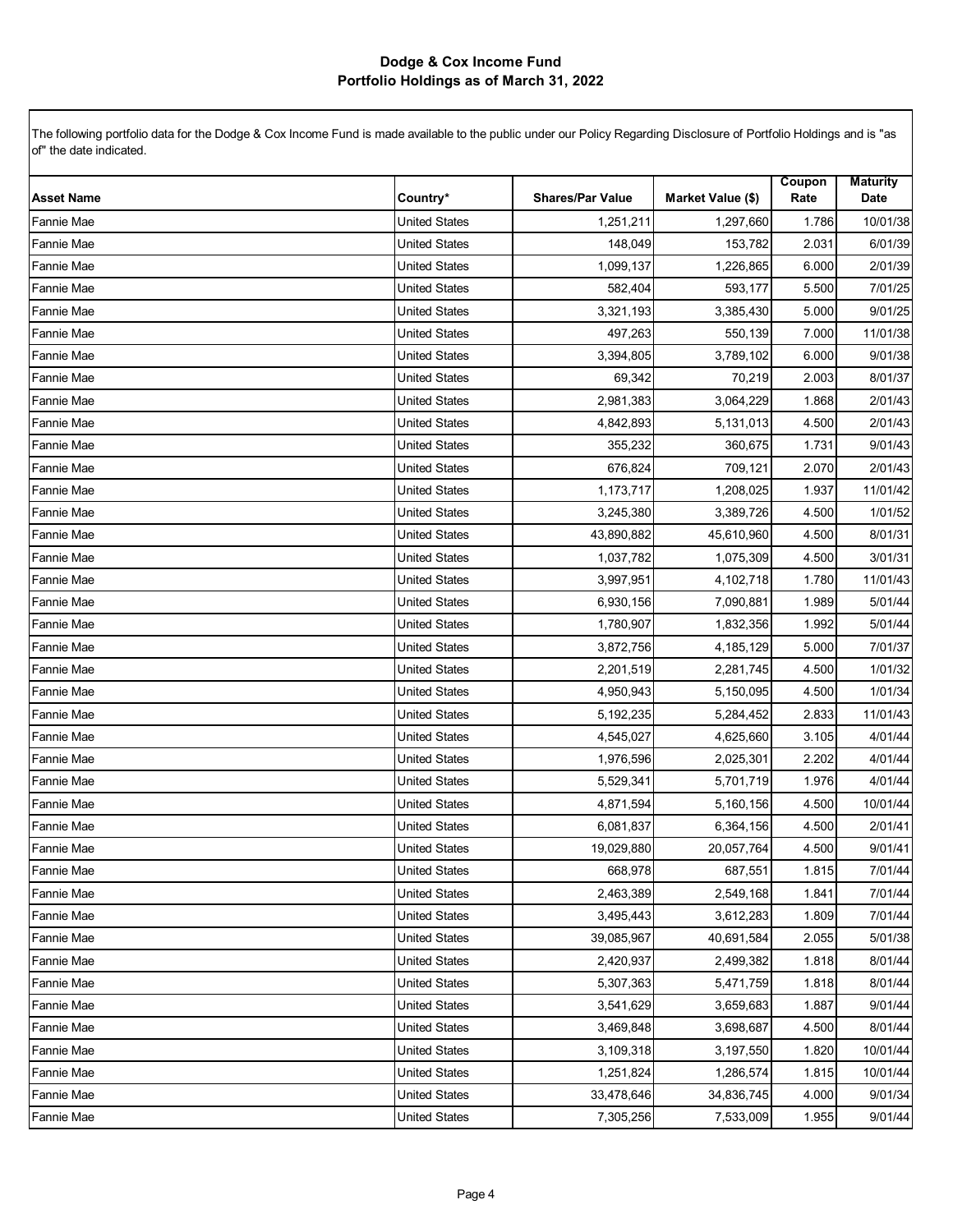| <b>Asset Name</b> | Country*             | <b>Shares/Par Value</b> | Market Value (\$) | Coupon<br>Rate | <b>Maturity</b><br>Date |
|-------------------|----------------------|-------------------------|-------------------|----------------|-------------------------|
| Fannie Mae        | <b>United States</b> | 3,762,483               | 3,899,056         | 4.500          | 1/01/31                 |
| Fannie Mae        | <b>United States</b> | 38,378,209              | 39,778,615        | 4.500          | 7/01/30                 |
| Fannie Mae        | <b>United States</b> | 69,038,492              | 73,423,753        | 4.500          | 6/01/41                 |
| Fannie Mae        | <b>United States</b> | 2,417,148               | 2,486,319         | 1.826          | 10/01/44                |
| Fannie Mae        | <b>United States</b> | 21,460,350              | 22,155,326        | 4.000          | 3/01/32                 |
| Fannie Mae        | <b>United States</b> | 6,083,431               | 6,264,830         | 1.824          | 10/01/44                |
| Fannie Mae        | <b>United States</b> | 2,077,778               | 2,138,024         | 1.806          | 10/01/44                |
| Fannie Mae        | <b>United States</b> | 2,556,336               | 2,631,297         | 1.841          | 11/01/44                |
| <b>Fannie Mae</b> | <b>United States</b> | 3,431,527               | 3,523,841         | 1.818          | 11/01/44                |
| <b>Fannie Mae</b> | <b>United States</b> | 5,564,158               | 5,765,319         | 4.000          | 8/01/33                 |
| Fannie Mae        | <b>United States</b> | 4,233,888               | 4,347,453         | 1.815          | 11/01/44                |
| Fannie Mae        | <b>United States</b> | 3,974,851               | 4,084,791         | 4.500          | 3/01/29                 |
| Fannie Mae        | <b>United States</b> | 6,085,327               | 6,238,298         | 1.814          | 12/01/44                |
| Fannie Mae        | <b>United States</b> | 21,205,108              | 21,827,586        | 4.000          | 8/01/32                 |
| Fannie Mae        | <b>United States</b> | 16,951,910              | 17,667,700        | 4.000          | 7/01/34                 |
| Fannie Mae        | <b>United States</b> | 3,043,413               | 3,138,426         | 2.595          | 8/01/45                 |
| Fannie Mae        | <b>United States</b> | 1,871,825               | 1,931,984         | 2.594          | 8/01/45                 |
| Fannie Mae        | <b>United States</b> | 35,965,631              | 37,889,216        | 4.500          | 2/01/45                 |
| <b>Fannie Mae</b> | <b>United States</b> | 2,734,322               | 2,801,964         | 1.906          | 2/01/45                 |
| <b>Fannie Mae</b> | <b>United States</b> | 1,655,783               | 1,698,424         | 1.836          | 1/01/45                 |
| Fannie Mae        | <b>United States</b> | 7,577,262               | 7,809,763         | 1.870          | 10/01/43                |
| Fannie Mae        | <b>United States</b> | 3,508,596               | 3,645,004         | 4.000          | 12/01/34                |
| Fannie Mae        | <b>United States</b> | 10,466,575              | 11,080,409        | 4.500          | 12/01/44                |
| Fannie Mae        | <b>United States</b> | 29,827,323              | 31,042,835        | 4.000          | 6/01/35                 |
| Fannie Mae        | <b>United States</b> | 14,092,367              | 15,006,574        | 4.500          | 2/01/45                 |
| Fannie Mae        | <b>United States</b> | 4,554,567               | 4,696,131         | 4.000          | 7/01/35                 |
| Fannie Mae        | <b>United States</b> | 12,941,384              | 13,207,344        | 3.500          | 12/01/29                |
| Fannie Mae        | <b>United States</b> | 42,042,786              | 44,294,419        | 4.500          | 9/01/45                 |
| <b>Fannie Mae</b> | <b>United States</b> | 2,991,232               | 3,170,031         | 4.500          | 2/01/46                 |
| Fannie Mae        | <b>United States</b> | 47,616,972              | 49,409,017        | 4.000          | 3/01/37                 |
| <b>Fannie Mae</b> | <b>United States</b> | 31,419,976              | 32,270,355        | 3.018          | 3/01/45                 |
| <b>Fannie Mae</b> | <b>United States</b> | 27,988,337              | 29,666,092        | 4.500          | 2/01/46                 |
| <b>Fannie Mae</b> | <b>United States</b> | 658,197                 | 672,843           | 2.625          | 7/01/46                 |
| <b>Fannie Mae</b> | <b>United States</b> | 62,475,839              | 64,112,888        | 3.500          | 2/01/31                 |
| <b>Fannie Mae</b> | <b>United States</b> | 18,741,944              | 19,745,137        | 4.500          | 9/01/42                 |
| <b>Fannie Mae</b> | <b>United States</b> | 23,306,453              | 24,778,671        | 4.500          | 7/01/44                 |
| Fannie Mae        | <b>United States</b> | 166                     | 176               | 4.500          | 6/01/45                 |
| Fannie Mae        | <b>United States</b> | 6,227,210               | 6,415,502         | 2.829          | 10/01/45                |
| <b>Fannie Mae</b> | <b>United States</b> | 8,615,149               | 8,821,021         | 2.062          | 4/01/46                 |
| Fannie Mae        | <b>United States</b> | 4,302,763               | 4,429,065         | 2.522          | 11/01/45                |
| <b>Fannie Mae</b> | <b>United States</b> | 4,926,003               | 5,056,848         | 2.827          | 4/01/46                 |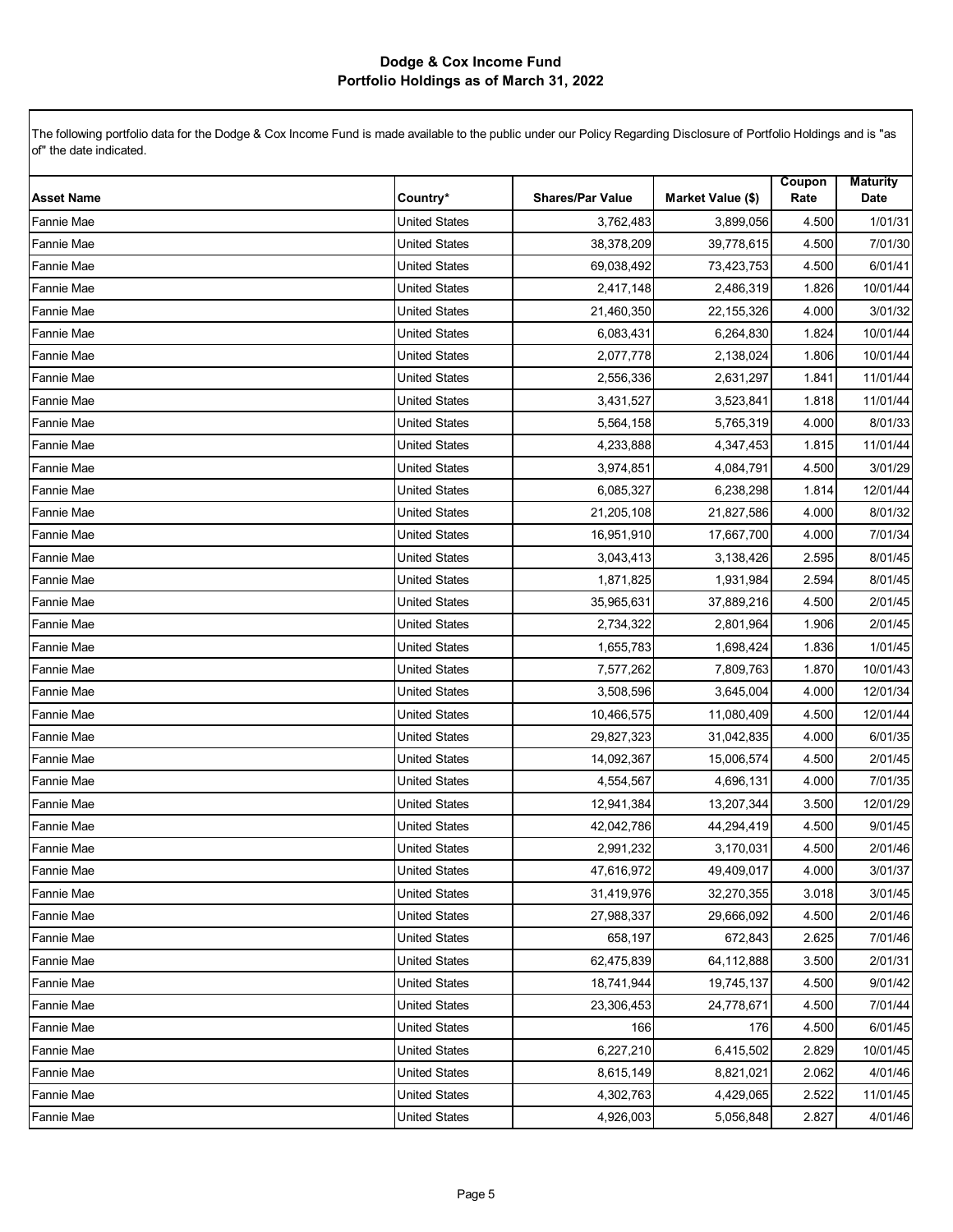| <b>Asset Name</b> | Country*             | <b>Shares/Par Value</b> | Market Value (\$) | Coupon<br>Rate | <b>Maturity</b><br>Date |
|-------------------|----------------------|-------------------------|-------------------|----------------|-------------------------|
| Fannie Mae        | <b>United States</b> | 2,342,028               | 2,406,728         | 2.840          | 4/01/46                 |
| Fannie Mae        | <b>United States</b> | 11,502,375              | 12,245,729        | 4.500          | 2/01/45                 |
| <b>Fannie Mae</b> | <b>United States</b> | 4,990,250               | 5,193,203         | 4.500          | 11/01/44                |
| Fannie Mae        | <b>United States</b> | 2,314,726               | 2,375,984         | 2.085          | 5/01/46                 |
| Fannie Mae        | <b>United States</b> | 7,934,010               | 8,124,910         | 1.948          | 4/01/45                 |
| Fannie Mae        | <b>United States</b> | 4,017,362               | 4,169,975         | 4.000          | 6/01/36                 |
| Fannie Mae        | <b>United States</b> | 9,240,904               | 9,831,499         | 4.500          | 10/01/42                |
| Fannie Mae        | <b>United States</b> | 715,795                 | 734,488           | 2.806          | 6/01/46                 |
| <b>Fannie Mae</b> | <b>United States</b> | 927,602                 | 937,506           | 2.488          | 6/01/46                 |
| <b>Fannie Mae</b> | <b>United States</b> | 33,948,321              | 34,913,832        | 4.000          | 10/01/34                |
| Fannie Mae        | <b>United States</b> | 197,760                 | 197,835           | 2.050          | 2/01/44                 |
| Fannie Mae        | <b>United States</b> | 889,042                 | 916,982           | 1.920          | 9/01/42                 |
| Fannie Mae        | <b>United States</b> | 5,424,660               | 5,572,234         | 2.248          | 12/01/42                |
| Fannie Mae        | <b>United States</b> | 2,899,243               | 3,017,986         | 4.000          | 1/01/34                 |
| Fannie Mae        | <b>United States</b> | 5,637,383               | 5,789,473         | 3.500          | 3/01/29                 |
| Fannie Mae        | <b>United States</b> | 8,742,045               | 9,309,662         | 4.500          | 4/01/44                 |
| Fannie Mae        | <b>United States</b> | 1,385,436               | 1,441,991         | 4.000          | 12/01/34                |
| Fannie Mae        | <b>United States</b> | 9,481,079               | 10,059,324        | 4.500          | 12/01/44                |
| <b>Fannie Mae</b> | <b>United States</b> | 24,731,035              | 25,662,898        | 4.000          | 9/01/45                 |
| <b>Fannie Mae</b> | <b>United States</b> | 22,448,905              | 23,417,182        | 4.000          | 9/01/45                 |
| Fannie Mae        | <b>United States</b> | 3,390,050               | 3,520,557         | 4.000          | 12/01/35                |
| Fannie Mae        | <b>United States</b> | 2,495,871               | 2,527,007         | 3.500          | 1/01/36                 |
| Fannie Mae        | <b>United States</b> | 3,919,279               | 3,968,216         | 3.500          | 4/01/36                 |
| Fannie Mae        | <b>United States</b> | 39,901,615              | 41,871,653        | 4.500          | 3/01/47                 |
| Fannie Mae        | <b>United States</b> | 12,474,649              | 13,153,396        | 4.500          | 1/01/47                 |
| Fannie Mae        | <b>United States</b> | 31,152,142              | 32,773,414        | 4.500          | 2/01/47                 |
| Fannie Mae        | <b>United States</b> | 1,361,714               | 1,424,334         | 4.500          | 7/01/47                 |
| Fannie Mae        | <b>United States</b> | 1,432,017               | 1,472,679         | 1.810          | 9/01/43                 |
| Fannie Mae        | <b>United States</b> | 725,857                 | 742,325           | 3.270          | 9/01/43                 |
| Fannie Mae        | United States        | 1,262,397               | 1,279,852         | 2.295          | 5/01/43                 |
| <b>Fannie Mae</b> | <b>United States</b> | 968,201                 | 997,395           | 1.830          | 9/01/44                 |
| <b>Fannie Mae</b> | <b>United States</b> | 191,955                 | 192,661           | 1.720          | 6/01/43                 |
| <b>Fannie Mae</b> | <b>United States</b> | 8,473,949               | 8,702,523         | 3.500          | 9/01/28                 |
| <b>Fannie Mae</b> | <b>United States</b> | 1,471,659               | 1,507,587         | 1.810          | 12/01/43                |
| <b>Fannie Mae</b> | <b>United States</b> | 2,251,175               | 2,304,478         | 2.040          | 2/01/44                 |
| <b>Fannie Mae</b> | <b>United States</b> | 1,290,057               | 1,320,878         | 1.940          | 2/01/44                 |
| Fannie Mae        | <b>United States</b> | 942,938                 | 963,655           | 2.204          | 4/01/44                 |
| <b>Fannie Mae</b> | <b>United States</b> | 2,140,291               | 2,210,713         | 1.830          | 7/01/44                 |
| <b>Fannie Mae</b> | <b>United States</b> | 679,929                 | 700,887           | 1.840          | 7/01/44                 |
| Fannie Mae        | <b>United States</b> | 627,560                 | 642,940           | 1.840          | 9/01/44                 |
| Fannie Mae        | <b>United States</b> | 1,396,297               | 1,437,072         | 2.130          | 4/01/44                 |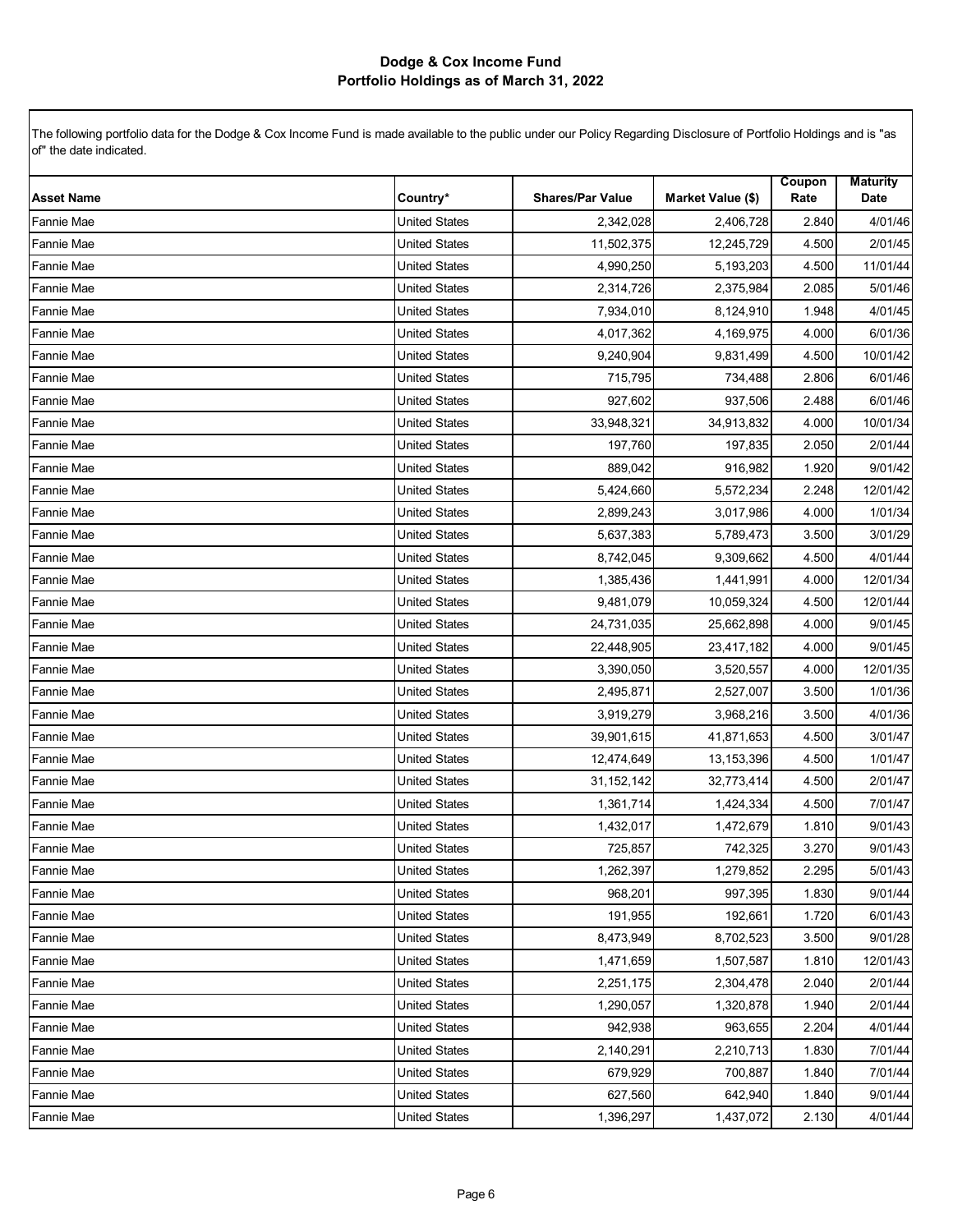| <b>Asset Name</b> | Country*             | <b>Shares/Par Value</b> | Market Value (\$) | Coupon<br>Rate | <b>Maturity</b><br>Date |
|-------------------|----------------------|-------------------------|-------------------|----------------|-------------------------|
| Fannie Mae        | <b>United States</b> | 1,920,284               | 1,980,651         | 1.830          | 8/01/44                 |
| Fannie Mae        | <b>United States</b> | 1,433,511               | 1,475,056         | 1.830          | 9/01/44                 |
| <b>Fannie Mae</b> | <b>United States</b> | 2,263,270               | 2,331,615         | 1.830          | 9/01/44                 |
| Fannie Mae        | <b>United States</b> | 4,269,237               | 4,392,366         | 1.830          | 10/01/44                |
| Fannie Mae        | <b>United States</b> | 2,961,749               | 3,060,405         | 1.840          | 7/01/44                 |
| Fannie Mae        | <b>United States</b> | 539,217                 | 551,968           | 1.830          | 11/01/44                |
| Fannie Mae        | <b>United States</b> | 1,599,918               | 1,647,315         | 1.830          | 8/01/44                 |
| Fannie Mae        | <b>United States</b> | 194,677                 | 198,803           | 1.830          | 10/01/44                |
| <b>Fannie Mae</b> | <b>United States</b> | 741,224                 | 759,124           | 1.830          | 12/01/44                |
| <b>Fannie Mae</b> | <b>United States</b> | 1,511,456               | 1,556,789         | 1.860          | 10/01/44                |
| Fannie Mae        | <b>United States</b> | 1,190,799               | 1,225,536         | 1.893          | 11/01/44                |
| Fannie Mae        | <b>United States</b> | 858,359                 | 880,742           | 1.840          | 12/01/44                |
| Fannie Mae        | <b>United States</b> | 2,563,341               | 2,655,577         | 4.000          | 5/01/32                 |
| Fannie Mae        | <b>United States</b> | 773,521                 | 793,694           | 1.830          | 12/01/44                |
| Fannie Mae        | <b>United States</b> | 952,964                 | 970,771           | 1.840          | 12/01/44                |
| Fannie Mae        | <b>United States</b> | 1,358,157               | 1,389,347         | 2.090          | 3/01/45                 |
| Fannie Mae        | <b>United States</b> | 605,878                 | 616,101           | 2.604          | 3/01/46                 |
| Fannie Mae        | <b>United States</b> | 752,668                 | 772,441           | 3.002          | 4/01/46                 |
| <b>Fannie Mae</b> | <b>United States</b> | 1,846,244               | 1,889,985         | 2.766          | 4/01/46                 |
| <b>Fannie Mae</b> | <b>United States</b> | 2,043,848               | 2,104,548         | 1.850          | 10/01/44                |
| Fannie Mae        | <b>United States</b> | 2,448,213               | 2,520,614         | 1.850          | 10/01/44                |
| Fannie Mae        | <b>United States</b> | 3,185,661               | 3,279,767         | 1.850          | 10/01/44                |
| Fannie Mae        | <b>United States</b> | 1,906,608               | 1,960,539         | 1.850          | 11/01/44                |
| Fannie Mae        | <b>United States</b> | 1,267,588               | 1,301,360         | 1.820          | 10/01/44                |
| Fannie Mae        | <b>United States</b> | 13,586,988              | 14,131,500        | 4.000          | 2/01/45                 |
| Fannie Mae        | <b>United States</b> | 2,528,921               | 2,596,418         | 1.850          | 12/01/44                |
| Fannie Mae        | <b>United States</b> | 781,224                 | 805,830           | 2.580          | 4/01/45                 |
| Fannie Mae        | <b>United States</b> | 5,384,974               | 5,595,204         | 4.000          | 10/01/45                |
| Fannie Mae        | <b>United States</b> | 2,784,956               | 3,047,942         | 5.500          | 2/01/33                 |
| Fannie Mae        | <b>United States</b> | 990,202                 | 1,071,759         | 7.000          | 12/25/41                |
| <b>Fannie Mae</b> | <b>United States</b> | 712,248                 | 775,967           | 6.000          | 12/25/31                |
| <b>Fannie Mae</b> | <b>United States</b> | 270,609                 | 293,790           | 7.000          | 3/25/45                 |
| <b>Fannie Mae</b> | <b>United States</b> | 1,269,309               | 1,303,667         | 7.000          | 6/25/42                 |
| <b>Fannie Mae</b> | <b>United States</b> | 1,061,196               | 1,154,628         | 7.000          | 6/25/32                 |
| <b>Fannie Mae</b> | <b>United States</b> | 807,464                 | 902,395           | 7.000          | 6/25/42                 |
| <b>Fannie Mae</b> | <b>United States</b> | 98,649                  | 104,840           | 5.500          | 10/25/32                |
| <b>Fannie Mae</b> | <b>United States</b> | 2,015,773               | 2,296,072         | 7.500          | 7/25/42                 |
| <b>Fannie Mae</b> | <b>United States</b> | 2,477,700               | 2,721,074         | 6.500          | 6/25/42                 |
| <b>Fannie Mae</b> | <b>United States</b> | 1,458,542               | 1,444,285         | 5.415          | 12/25/42                |
| Fannie Mae        | <b>United States</b> | 1,949,132               | 2,112,524         | 6.500          | 12/25/42                |
| Fannie Mae        | <b>United States</b> | 4,097,072               | 4,566,929         | 7.000          | 7/25/42                 |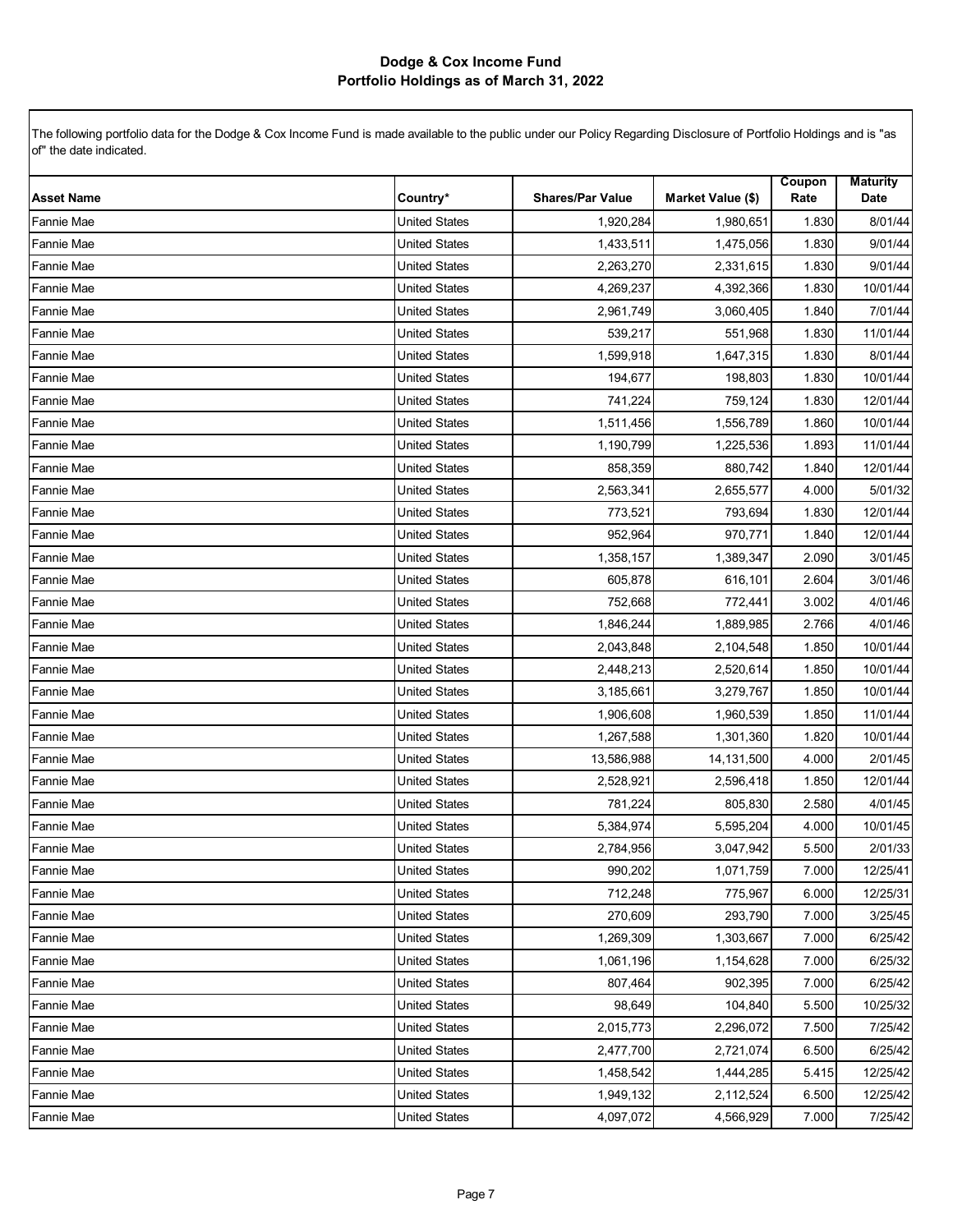| <b>Asset Name</b> | Country*             | <b>Shares/Par Value</b> | Market Value (\$) | Coupon<br>Rate | <b>Maturity</b><br>Date |
|-------------------|----------------------|-------------------------|-------------------|----------------|-------------------------|
| <b>Fannie Mae</b> | <b>United States</b> | 3,874,825               | 4,009,576         | 4.000          | 7/25/41                 |
| Fannie Mae        | <b>United States</b> | 12,988,751              | 14,491,375        | 7.000          | 11/25/40                |
| Fannie Mae        | <b>United States</b> | 293,210                 | 315,086           | 6.500          | 1/01/34                 |
| Fannie Mae        | <b>United States</b> | 890,269                 | 958,471           | 5.500          | 2/01/34                 |
| Fannie Mae        | <b>United States</b> | 10,144,551              | 11,116,421        | 6.000          | 3/01/34                 |
| Fannie Mae        | <b>United States</b> | 13,790,974              | 15,242,799        | 6.000          | 3/01/34                 |
| Fannie Mae        | <b>United States</b> | 593,478                 | 623,035           | 2.220          | 10/01/33                |
| Fannie Mae        | <b>United States</b> | 782,613                 | 803,914           | 1.650          | 8/01/34                 |
| <b>Fannie Mae</b> | <b>United States</b> | 6,091,945               | 6,612,103         | 6.500          | 12/01/32                |
| <b>Fannie Mae</b> | <b>United States</b> | 264,508                 | 271,470           | 1.719          | 7/01/35                 |
| Fannie Mae        | <b>United States</b> | 19,317                  | 20,737            | 6.500          | 6/01/33                 |
| Fannie Mae        | <b>United States</b> | 488,188                 | 506,432           | 2.006          | 8/01/35                 |
| Fannie Mae        | <b>United States</b> | 612,983                 | 627,413           | 1.746          | 10/01/35                |
| Fannie Mae        | <b>United States</b> | 895,162                 | 928,695           | 2.055          | 1/01/36                 |
| Fannie Mae        | <b>United States</b> | 1,515,803               | 1,654,388         | 6.000          | 6/01/35                 |
| Fannie Mae        | <b>United States</b> | 1,868,220               | 2,051,857         | 6.000          | 4/01/34                 |
| Fannie Mae        | <b>United States</b> | 650,692                 | 680,049           | 2.081          | 9/01/34                 |
| Fannie Mae        | <b>United States</b> | 74,716                  | 75,106            | 2.143          | 8/01/34                 |
| <b>Fannie Mae</b> | <b>United States</b> | 457,906                 | 467,009           | 1.611          | 10/01/34                |
| <b>Fannie Mae</b> | <b>United States</b> | 423,101                 | 426,714           | 2.192          | 1/01/35                 |
| Fannie Mae        | <b>United States</b> | 588,058                 | 600,288           | 2.033          | 4/01/35                 |
| Fannie Mae        | <b>United States</b> | 192,553                 | 192,739           | 1.998          | 10/01/35                |
| Fannie Mae        | <b>United States</b> | 83,232                  | 83,512            | 1.812          | 7/01/35                 |
| Fannie Mae        | <b>United States</b> | 190,350                 | 190,972           | 1.712          | 7/01/35                 |
| Fannie Mae        | <b>United States</b> | 138,872                 | 151,498           | 6.500          | 4/01/36                 |
| Fannie Mae        | <b>United States</b> | 1,216,996               | 1,261,844         | 1.628          | 8/01/35                 |
| Fannie Mae        | <b>United States</b> | 380,940                 | 384,702           | 1.545          | 8/01/35                 |
| Fannie Mae        | <b>United States</b> | 216,225                 | 232,059           | 5.500          | 9/01/35                 |
| <b>Fannie Mae</b> | <b>United States</b> | 229,765                 | 249,337           | 5.500          | 9/01/35                 |
| Fannie Mae        | <b>United States</b> | 267,626                 | 288,853           | 5.500          | 8/01/35                 |
| <b>Fannie Mae</b> | <b>United States</b> | 368,384                 | 370,581           | 2.017          | 9/01/35                 |
| <b>Fannie Mae</b> | <b>United States</b> | 50,142                  | 50,114            | 1.874          | 12/01/35                |
| <b>Fannie Mae</b> | <b>United States</b> | 639.944                 | 657,306           | 1.869          | 1/01/36                 |
| <b>Fannie Mae</b> | <b>United States</b> | 185,385                 | 206.835           | 6.000          | 4/01/36                 |
| <b>Fannie Mae</b> | <b>United States</b> | 423,990                 | 438,376           | 1.967          | 11/01/35                |
| <b>Fannie Mae</b> | <b>United States</b> | 2,676,359               | 2,688,671         | 2.257          | 12/01/46                |
| Fannie Mae        | <b>United States</b> | 5,874,164               | 6,180,140         | 5.000          | 7/01/40                 |
| Fannie Mae        | <b>United States</b> | 36, 149, 722            | 38,647,998        | 4.500          | 6/01/56                 |
| <b>Fannie Mae</b> | <b>United States</b> | 32,464,467              | 34,708,000        | 4.500          | 6/01/56                 |
| Fannie Mae        | <b>United States</b> | 26,158,842              | 27,828,530        | 4.500          | 2/01/41                 |
| <b>Fannie Mae</b> | <b>United States</b> | 3,329,779               | 3,384,172         | 2.981          | 6/01/47                 |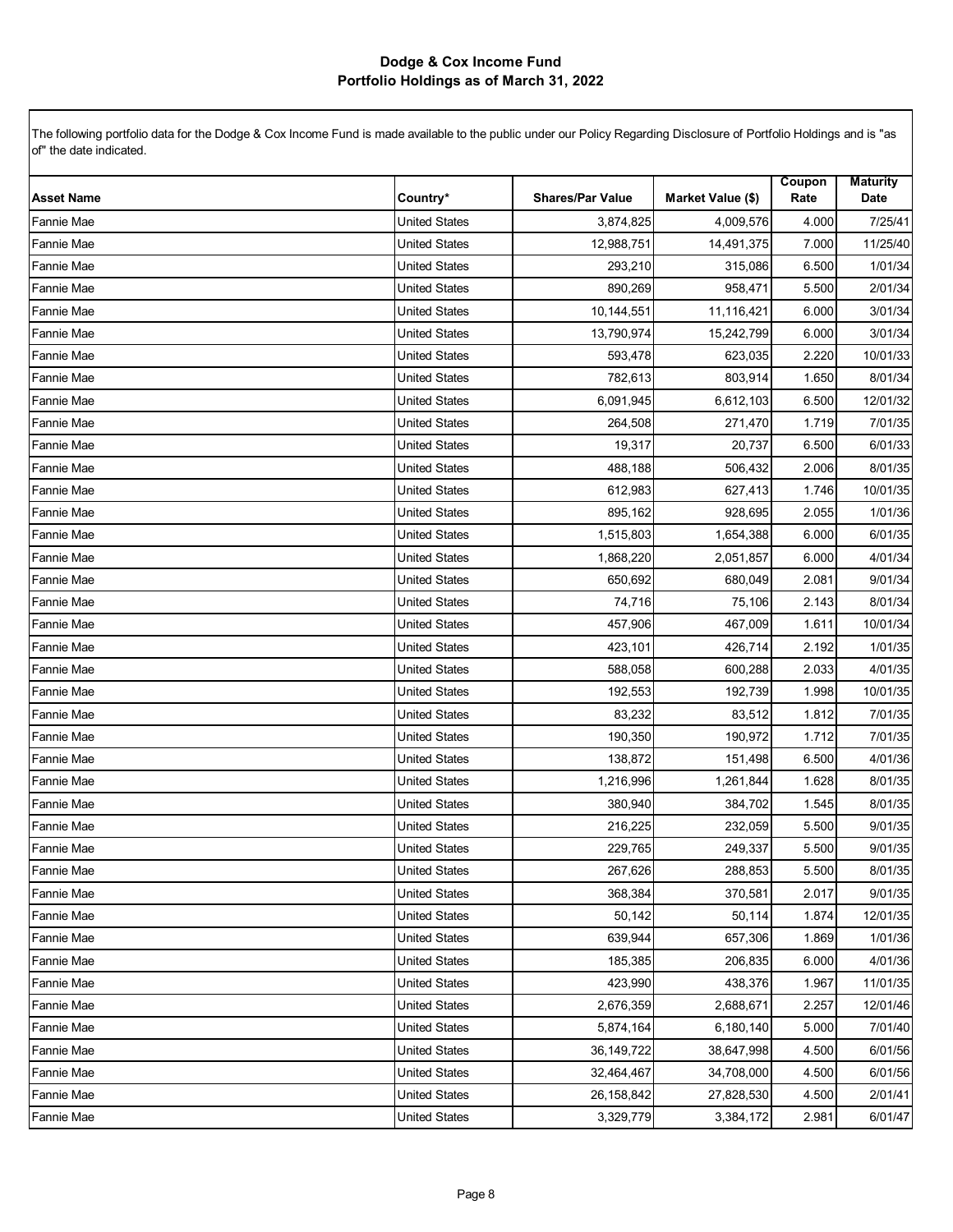| <b>Asset Name</b> | Country*             | <b>Shares/Par Value</b> | Market Value (\$) | Coupon<br>Rate | <b>Maturity</b><br>Date |
|-------------------|----------------------|-------------------------|-------------------|----------------|-------------------------|
| <b>Fannie Mae</b> | <b>United States</b> | 5,735,678               | 5,845,088         | 3.179          | 7/01/47                 |
| Fannie Mae        | <b>United States</b> | 4,713,222               | 4,803,322         | 3.191          | 6/01/47                 |
| Fannie Mae        | <b>United States</b> | 2,446,926               | 2,488,269         | 3.050          | 7/01/47                 |
| Fannie Mae        | <b>United States</b> | 805,612                 | 820,873           | 3.157          | 8/01/47                 |
| Fannie Mae        | <b>United States</b> | 1,326,636               | 1,346,617         | 2.968          | 8/01/47                 |
| Fannie Mae        | <b>United States</b> | 1,591,665               | 1,623,029         | 3.229          | 8/01/47                 |
| Fannie Mae        | <b>United States</b> | 1,147,624               | 1,163,158         | 3.036          | 10/01/47                |
| Fannie Mae        | <b>United States</b> | 1,634,530               | 1,651,226         | 2.826          | 11/01/47                |
| Fannie Mae        | <b>United States</b> | 3,310,968               | 3,357,936         | 3.036          | 11/01/47                |
| Fannie Mae        | <b>United States</b> | 912,446                 | 929,890           | 3.311          | 1/01/48                 |
| Fannie Mae        | <b>United States</b> | 1,223,500               | 1,238,609         | 3.141          | 1/01/48                 |
| Fannie Mae        | <b>United States</b> | 46,008,083              | 47,951,327        | 4.500          | 6/01/48                 |
| Fannie Mae        | <b>United States</b> | 1,343,007               | 1,355,435         | 3.450          | 8/01/48                 |
| Fannie Mae        | <b>United States</b> | 6,379,934               | 6,575,342         | 2.689          | 8/01/47                 |
| <b>Fannie Mae</b> | <b>United States</b> | 7,739,154               | 8,224,610         | 4.500          | 10/01/45                |
| Fannie Mae        | <b>United States</b> | 11,402,391              | 12,123,189        | 4.500          | 2/01/46                 |
| Fannie Mae        | <b>United States</b> | 16,410,397              | 17,445,365        | 4.500          | 8/01/44                 |
| Fannie Mae        | <b>United States</b> | 26,908,100              | 28,369,474        | 4.500          | 1/01/43                 |
| Fannie Mae        | <b>United States</b> | 16,791,727              | 17,584,909        | 4.500          | 5/01/47                 |
| Fannie Mae        | <b>United States</b> | 1,775,812               | 1,797,334         | 2.838          | 10/01/47                |
| Fannie Mae        | <b>United States</b> | 14,055,398              | 14,531,899        | 4.000          | 9/01/46                 |
| Fannie Mae        | <b>United States</b> | 62,707,711              | 65,215,867        | 4.000          | 2/01/47                 |
| Fannie Mae        | <b>United States</b> | 2,739,434               | 2,751,412         | 3.004          | 3/01/48                 |
| Fannie Mae        | <b>United States</b> | 1,479,140               | 1,497,231         | 3.194          | 4/01/48                 |
| Fannie Mae        | <b>United States</b> | 17,839,484              | 18,053,637        | 3.168          | 5/01/48                 |
| Fannie Mae        | <b>United States</b> | 1,705,674               | 1,731,023         | 3.667          | 11/01/48                |
| Fannie Mae        | <b>United States</b> | 177,909,984             | 182,625,160       | 4.000          | 11/01/33                |
| Fannie Mae        | <b>United States</b> | 3,394,568               | 3,428,834         | 3.345          | 10/01/48                |
| <b>Fannie Mae</b> | <b>United States</b> | 11,962,168              | 12,461,199        | 4.500          | 11/01/48                |
| <b>Fannie Mae</b> | United States        | 3,171,039               | 3,162,345         | 2.721          | 1/01/50                 |
| <b>Fannie Mae</b> | <b>United States</b> | 34,672,868              | 36,753,267        | 5.000          | 12/01/48                |
| <b>Fannie Mae</b> | <b>United States</b> | 1,644,239               | 1,660,770         | 3.310          | 4/01/49                 |
| <b>Fannie Mae</b> | <b>United States</b> | 9,927,621               | 10,069,746        | 3.722          | 8/01/49                 |
| <b>Fannie Mae</b> | <b>United States</b> | 17,089,514              | 17,344,523        | 3.643          | 8/01/49                 |
| <b>Fannie Mae</b> | <b>United States</b> | 4,630,098               | 4,687,320         | 3.601          | 8/01/49                 |
| <b>Fannie Mae</b> | <b>United States</b> | 14,897,995              | 15,099,598        | 3.398          | 9/01/49                 |
| Fannie Mae        | <b>United States</b> | 21,159,609              | 21,367,140        | 3.397          | 9/01/49                 |
| Fannie Mae        | <b>United States</b> | 2,584,060               | 2,608,294         | 3.330          | 10/01/49                |
| Fannie Mae        | <b>United States</b> | 63,426                  | 66,089            | 4.500          | 7/01/48                 |
| Fannie Mae        | <b>United States</b> | 83,610,785              | 77,888,973        | 2.000          | 7/01/50                 |
| <b>Fannie Mae</b> | <b>United States</b> | 119,421,816             | 114,326,875       | 2.500          | 7/01/50                 |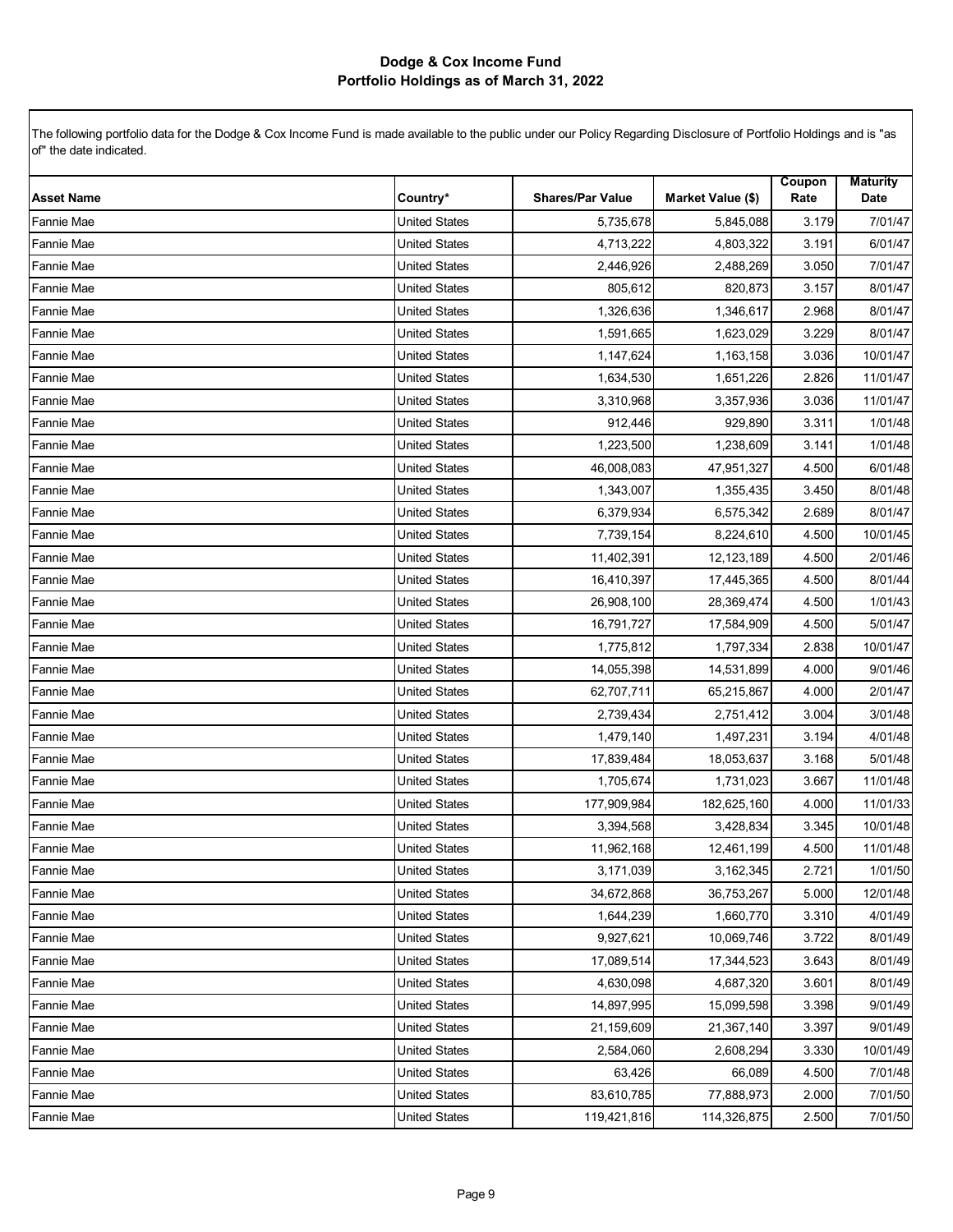| <b>Asset Name</b> | Country*             | <b>Shares/Par Value</b> | Market Value (\$) | Coupon<br>Rate | <b>Maturity</b><br>Date |
|-------------------|----------------------|-------------------------|-------------------|----------------|-------------------------|
| Fannie Mae        | <b>United States</b> | 84,212,942              | 80,618,462        | 2.500          | 7/01/50                 |
| Fannie Mae        | <b>United States</b> | 81,933,753              | 76,325,719        | 2.000          | 7/01/50                 |
| Fannie Mae        | <b>United States</b> | 194,927,574             | 186,609,477       | 2.500          | 7/01/50                 |
| Fannie Mae        | <b>United States</b> | 100,476,338             | 96,135,136        | 2.500          | 7/01/50                 |
| Fannie Mae        | <b>United States</b> | 33,417,363              | 31,973,195        | 2.500          | 7/01/50                 |
| Fannie Mae        | <b>United States</b> | 14,967,217              | 14,800,217        | 3.500          | 3/01/50                 |
| Fannie Mae        | <b>United States</b> | 47,945,675              | 45,952,080        | 2.500          | 6/01/50                 |
| Fannie Mae        | <b>United States</b> | 142,598,840             | 136,517,637       | 2.500          | 6/01/50                 |
| Fannie Mae        | <b>United States</b> | 121,870,587             | 113,530,859       | 2.000          | 6/01/50                 |
| Fannie Mae        | <b>United States</b> | 8,815,974               | 8,212,535         | 2.000          | 7/01/50                 |
| Fannie Mae        | <b>United States</b> | 125,633,712             | 117,034,459       | 2.000          | 7/01/50                 |
| Fannie Mae        | <b>United States</b> | 51,959,975              | 49,714,934        | 2.500          | 7/01/50                 |
| Fannie Mae        | <b>United States</b> | 187,241,782             | 179,110,316       | 2.500          | 7/01/50                 |
| <b>Fannie Mae</b> | <b>United States</b> | 200,478,102             | 191,915,488       | 2.500          | 7/01/50                 |
| Fannie Mae        | <b>United States</b> | 188,507,537             | 180,458,658       | 2.500          | 8/01/50                 |
| Fannie Mae        | <b>United States</b> | 33,897,857              | 32,450,828        | 2.500          | 8/01/50                 |
| Fannie Mae        | <b>United States</b> | 162,291,029             | 155,051,978       | 2.500          | 8/01/50                 |
| Fannie Mae        | <b>United States</b> | 139,486,801             | 129,929,275       | 2.000          | 8/01/50                 |
| Fannie Mae        | <b>United States</b> | 172,205,778             | 160,403,106       | 2.000          | 9/01/50                 |
| Fannie Mae        | <b>United States</b> | 31,646,819              | 29,479,652        | 2.000          | 9/01/50                 |
| Fannie Mae        | <b>United States</b> | 75,553,909              | 72,266,627        | 2.500          | 9/01/50                 |
| Fannie Mae        | <b>United States</b> | 130, 162, 726           | 121,236,735       | 2.000          | 9/01/50                 |
| Fannie Mae        | <b>United States</b> | 119,269,132             | 114,175,539       | 2.500          | 9/01/50                 |
| Fannie Mae        | <b>United States</b> | 131,037,023             | 122,058,713       | 2.000          | 9/01/50                 |
| Fannie Mae        | <b>United States</b> | 61,919,610              | 59,356,852        | 2.500          | 9/01/50                 |
| Fannie Mae        | <b>United States</b> | 177,569,760             | 165,381,732       | 2.000          | 12/01/50                |
| Fannie Mae        | <b>United States</b> | 108,828,473             | 104,193,536       | 2.500          | 11/01/50                |
| Fannie Mae        | <b>United States</b> | 134,282,082             | 125,066,837       | 2.000          | 12/01/50                |
| Fannie Mae        | <b>United States</b> | 233, 102, 377           | 217,105,085       | 2.000          | 12/01/50                |
| Fannie Mae        | <b>United States</b> | 224,357,132             | 208,951,549       | 2.000          | 12/01/50                |
| <b>Fannie Mae</b> | <b>United States</b> | 180, 195, 769           | 167,822,400       | 2.000          | 1/01/51                 |
| <b>Fannie Mae</b> | <b>United States</b> | 225,805,346             | 210,300,483       | 2.000          | 1/01/51                 |
| <b>Fannie Mae</b> | <b>United States</b> | 113,782,870             | 108,936,183       | 2.500          | 1/01/51                 |
| <b>Fannie Mae</b> | United States        | 121,744,070             | 113,360,268       | 2.000          | 2/01/51                 |
| Fannie Mae        | United States        | 48,126,208              | 44,805,440        | 2.000          | 2/01/51                 |
| <b>Fannie Mae</b> | United States        | 40,808,980              | 39,069,326        | 2.500          | 6/01/50                 |
| <b>Fannie Mae</b> | <b>United States</b> | 97,737,136              | 93,568,584        | 2.500          | 6/01/50                 |
| Fannie Mae        | <b>United States</b> | 54,058,896              | 51,754,725        | 2.500          | 9/01/50                 |
| Fannie Mae        | <b>United States</b> | 49,751,279              | 47,691,695        | 2.500          | 8/01/50                 |
| Fannie Mae        | United States        | 8,942,904               | 8,571,536         | 2.500          | 12/01/50                |
| Fannie Mae        | <b>United States</b> | 22,967,256              | 21,393,975        | 2.000          | 2/01/51                 |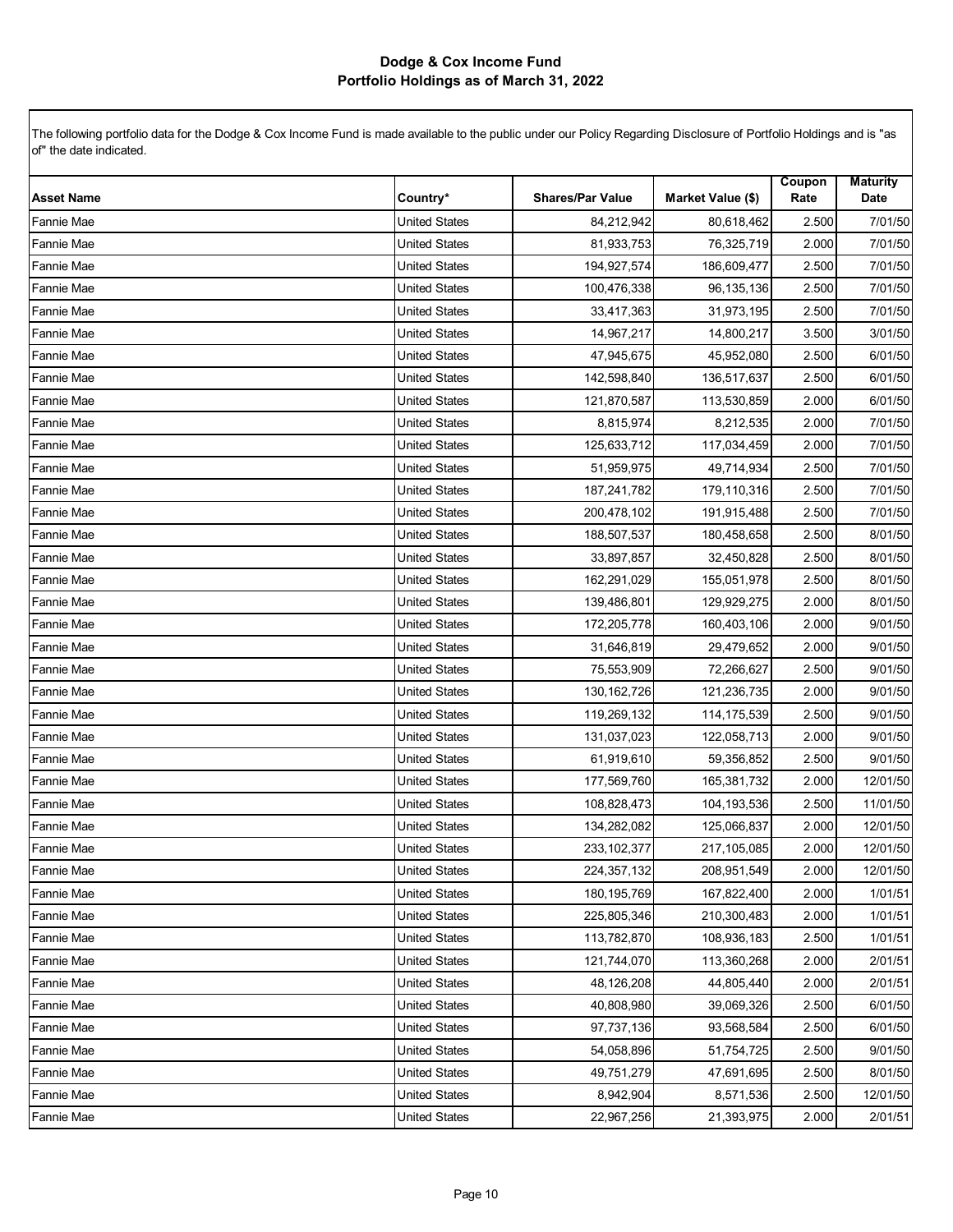| <b>Asset Name</b> | Country*             | <b>Shares/Par Value</b> | Market Value (\$) | Coupon<br>Rate | <b>Maturity</b><br>Date |
|-------------------|----------------------|-------------------------|-------------------|----------------|-------------------------|
| Fannie Mae        | <b>United States</b> | 249,239,760             | 232,124,770       | 2.000          | 2/01/51                 |
| Fannie Mae        | <b>United States</b> | 37,240,226              | 35,653,600        | 2.500          | 8/01/51                 |
| <b>Fannie Mae</b> | <b>United States</b> | 75,699,343              | 72,383,239        | 2.500          | 2/01/51                 |
| Fannie Mae        | <b>United States</b> | 544,467                 | 566,219           | 2.250          | 12/01/36                |
| Fannie Mae        | <b>United States</b> | 497                     | 497               | 6.000          | 4/01/22                 |
| Fannie Mae        | <b>United States</b> | 41,001                  | 47,479            | 7.000          | 3/01/37                 |
| Fannie Mae        | <b>United States</b> | 399,638                 | 437,095           | 5.500          | 2/01/35                 |
| <b>Fannie Mae</b> | <b>United States</b> | 693,538                 | 716,987           | 1.815          | 1/01/37                 |
| Fannie Mae        | <b>United States</b> | 568,782                 | 585,743           | 1.988          | 11/01/36                |
| Fannie Mae        | <b>United States</b> | 605,615                 | 619,095           | 2.076          | 7/01/34                 |
| Fannie Mae        | <b>United States</b> | 160,377                 | 168,971           | 2.225          | 4/01/37                 |
| Fannie Mae        | <b>United States</b> | 1,010,299               | 1,104,884         | 5.500          | 8/01/35                 |
| Fannie Mae        | <b>United States</b> | 12,720                  | 12,755            | 6.000          | 8/01/22                 |
| Fannie Mae        | <b>United States</b> | 25,583                  | 28,271            | 6.000          | 4/01/35                 |
| Fannie Mae        | <b>United States</b> | 1,205,332               | 1,326,385         | 6.500          | 11/01/37                |
| <b>Fannie Mae</b> | <b>United States</b> | 3,724,311               | 4,116,875         | 6.000          | 3/01/36                 |
| Fannie Mae        | <b>United States</b> | 271,152                 | 299,802           | 6.500          | 12/01/37                |
| <b>Fannie Mae</b> | <b>United States</b> | 3,268,561               | 3,579,402         | 5.500          | 11/01/35                |
| Fannie Mae        | <b>United States</b> | 108,245                 | 108,909           | 6.000          | 3/01/23                 |
| Fannie Mae        | <b>United States</b> | 1,510                   | 1,526             | 5.500          | 5/01/23                 |
| Fannie Mae        | <b>United States</b> | 1,732,599               | 1,917,852         | 7.000          | 12/01/37                |
| Fannie Mae        | <b>United States</b> | 2,756,263               | 2,869,867         | 4.000          | 8/01/35                 |
| Fannie Mae        | <b>United States</b> | 752,395                 | 773,424           | 2.356          | 2/01/37                 |
| Fannie Mae        | <b>United States</b> | 420,308                 | 422,211           | 2.060          | 12/01/36                |
| Fannie Mae        | <b>United States</b> | 336,513                 | 337,435           | 1.785          | 1/01/35                 |
| <b>Fannie Mae</b> | <b>United States</b> | 1,115,498               | 1,177,495         | 2.188          | 5/01/38                 |
| Fannie Mae        | <b>United States</b> | 100,510                 | 100,912           | 2.131          | 9/01/38                 |
| Fannie Mae        | <b>United States</b> | 1,320                   | 1,327             | 6.000          | 10/01/22                |
| Fannie Mae        | <b>United States</b> | 470,737                 | 515,607           | 5.500          | 10/01/35                |
| Fannie Mae        | <b>United States</b> | 1,374,387               | 1,517,777         | 6.000          | 8/01/37                 |
| <b>Fannie Mae</b> | <b>United States</b> | 1,038,400               | 1,136,887         | 5.500          | 9/01/36                 |
| <b>Fannie Mae</b> | United States        | 76,072                  | 76,938            | 5.500          | 3/01/24                 |
| <b>Fannie Mae</b> | <b>United States</b> | 213,930                 | 214,306           | 1.997          | 10/01/38                |
| <b>Fannie Mae</b> | <b>United States</b> | 217,791                 | 223,488           | 2.042          | 10/01/38                |
| <b>Fannie Mae</b> | <b>United States</b> | 4,324,984               | 4,793,963         | 6.000          | 5/01/36                 |
| <b>Fannie Mae</b> | <b>United States</b> | 884,823                 | 899,258           | 5.500          | 10/01/23                |
| Fannie Mae        | United States        | 901,239                 | 996,418           | 6.500          | 12/01/38                |
| Fannie Mae        | <b>United States</b> | 15,700,723              | 17,180,061        | 5.500          | 9/01/36                 |
| <b>Fannie Mae</b> | <b>United States</b> | 1,889,693               | 2,010,504         | 4.500          | 4/01/39                 |
| Fannie Mae        | <b>United States</b> | 2,517,865               | 2,678,989         | 4.500          | 4/01/39                 |
| <b>Fannie Mae</b> | <b>United States</b> | 135,706                 | 136,324           | 4.000          | 9/01/25                 |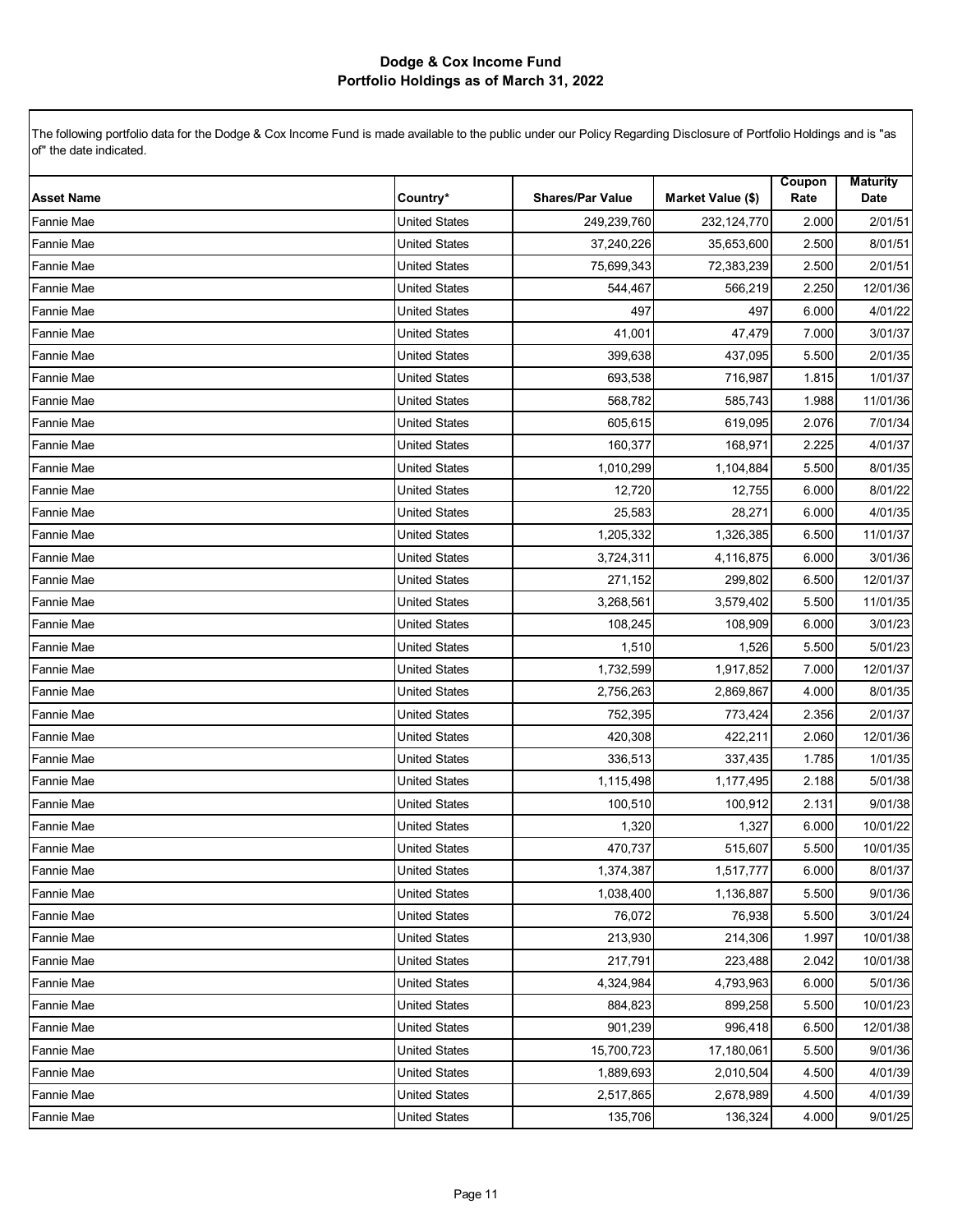| <b>Asset Name</b> | Country*             | <b>Shares/Par Value</b> | Market Value (\$) | Coupon<br>Rate | <b>Maturity</b><br>Date |
|-------------------|----------------------|-------------------------|-------------------|----------------|-------------------------|
| <b>Fannie Mae</b> | <b>United States</b> | 169,889                 | 184,413           | 6.000          | 10/01/37                |
| Fannie Mae        | <b>United States</b> | 3,381,476               | 3,594,106         | 4.500          | 11/01/35                |
| Fannie Mae        | <b>United States</b> | 2,517,313               | 2,616,377         | 4.500          | 6/01/31                 |
| Fannie Mae        | <b>United States</b> | 16,689,143              | 17,346,232        | 4.500          | 7/01/31                 |
| Fannie Mae        | <b>United States</b> | 25,644,773              | 26,685,840        | 4.500          | 8/01/31                 |
| Fannie Mae        | <b>United States</b> | 1,200,802               | 1,244,062         | 4.000          | 8/01/31                 |
| Fannie Mae        | <b>United States</b> | 4,632,718               | 4,799,956         | 4.000          | 10/01/31                |
| Fannie Mae        | <b>United States</b> | 177,548                 | 184,058           | 4.500          | 3/01/29                 |
| Fannie Mae        | <b>United States</b> | 343,741                 | 356,351           | 4.500          | 5/01/29                 |
| Fannie Mae        | <b>United States</b> | 373,948                 | 387,648           | 4.500          | 7/01/29                 |
| Fannie Mae        | <b>United States</b> | 593,335                 | 610,359           | 4.000          | 10/01/30                |
| Fannie Mae        | <b>United States</b> | 3,401,766               | 3,499,369         | 4.000          | 11/01/30                |
| Fannie Mae        | <b>United States</b> | 5,296,070               | 5,448,123         | 4.000          | 12/01/30                |
| Fannie Mae        | <b>United States</b> | 7,114,518               | 7,393,909         | 4.500          | 1/01/31                 |
| Fannie Mae        | <b>United States</b> | 20,639,557              | 21,399,117        | 4.000          | 12/01/33                |
| Fannie Mae        | <b>United States</b> | 32,087,852              | 33,411,773        | 4.000          | 1/01/34                 |
| Fannie Mae        | <b>United States</b> | 31,180,030              | 32,366,771        | 4.000          | 2/01/34                 |
| Fannie Mae        | <b>United States</b> | 2,431,730               | 2,532,054         | 4.000          | 10/01/33                |
| Fannie Mae        | <b>United States</b> | 37,886,365              | 39,449,443        | 4.000          | 11/01/33                |
| Fannie Mae        | <b>United States</b> | 39,387,919              | 41,012,479        | 4.000          | 3/01/34                 |
| Fannie Mae        | <b>United States</b> | 22,978,389              | 23,926,184        | 4.000          | 4/01/34                 |
| Fannie Mae        | <b>United States</b> | 27,967,298              | 29,120,940        | 4.000          | 5/01/34                 |
| Fannie Mae        | <b>United States</b> | 14, 147, 872            | 14,621,283        | 4.000          | 7/01/34                 |
| Fannie Mae        | <b>United States</b> | 45,449,715              | 47,309,328        | 4.000          | 8/01/34                 |
| Fannie Mae        | <b>United States</b> | 23,905,007              | 24,883,016        | 4.000          | 9/01/34                 |
| Fannie Mae        | <b>United States</b> | 33,512,479              | 34,883,940        | 4.000          | 10/01/34                |
| Fannie Mae        | <b>United States</b> | 30,074,911              | 31,305,567        | 4.000          | 11/01/34                |
| Fannie Mae        | <b>United States</b> | 30,414,606              | 31,659,234        | 4.000          | 12/01/34                |
| <b>Fannie Mae</b> | <b>United States</b> | 14,803,901              | 15,410,087        | 4.000          | 1/01/35                 |
| <b>Fannie Mae</b> | United States        | 7,759,952               | 8,063,291         | 4.000          | 3/01/35                 |
| <b>Fannie Mae</b> | <b>United States</b> | 2,160,528               | 2,243,744         | 4.000          | 7/01/35                 |
| <b>Fannie Mae</b> | <b>United States</b> | 1,238,898               | 1,292,657         | 4.000          | 10/01/45                |
| <b>Fannie Mae</b> | <b>United States</b> | 9,023,818               | 9,136,584         | 3.500          | 11/01/35                |
| <b>Fannie Mae</b> | <b>United States</b> | 9,837,590               | 10,216,616        | 4.000          | 12/01/35                |
| <b>Fannie Mae</b> | United States        | 53,851                  | 57,363            | 7.500          | 11/25/40                |
| <b>Fannie Mae</b> | <b>United States</b> | 64,131                  | 71,768            | 7.500          | 2/25/41                 |
| <b>Fannie Mae</b> | <b>United States</b> | 955,972                 | 1,067,506         | 7.500          | 7/25/41                 |
| <b>Fannie Mae</b> | <b>United States</b> | 24,409                  | 26,465            | 6.975          | 6/19/41                 |
| <b>Fannie Mae</b> | <b>United States</b> | 130,485                 | 143,582           | 7.500          | 6/19/41                 |
| <b>Fannie Mae</b> | <b>United States</b> | 576,978                 | 617,997           | 6.500          | 10/25/28                |
| <b>Fannie Mae</b> | <b>United States</b> | 99,760                  | 106,679           | 6.500          | 9/25/28                 |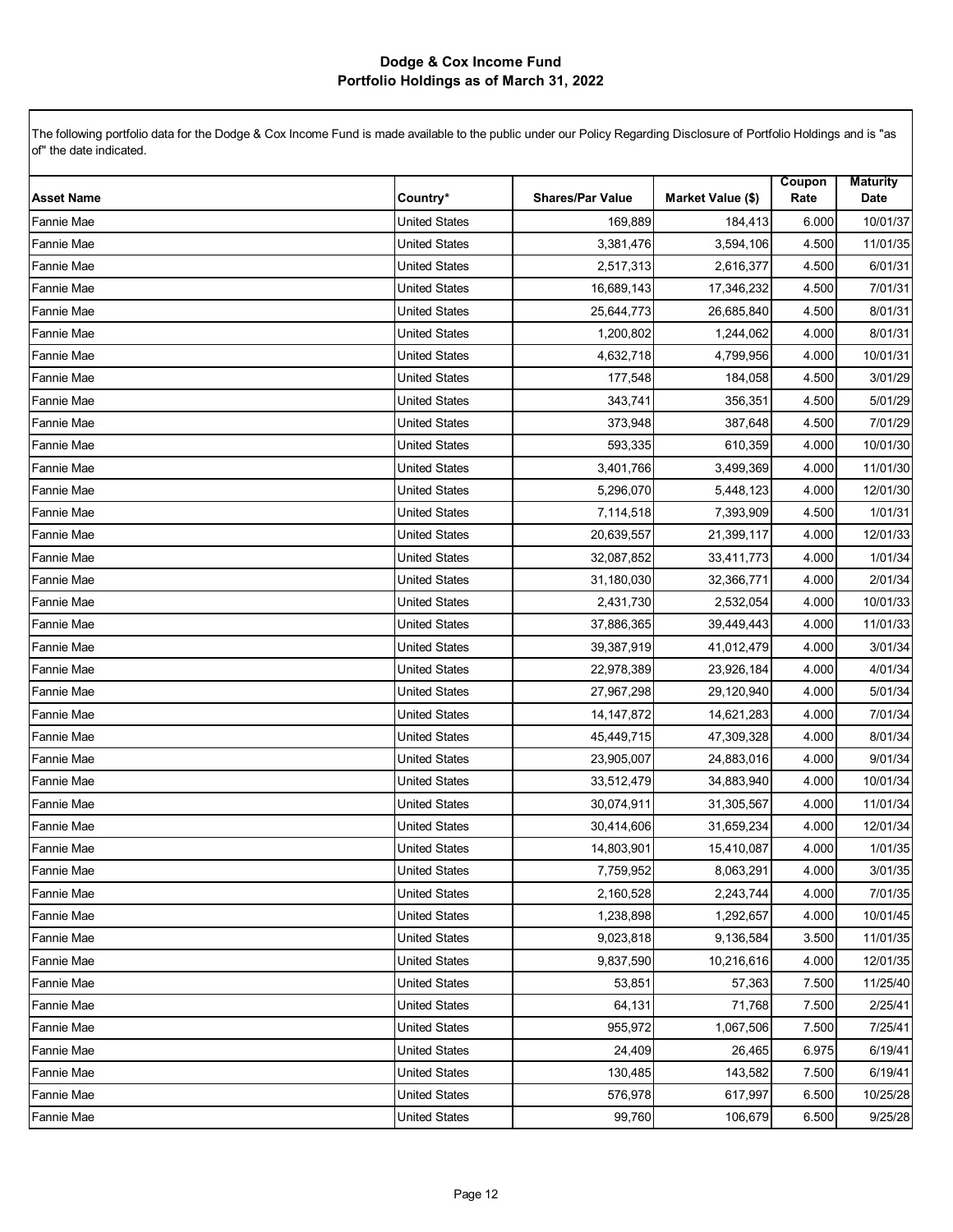| <b>Asset Name</b> | Country*             | <b>Shares/Par Value</b> | Market Value (\$) | Coupon<br>Rate | <b>Maturity</b><br>Date |
|-------------------|----------------------|-------------------------|-------------------|----------------|-------------------------|
| Fannie Mae        | <b>United States</b> | 453,589                 | 512,864           | 7.000          | 11/25/42                |
| Fannie Mae        | <b>United States</b> | 10,838,923              | 10,842,304        | 4.000          | 2/25/42                 |
| <b>Fannie Mae</b> | <b>United States</b> | 12,774,066              | 12,910,838        | 1.007          | 9/25/43                 |
| Fannie Mae        | <b>United States</b> | 195,271                 | 196,235           | 2.000          | 6/01/35                 |
| Fannie Mae        | <b>United States</b> | 612,949                 | 640,509           | 2.000          | 7/01/35                 |
| Fannie Mae        | <b>United States</b> | 1,461,674               | 1,712,532         | 7.000          | 11/01/37                |
| Fannie Mae        | <b>United States</b> | 868,513                 | 960,806           | 6.500          | 2/01/38                 |
| Fannie Mae        | <b>United States</b> | 5,374,894               | 5,717,434         | 4.500          | 6/01/36                 |
| <b>Fannie Mae</b> | <b>United States</b> | 583,553                 | 633,535           | 6.000          | 11/01/28                |
| <b>Fannie Mae</b> | <b>United States</b> | 547,602                 | 591,303           | 6.000          | 12/01/28                |
| Fannie Mae        | <b>United States</b> | 814,430                 | 887,396           | 6.500          | 1/25/44                 |
| Fannie Mae        | <b>United States</b> | 58,168                  | 64,105            | 7.000          | 2/25/44                 |
| Fannie Mae        | <b>United States</b> | 1,598,273               | 1,753,681         | 7.500          | 3/25/44                 |
| Fannie Mae        | <b>United States</b> | 1,198,795               | 1,303,545         | 7.500          | 6/25/44                 |
| Fannie Mae        | <b>United States</b> | 879,805                 | 879,784           | 0.857          | 7/25/44                 |
| Fannie Mae        | <b>United States</b> | 358,559                 | 389,787           | 6.500          | 8/25/44                 |
| Fannie Mae        | <b>United States</b> | 3,497,513               | 3,744,362         | 7.000          | 10/25/44                |
| Fannie Mae        | <b>United States</b> | 161,686                 | 176,353           | 6.500          | 12/25/45                |
| <b>Fannie Mae</b> | <b>United States</b> | 1,141,509               | 1,265,188         | 7.000          | 12/25/45                |
| <b>Fannie Mae</b> | <b>United States</b> | 19,656                  | 21,636            | 7.500          | 12/25/45                |
| Fannie Mae        | <b>United States</b> | 1,309,006               | 1,448,837         | 8.000          | 12/25/45                |
| Fannie Mae        | <b>United States</b> | 70,857                  | 71,411            | 5.500          | 5/25/39                 |
| Fannie Mae        | <b>United States</b> | 1,008,416               | 1,060,841         | 5.000          | 5/25/37                 |
| Fannie Mae        | <b>United States</b> | 3,788,886               | 4,039,744         | 6.186          | 8/25/47                 |
| Fannie Mae        | <b>United States</b> | 1,127,335               | 1,197,643         | 6.304          | 8/25/47                 |
| Fannie Mae        | <b>United States</b> | 399,404                 | 429,830           | 6.500          | 3/25/37                 |
| Fannie Mae        | <b>United States</b> | 3,084,386               | 3,409,962         | 6.500          | 5/25/39                 |
| Fannie Mae        | <b>United States</b> | 1,341,117               | 1,459,893         | 6.000          | 6/25/39                 |
| Fannie Mae        | <b>United States</b> | 1,186,235               | 1,279,673         | 5.173          | 10/25/42                |
| Fannie Mae        | <b>United States</b> | 76,505,730              | 77, 193, 227      | 3.500          | 3/01/37                 |
| <b>Fannie Mae</b> | <b>United States</b> | 3,486,852               | 3,530,490         | 3.500          | 2/01/37                 |
| <b>Fannie Mae</b> | <b>United States</b> | 5,122,382               | 5,136,264         | 3.500          | 4/01/37                 |
| <b>Fannie Mae</b> | <b>United States</b> | 477,363                 | 486,627           | 4.500          | 9/01/47                 |
| <b>Fannie Mae</b> | <b>United States</b> | 589,991                 | 600,059           | 4.500          | 11/01/47                |
| <b>Fannie Mae</b> | <b>United States</b> | 396,967                 | 402,762           | 4.500          | 11/01/47                |
| <b>Fannie Mae</b> | <b>United States</b> | 2,272,054               | 2,390,532         | 5.000          | 3/01/49                 |
| Fannie Mae        | <b>United States</b> | 13,490,941              | 13,977,099        | 4.000          | 9/01/31                 |
| <b>Fannie Mae</b> | <b>United States</b> | 20,516                  | 22,699            | 6.500          | 8/01/39                 |
| <b>Fannie Mae</b> | <b>United States</b> | 33                      | 33                | 5.500          | 11/01/23                |
| Fannie Mae        | <b>United States</b> | 95,042                  | 103,305           | 6.000          | 11/01/34                |
| <b>Fannie Mae</b> | <b>United States</b> | 6,106,646               | 6,680,161         | 5.500          | 9/01/38                 |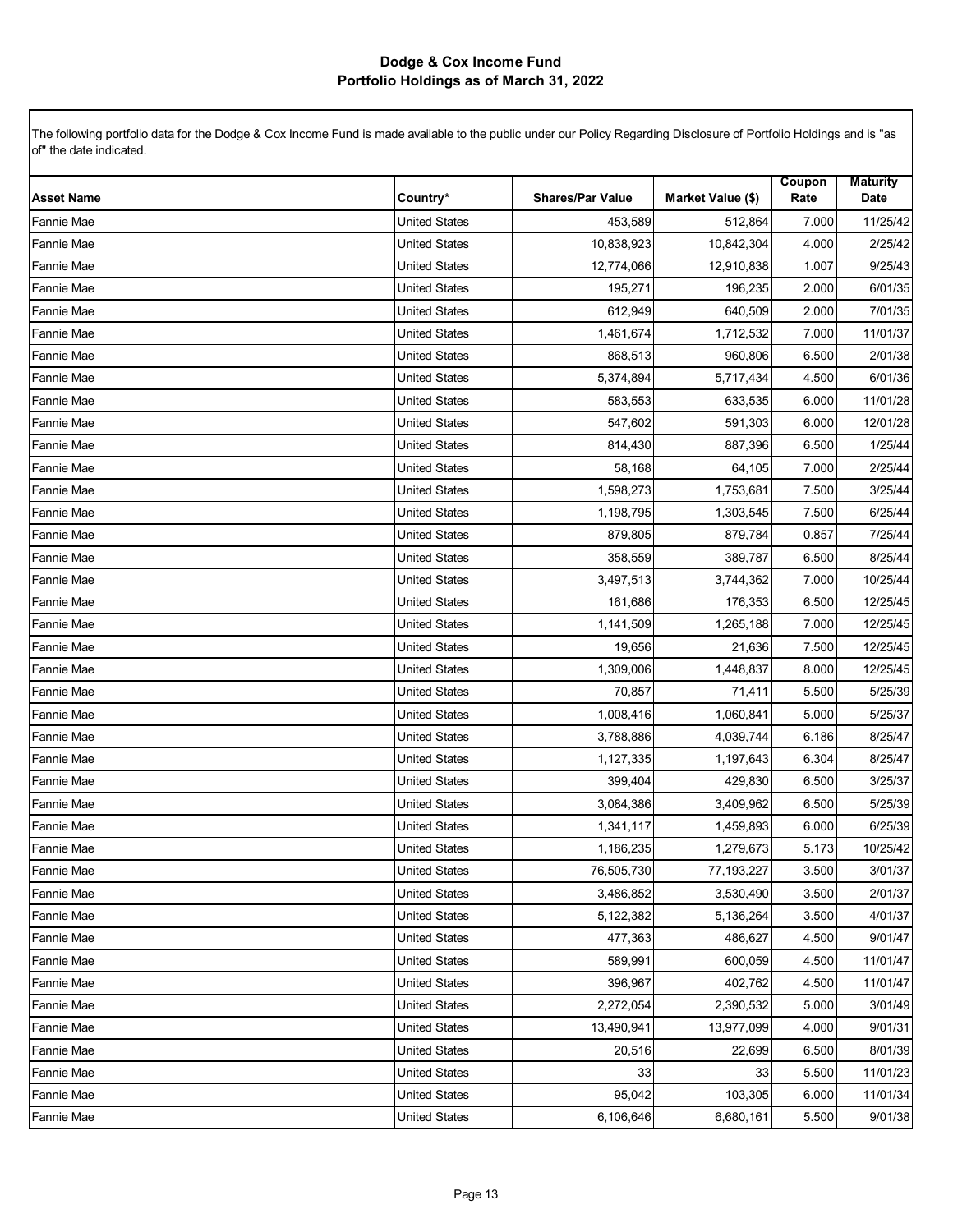| <b>Asset Name</b>         | Country*             | <b>Shares/Par Value</b> | Market Value (\$) | Coupon<br>Rate | <b>Maturity</b><br>Date |
|---------------------------|----------------------|-------------------------|-------------------|----------------|-------------------------|
| <b>Fannie Mae</b>         | <b>United States</b> | 7,805,915               | 8,541,707         | 5.500          | 4/01/37                 |
| Fannie Mae                | <b>United States</b> | 2,794                   | 2,801             | 5.500          | 1/01/24                 |
| Fannie Mae                | <b>United States</b> | 87                      | 88                | 5.500          | 1/01/24                 |
| Fannie Mae                | <b>United States</b> | 277,528                 | 305,198           | 5.500          | 8/01/39                 |
| Fannie Mae                | <b>United States</b> | 421,977                 | 421,892           | 2.028          | 12/01/39                |
| Fannie Mae                | <b>United States</b> | 1,185,808               | 1,280,389         | 5.500          | 8/01/37                 |
| Fannie Mae                | <b>United States</b> | 917,499                 | 1,007,620         | 5.500          | 9/01/39                 |
| Fannie Mae                | <b>United States</b> | 5,938,087               | 6,498,820         | 5.500          | 6/01/36                 |
| Fannie Mae                | <b>United States</b> | 1,935,531               | 2,119,375         | 5.500          | 7/01/35                 |
| Fannie Mae                | <b>United States</b> | 1,422,739               | 1,568,933         | 5.500          | 11/01/39                |
| <b>Fannie Mae</b>         | <b>United States</b> | 4,144,032               | 4,396,935         | 4.500          | 3/01/40                 |
| Fannie Mae                | <b>United States</b> | 12,319,153              | 12,930,792        | 4.500          | 8/01/40                 |
| Fannie Mae                | <b>United States</b> | 483,054                 | 489,769           | 5.500          | 1/01/25                 |
| <b>Fannie Mae</b>         | <b>United States</b> | 4,217,155               | 4,643,137         | 6.500          | 9/01/38                 |
| <b>Fannie Mae</b>         | <b>United States</b> | 44,007                  | 44,256            | 5.500          | 8/01/24                 |
| Fannie Mae                | <b>United States</b> | 790,674                 | 805,123           | 5.500          | 10/01/24                |
| Fannie Mae                | <b>United States</b> | 974,624                 | 988,826           | 5.500          | 12/01/24                |
| Fannie Mae                | <b>United States</b> | 446,555                 | 453,716           | 5.500          | 10/01/24                |
| Fannie Mae                | <b>United States</b> | 4,311,250               | 4,743,586         | 6.500          | 1/01/39                 |
| Fannie Mae                | <b>United States</b> | 7,469                   | 7,576             | 5.500          | 3/01/24                 |
| <b>Fannie Mae</b>         | <b>United States</b> | 706,377                 | 719,361           | 5.500          | 5/01/24                 |
| Fannie Mae                | <b>United States</b> | 98,479                  | 111,174           | 7.000          | 2/01/39                 |
| Fannie Mae                | <b>United States</b> | 24,808,640              | 26,308,922        | 4.500          | 9/01/40                 |
| <b>Fannie Mae</b>         | <b>United States</b> | 282,822                 | 290,932           | 4.000          | 9/01/30                 |
| Fannie Mae                | <b>United States</b> | 5,831,102               | 6,110,727         | 4.000          | 10/01/40                |
| FedEx Corp.               | <b>United States</b> | 132,190,000             | 153,089,864       | 5.250          | 5/15/50                 |
| Ford Motor Credit Co. LLC | <b>United States</b> | 12,000,000              | 12,015,000        | 3.087          | 1/09/23                 |
| Ford Motor Credit Co. LLC | <b>United States</b> | 61,494,000              | 62,723,880        | 5.125          | 6/16/25                 |
| Ford Motor Credit Co. LLC | <b>United States</b> | 219,940,000             | 214,979,253       | 3.375          | 11/13/25                |
| Ford Motor Credit Co. LLC | United States        | 212,950,000             | 198,045,630       | 2.700          | 8/10/26                 |
| Ford Motor Credit Co. LLC | <b>United States</b> | 61,750,000              | 62,787,400        | 4.950          | 5/28/27                 |
| Ford Motor Credit Co. LLC | <b>United States</b> | 8,142,000               | 8,192,155         | 4.250          | 9/20/22                 |
| Ford Motor Credit Co. LLC | <b>United States</b> | 131,856,000             | 133,045,341       | 4.375          | 8/06/23                 |
| Ford Motor Credit Co. LLC | <b>United States</b> | 39,675,000              | 39,630,366        | 4.134          | 8/04/25                 |
| Ford Motor Credit Co. LLC | <b>United States</b> | 19,000,000              | 18,950,790        | 4.389          | 1/08/26                 |
| Ford Motor Credit Co. LLC | <b>United States</b> | 43,414,000              | 43,343,452        | 3.810          | 1/09/24                 |
| Ford Motor Credit Co. LLC | <b>United States</b> | 154,061,000             | 155,090,127       | 4.140          | 2/15/23                 |
| Ford Motor Credit Co. LLC | <b>United States</b> | 139,520,000             | 139,100,045       | 4.063          | 11/01/24                |
| <b>Freddie Mac</b>        | <b>United States</b> | 1,500,983               | 1,600,259         | 5.500          | 3/15/33                 |
| Freddie Mac               | <b>United States</b> | 819,507                 | 838,199           | 4.000          | 5/15/33                 |
| Freddie Mac               | <b>United States</b> | 1,311,810               | 1,392,221         | 5.000          | 3/15/38                 |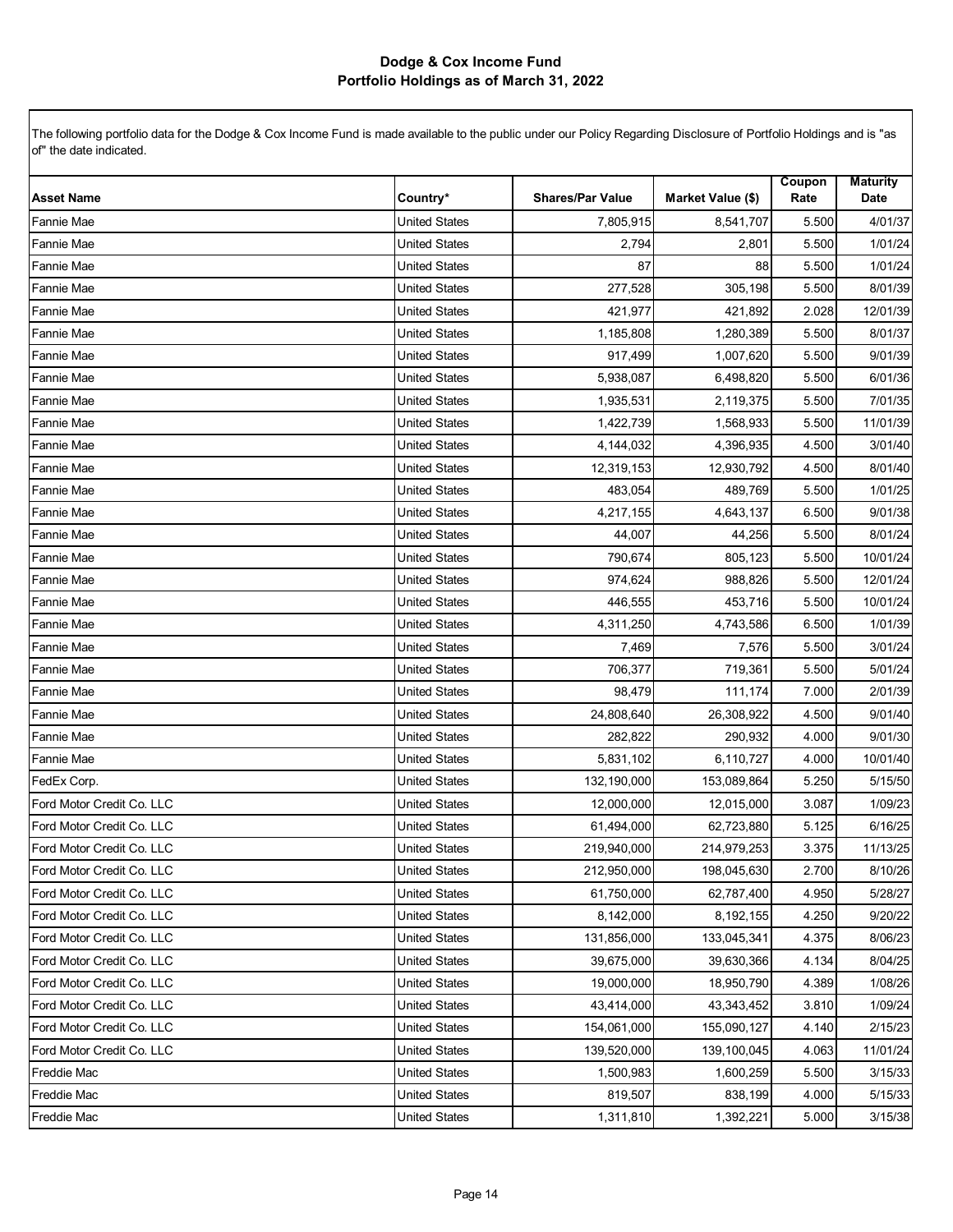| <b>Asset Name</b>  | Country*             | <b>Shares/Par Value</b> | Market Value (\$) | Coupon<br>Rate | <b>Maturity</b><br>Date |
|--------------------|----------------------|-------------------------|-------------------|----------------|-------------------------|
| <b>Freddie Mac</b> | <b>United States</b> | 2,877,527               | 3,048,623         | 5.000          | 8/15/34                 |
| <b>Freddie Mac</b> | <b>United States</b> | 1,269,699               | 1,393,700         | 6.500          | 6/15/32                 |
| Freddie Mac        | <b>United States</b> | 311,736                 | 328,388           | 5.500          | 6/15/37                 |
| <b>Freddie Mac</b> | <b>United States</b> | 5,807,770               | 6,189,936         | 5.500          | 11/15/33                |
| <b>Freddie Mac</b> | <b>United States</b> | 41,056,775              | 42,107,218        | 2.500          | 5/01/46                 |
| Freddie Mac        | <b>United States</b> | 1,684,586               | 1,728,553         | 2.038          | 4/01/45                 |
| Freddie Mac        | <b>United States</b> | 5,340,015               | 5,419,662         | 2.604          | 7/01/46                 |
| Freddie Mac        | <b>United States</b> | 10,989,405              | 11,114,469        | 2.559          | 9/01/46                 |
| <b>Freddie Mac</b> | <b>United States</b> | 1,320,556               | 1,370,608         | 2.375          | 2/01/34                 |
| <b>Freddie Mac</b> | <b>United States</b> | 86,416                  | 86,647            | 2.250          | 4/01/35                 |
| Freddie Mac        | <b>United States</b> | 606,653                 | 631,772           | 2.375          | 11/01/34                |
| Freddie Mac        | <b>United States</b> | 297,877                 | 309,199           | 2.475          | 2/01/35                 |
| <b>Freddie Mac</b> | <b>United States</b> | 25,424,031              | 27,051,428        | 4.500          | 12/15/43                |
| <b>Freddie Mac</b> | <b>United States</b> | 16,137,840              | 16,541,912        | 4.500          | 12/15/43                |
| <b>Freddie Mac</b> | <b>United States</b> | 43,152,629              | 45,542,439        | 4.500          | 12/15/43                |
| Freddie Mac        | <b>United States</b> | 8,532,375               | 8,885,012         | 4.500          | 3/15/44                 |
| Freddie Mac        | <b>United States</b> | 123,642,409             | 7,877,975         | 0.956          | 1/25/31                 |
| Freddie Mac        | <b>United States</b> | 113,015,399             | 5,060,423         | 1.353          | 3/25/26                 |
| <b>Freddie Mac</b> | <b>United States</b> | 39,301,782              | 1,681,381         | 1.258          | 5/25/26                 |
| <b>Freddie Mac</b> | <b>United States</b> | 306,294,990             | 3,981,774         | 0.297          | 12/25/26                |
| Freddie Mac        | <b>United States</b> | 386,083,194             | 10,010,635        | 0.605          | 3/25/27                 |
| <b>Freddie Mac</b> | <b>United States</b> | 465,487,507             | 13,577,060        | 0.669          | 4/25/27                 |
| <b>Freddie Mac</b> | <b>United States</b> | 372,966,787             | 12,335,988        | 0.750          | 6/25/27                 |
| <b>Freddie Mac</b> | <b>United States</b> | 470,129,615             | 12,529,095        | 0.577          | 7/25/27                 |
| <b>Freddie Mac</b> | <b>United States</b> | 93,593,499              | 1,650,690         | 0.360          | 9/25/27                 |
| Freddie Mac        | <b>United States</b> | 196,689,692             | 3,292,487         | 0.328          | 11/25/27                |
| Freddie Mac        | <b>United States</b> | 253,305,424             | 3,594,151         | 0.289          | 11/25/27                |
| Freddie Mac        | <b>United States</b> | 369,008,410             | 9,007,126         | 0.300          | 11/25/32                |
| <b>Freddie Mac</b> | <b>United States</b> | 515,696,113             | 17,062,270        | 0.541          | 1/25/29                 |
| <b>Freddie Mac</b> | <b>United States</b> | 259,182,062             | 8,966,326         | 0.560          | 3/25/29                 |
| <b>Freddie Mac</b> | <b>United States</b> | 174,815,294             | 11,827,426        | 0.777          | 3/25/34                 |
| <b>Freddie Mac</b> | <b>United States</b> | 484,270,942             | 21,132,470        | 0.709          | 4/25/29                 |
| <b>Freddie Mac</b> | <b>United States</b> | 231,498,000             | 13,230,041        | 0.952          | 5/25/29                 |
| <b>Freddie Mac</b> | <b>United States</b> | 320,885,685             | 17,274,913        | 0.880          | 6/25/29                 |
| <b>Freddie Mac</b> | <b>United States</b> | 223,541,552             | 12,913,414        | 0.950          | 6/25/29                 |
| <b>Freddie Mac</b> | <b>United States</b> | 543,231,670             | 37,662,578        | 1.127          | 7/25/29                 |
| <b>Freddie Mac</b> | <b>United States</b> | 243,733,125             | 16,535,928        | 1.090          | 7/25/29                 |
| <b>Freddie Mac</b> | <b>United States</b> | 470,678,066             | 33,510,678        | 1.144          | 8/25/29                 |
| <b>Freddie Mac</b> | <b>United States</b> | 512,896,327             | 28,558,016        | 0.885          | 9/25/29                 |
| Freddie Mac        | <b>United States</b> | 197,051,982             | 10,500,329        | 0.835          | 10/25/29                |
| <b>Freddie Mac</b> | <b>United States</b> | 549,589,379             | 29,076,301        | 0.825          | 10/25/29                |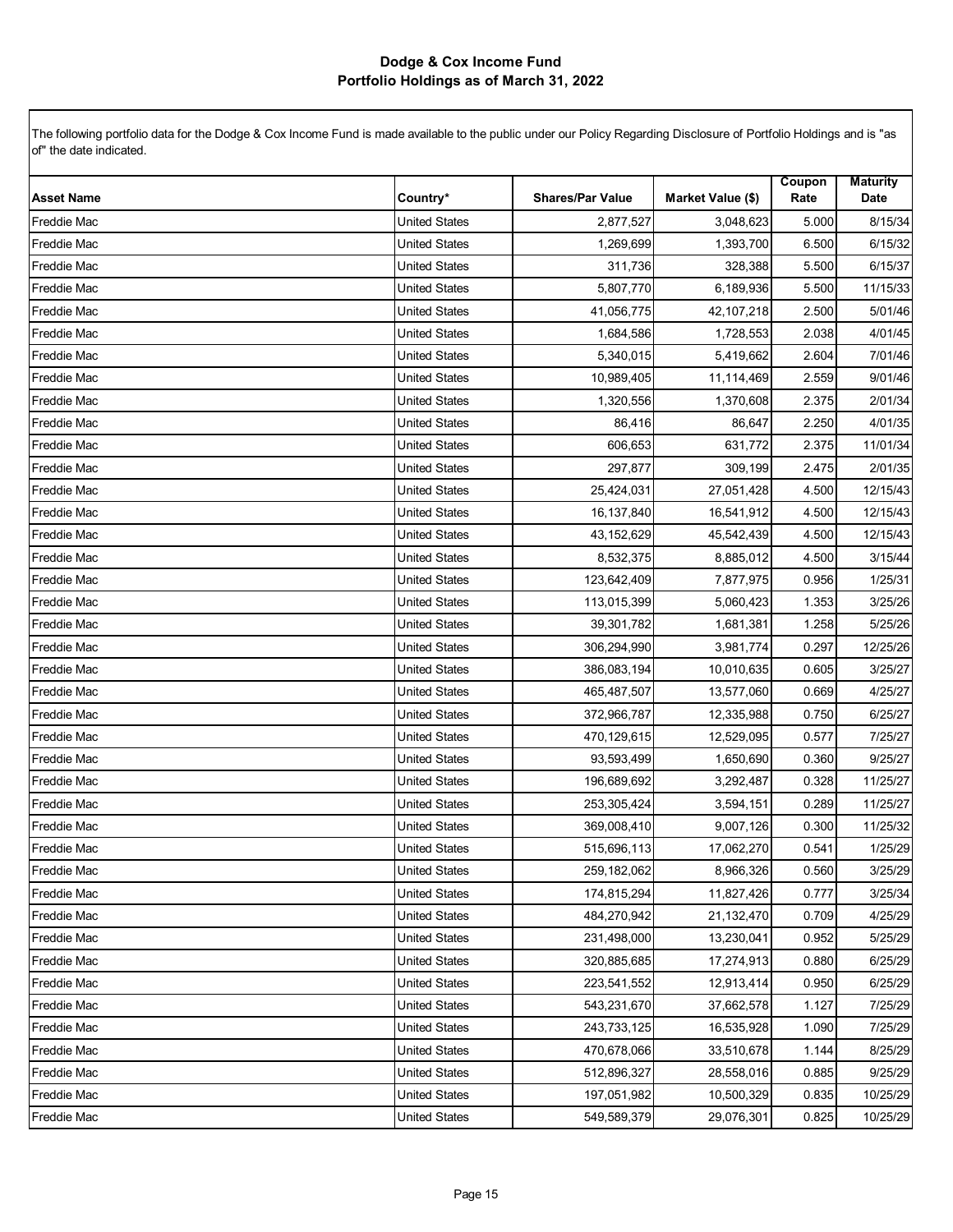| <b>Asset Name</b>  | Country*             | <b>Shares/Par Value</b> | Market Value (\$) | Coupon<br>Rate | <b>Maturity</b><br>Date |
|--------------------|----------------------|-------------------------|-------------------|----------------|-------------------------|
| <b>Freddie Mac</b> | <b>United States</b> | 127,013                 | 128,621           | 4.863          | 7/25/32                 |
| <b>Freddie Mac</b> | <b>United States</b> | 60,541                  | 66,621            | 6.500          | 6/15/32                 |
| <b>Freddie Mac</b> | <b>United States</b> | 1,580,180               | 1,609,366         | 4.503          | 7/25/33                 |
| Freddie Mac        | <b>United States</b> | 39,469                  | 45,598            | 6.500          | 9/25/43                 |
| <b>Freddie Mac</b> | <b>United States</b> | 4,533,829               | 4,580,706         | 3.609          | 2/01/49                 |
| <b>Freddie Mac</b> | <b>United States</b> | 262,819,539             | 254,179,502       | 1.864          | 8/01/51                 |
| <b>Freddie Mac</b> | <b>United States</b> | 1,983,957               | 2,057,448         | 2.029          | 9/01/33                 |
| <b>Freddie Mac</b> | <b>United States</b> | 302.447                 | 314,451           | 2.048          | 8/01/34                 |
| <b>Freddie Mac</b> | <b>United States</b> | 96,442                  | 101,657           | 2.335          | 10/01/37                |
| <b>Freddie Mac</b> | <b>United States</b> | 631,050                 | 631,216           | 2.052          | 1/01/37                 |
| <b>Freddie Mac</b> | <b>United States</b> | 372,873                 | 387,112           | 2.120          | 3/01/35                 |
| <b>Freddie Mac</b> | <b>United States</b> | 399,877                 | 412,811           | 1.960          | 8/01/35                 |
| <b>Freddie Mac</b> | <b>United States</b> | 1,023,142               | 1,071,523         | 2.171          | 4/01/36                 |
| Freddie Mac        | <b>United States</b> | 181,818                 | 181,817           | 1.947          | 1/01/35                 |
| <b>Freddie Mac</b> | <b>United States</b> | 629,339                 | 653,288           | 1.875          | 10/01/35                |
| <b>Freddie Mac</b> | <b>United States</b> | 876,819                 | 910,283           | 2.120          | 8/01/35                 |
| <b>Freddie Mac</b> | <b>United States</b> | 1,021,334               | 1,066,137         | 2.370          | 1/01/36                 |
| <b>Freddie Mac</b> | <b>United States</b> | 1,114,799               | 1,148,309         | 1.790          | 1/01/36                 |
| <b>Freddie Mac</b> | <b>United States</b> | 581,188                 | 597,633           | 2.072          | 12/01/36                |
| <b>Freddie Mac</b> | <b>United States</b> | 776,574                 | 775,394           | 1.979          | 3/01/37                 |
| <b>Freddie Mac</b> | <b>United States</b> | 490,143                 | 491,254           | 1.928          | 4/01/37                 |
| Freddie Mac        | <b>United States</b> | 499,982                 | 520,311           | 1.768          | 4/01/37                 |
| <b>Freddie Mac</b> | <b>United States</b> | 140,410                 | 140,635           | 1.875          | 5/01/37                 |
| Freddie Mac        | <b>United States</b> | 1,894,900               | 1,974,633         | 1.875          | 7/01/37                 |
| <b>Freddie Mac</b> | <b>United States</b> | 139,584                 | 140,037           | 2.374          | 1/01/38                 |
| <b>Freddie Mac</b> | <b>United States</b> | 129,620                 | 134,488           | 2.184          | 5/01/38                 |
| <b>Freddie Mac</b> | <b>United States</b> | 374,557                 | 386,670           | 1.806          | 1/01/36                 |
| <b>Freddie Mac</b> | <b>United States</b> | 423,801                 | 424,003           | 2.084          | 9/01/35                 |
| <b>Freddie Mac</b> | <b>United States</b> | 667,525                 | 691,600           | 1.967          | 8/01/36                 |
| Freddie Mac        | <b>United States</b> | 199,452                 | 200,709           | 1.565          | 2/01/38                 |
| <b>Freddie Mac</b> | <b>United States</b> | 447,835                 | 458,576           | 1.959          | 6/01/38                 |
| <b>Freddie Mac</b> | United States        | 641,673                 | 664,925           | 2.036          | 4/01/38                 |
| <b>Freddie Mac</b> | <b>United States</b> | 1,380,507               | 1,440,803         | 2.213          | 4/01/38                 |
| <b>Freddie Mac</b> | <b>United States</b> | 147,419                 | 147,796           | 1.989          | 10/01/38                |
| <b>Freddie Mac</b> | <b>United States</b> | 574,881                 | 599,434           | 2.174          | 11/01/39                |
| <b>Freddie Mac</b> | United States        | 1,007,073               | 1,047,514         | 2.036          | 10/01/38                |
| <b>Freddie Mac</b> | <b>United States</b> | 8,484,244               | 8,731,995         | 2.687          | 8/01/45                 |
| <b>Freddie Mac</b> | <b>United States</b> | 2,184,930               | 2,250,132         | 2.828          | 9/01/45                 |
| <b>Freddie Mac</b> | <b>United States</b> | 1,324,375               | 1,356,376         | 1.909          | 1/01/44                 |
| Freddie Mac        | <b>United States</b> | 516,501                 | 536,403           | 2.128          | 7/01/43                 |
| <b>Freddie Mac</b> | <b>United States</b> | 934,710                 | 961,972           | 2.234          | 4/01/44                 |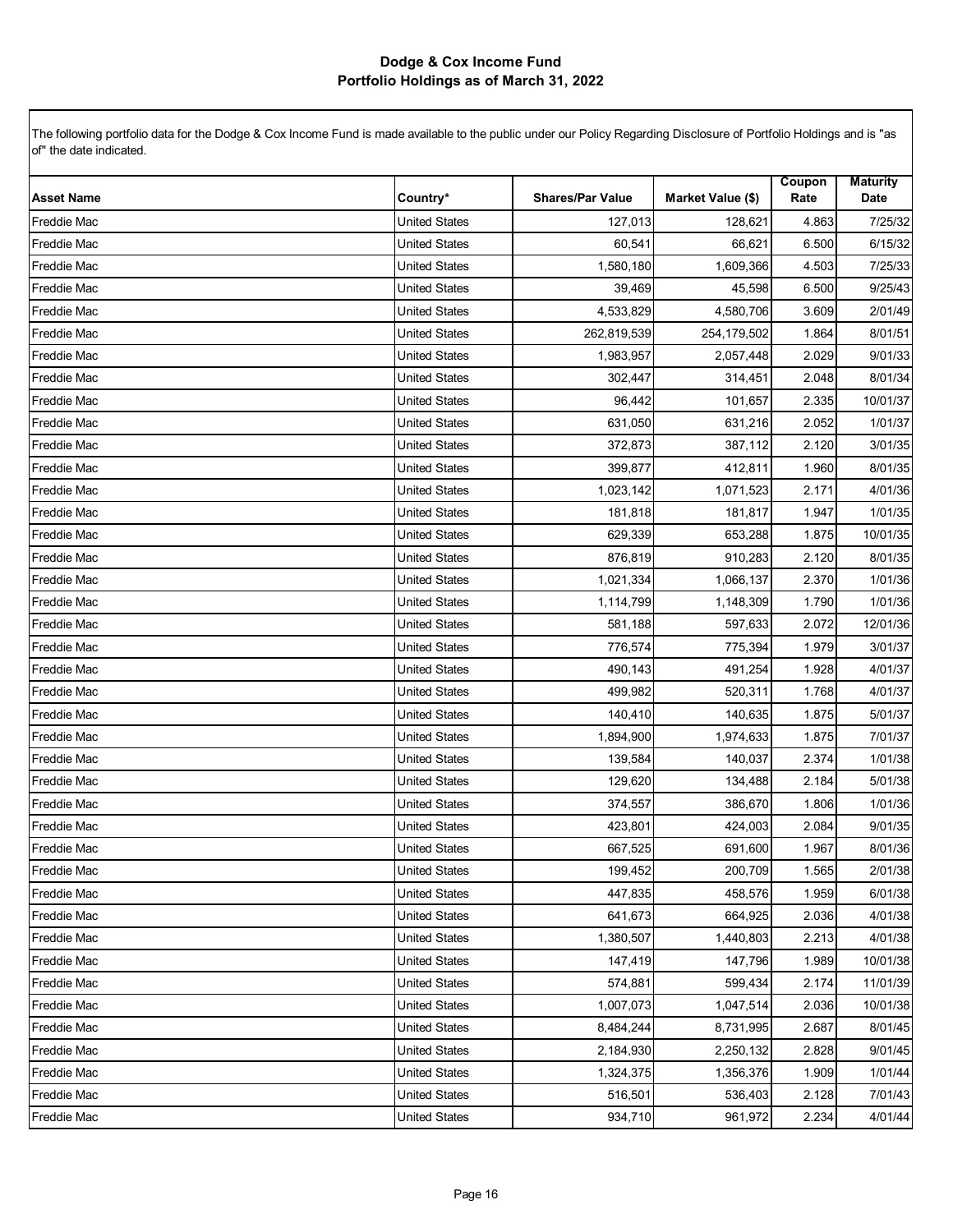| <b>Asset Name</b>  | Country*             | <b>Shares/Par Value</b> | Market Value (\$) | Coupon<br>Rate | <b>Maturity</b><br>Date |
|--------------------|----------------------|-------------------------|-------------------|----------------|-------------------------|
| Freddie Mac        | <b>United States</b> | 26,892,485              | 27,631,138        | 2.009          | 5/01/44                 |
| <b>Freddie Mac</b> | <b>United States</b> | 1,621,614               | 1,679,236         | 2.245          | 4/01/44                 |
| <b>Freddie Mac</b> | <b>United States</b> | 3,263,192               | 3,360,232         | 1.941          | 6/01/44                 |
| <b>Freddie Mac</b> | <b>United States</b> | 2,193,314               | 2,261,764         | 1.866          | 8/01/44                 |
| <b>Freddie Mac</b> | <b>United States</b> | 909,607                 | 934,096           | 1.876          | 7/01/44                 |
| <b>Freddie Mac</b> | <b>United States</b> | 1,397,501               | 1,436,689         | 1.861          | 11/01/44                |
| Freddie Mac        | <b>United States</b> | 2,359,841               | 2,419,796         | 1.868          | 11/01/44                |
| Freddie Mac        | <b>United States</b> | 4,318,572               | 4,434,827         | 1.862          | 10/01/44                |
| <b>Freddie Mac</b> | <b>United States</b> | 1,945,943               | 2,004,165         | 1.872          | 9/01/44                 |
| <b>Freddie Mac</b> | <b>United States</b> | 5,576,734               | 5,722,280         | 2.009          | 8/01/43                 |
| <b>Freddie Mac</b> | <b>United States</b> | 1,942,136               | 1,999,500         | 2.093          | 8/01/44                 |
| Freddie Mac        | <b>United States</b> | 5,136,505               | 5,274,855         | 1.864          | 11/01/44                |
| <b>Freddie Mac</b> | <b>United States</b> | 4,381,225               | 4,479,693         | 1.892          | 1/01/45                 |
| <b>Freddie Mac</b> | <b>United States</b> | 2,635,728               | 2,692,901         | 1.997          | 2/01/45                 |
| <b>Freddie Mac</b> | <b>United States</b> | 3,869,258               | 3,980,327         | 1.906          | 1/01/45                 |
| <b>Freddie Mac</b> | <b>United States</b> | 7,560,793               | 7,801,056         | 2.386          | 5/01/45                 |
| Freddie Mac        | <b>United States</b> | 641,144                 | 663,104           | 2.751          | 8/01/45                 |
| Freddie Mac        | <b>United States</b> | 459,409                 | 472,507           | 1.890          | 10/01/43                |
| <b>Freddie Mac</b> | <b>United States</b> | 1,274,146               | 1,302,103         | 1.971          | 1/01/44                 |
| <b>Freddie Mac</b> | <b>United States</b> | 2,546,983               | 2,604,394         | 1.966          | 2/01/44                 |
| <b>Freddie Mac</b> | <b>United States</b> | 3,843,381               | 3,936,783         | 1.880          | 12/01/44                |
| <b>Freddie Mac</b> | <b>United States</b> | 3,635,537               | 3,722,869         | 1.870          | 11/01/44                |
| <b>Freddie Mac</b> | <b>United States</b> | 4,033,735               | 4,130,827         | 1.898          | 12/01/44                |
| <b>Freddie Mac</b> | <b>United States</b> | 192,085                 | 194,200           | 1.880          | 12/01/44                |
| Freddie Mac        | <b>United States</b> | 3,662,604               | 3,751,612         | 1.880          | 12/01/44                |
| <b>Freddie Mac</b> | <b>United States</b> | 1,218,151               | 1,247,755         | 1.880          | 1/01/45                 |
| Freddie Mac        | <b>United States</b> | 933,204                 | 962,468           | 1.880          | 7/01/44                 |
| Freddie Mac        | <b>United States</b> | 974,674                 | 1,006,181         | 1.870          | 6/01/44                 |
| <b>Freddie Mac</b> | <b>United States</b> | 1,965,737               | 2,024,074         | 1.860          | 8/01/44                 |
| <b>Freddie Mac</b> | United States        | 2,003,588               | 2,058,305         | 1.870          | 9/01/44                 |
| <b>Freddie Mac</b> | <b>United States</b> | 2,486,577               | 2,557,782         | 1.870          | 9/01/44                 |
| <b>Freddie Mac</b> | <b>United States</b> | 1,331,324               | 1,367,682         | 1.870          | 10/01/44                |
| <b>Freddie Mac</b> | <b>United States</b> | 2,463,314               | 2,521,797         | 1.860          | 11/01/44                |
| <b>Freddie Mac</b> | <b>United States</b> | 3,659,529               | 3,765,346         | 1.880          | 10/01/44                |
| Freddie Mac        | United States        | 3,793,821               | 3,898,490         | 1.880          | 11/01/44                |
| <b>Freddie Mac</b> | <b>United States</b> | 4,023,496               | 4,127,840         | 1.880          | 10/01/44                |
| <b>Freddie Mac</b> | <b>United States</b> | 2,899,666               | 2,979,260         | 1.875          | 11/01/44                |
| <b>Freddie Mac</b> | <b>United States</b> | 1,784,813               | 1,825,554         | 1.880          | 11/01/44                |
| <b>Freddie Mac</b> | <b>United States</b> | 5,583,183               | 5,723,282         | 1.850          | 11/01/44                |
| Freddie Mac        | <b>United States</b> | 1,690,345               | 1,731,827         | 1.880          | 11/01/44                |
| Freddie Mac        | <b>United States</b> | 4,376,128               | 4,495,637         | 1.870          | 10/01/44                |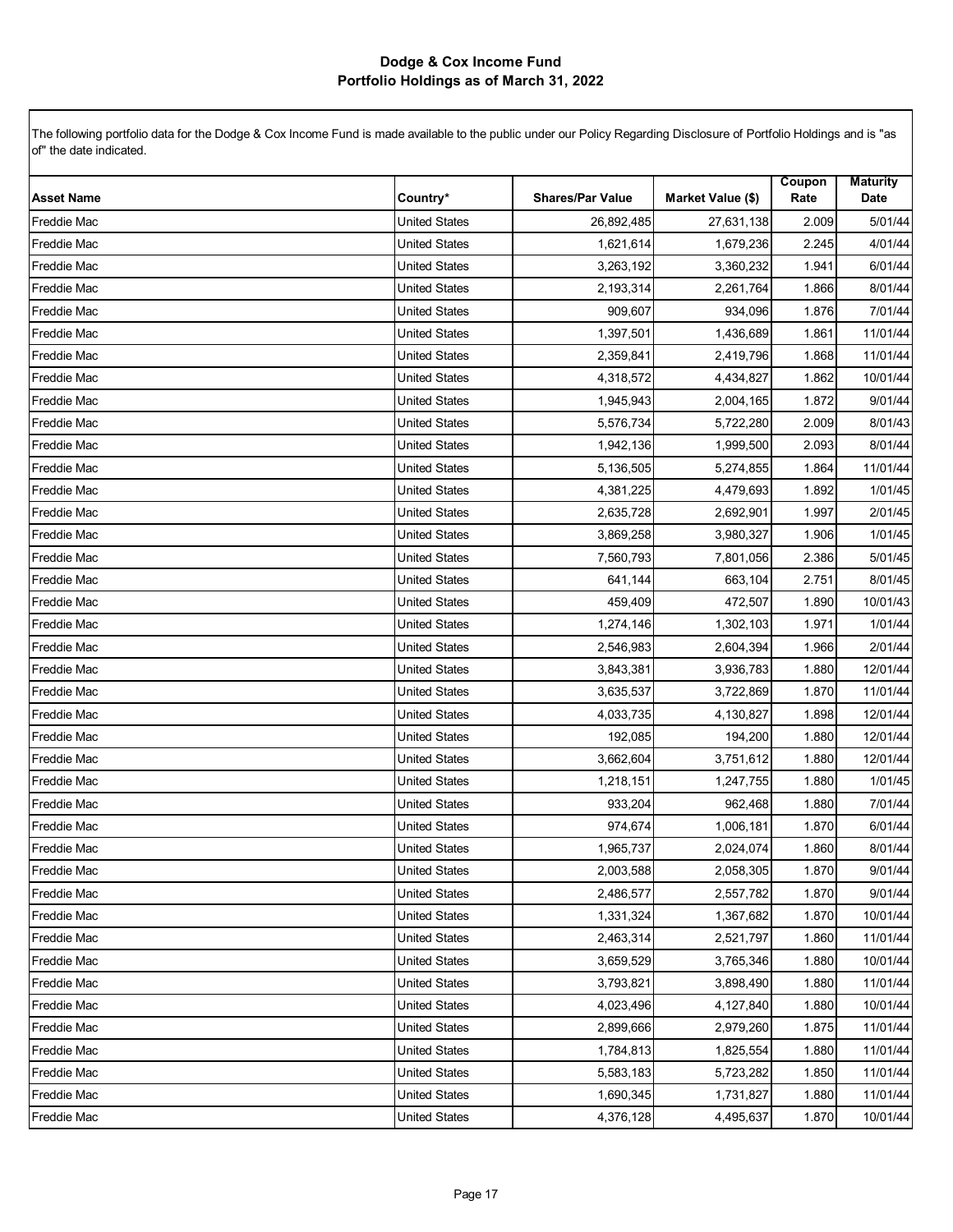| <b>Asset Name</b>       | Country*             | <b>Shares/Par Value</b> | Market Value (\$) | Coupon<br>Rate | <b>Maturity</b><br>Date |
|-------------------------|----------------------|-------------------------|-------------------|----------------|-------------------------|
| <b>Freddie Mac</b>      | <b>United States</b> | 2,622,882               | 2,684,418         | 1.850          | 11/01/44                |
| <b>Freddie Mac</b>      | <b>United States</b> | 1,370,884               | 1,403,208         | 1.870          | 12/01/44                |
| <b>Freddie Mac</b>      | <b>United States</b> | 1,764,097               | 1,816,810         | 2.580          | 8/01/45                 |
| <b>Freddie Mac</b>      | <b>United States</b> | 1,642,479               | 1,678,453         | 1.885          | 1/01/45                 |
| <b>Freddie Mac</b>      | United States        | 1,920,989               | 1,962,555         | 1.981          | 1/01/45                 |
| <b>Freddie Mac</b>      | <b>United States</b> | 1,014,160               | 1,046,429         | 2.775          | 6/01/45                 |
| Freddie Mac             | <b>United States</b> | 4,263,914               | 4,336,335         | 2.694          | 5/01/46                 |
| Freddie Mac             | <b>United States</b> | 1,843,156               | 1,870,390         | 3.093          | 6/01/47                 |
| <b>Freddie Mac</b>      | <b>United States</b> | 1,829,562               | 1,853,297         | 3.005          | 8/01/47                 |
| <b>Freddie Mac</b>      | <b>United States</b> | 1,460,182               | 1,479,607         | 3.193          | 10/01/47                |
| <b>Freddie Mac</b>      | <b>United States</b> | 369,189                 | 372,586           | 3.236          | 11/01/47                |
| Freddie Mac Gold        | <b>United States</b> | 6,519                   | 7,240             | 6.500          | 9/01/37                 |
| Freddie Mac Gold        | <b>United States</b> | 294,078                 | 313,103           | 6.500          | 9/01/37                 |
| Freddie Mac Gold        | <b>United States</b> | 4,156                   | 4,450             | 6.500          | 11/01/37                |
| Freddie Mac Gold        | <b>United States</b> | 94,344                  | 97,171            | 6.000          | 6/01/38                 |
| Freddie Mac Gold        | <b>United States</b> | 258,878                 | 274,577           | 6.500          | 10/01/38                |
| Freddie Mac Gold        | <b>United States</b> | 4,403,891               | 4,689,483         | 4.500          | 2/01/41                 |
| Freddie Mac Gold        | <b>United States</b> | 1,416,893               | 1,508,830         | 4.500          | 3/01/41                 |
| Freddie Mac Gold        | <b>United States</b> | 1,979,936               | 2,063,956         | 4.500          | 12/01/33                |
| Freddie Mac Gold        | <b>United States</b> | 5,821,346               | 6,076,290         | 4.500          | 1/01/34                 |
| <b>Freddie Mac Gold</b> | <b>United States</b> | 15,716,082              | 16,375,987        | 4.000          | 6/01/34                 |
| Freddie Mac Gold        | <b>United States</b> | 13,025,611              | 13,568,629        | 4.000          | 7/01/34                 |
| Freddie Mac Gold        | <b>United States</b> | 3,989,279               | 4,155,492         | 4.000          | 7/01/34                 |
| Freddie Mac Gold        | <b>United States</b> | 8,783,717               | 9,129,437         | 4.000          | 10/01/34                |
| Freddie Mac Gold        | <b>United States</b> | 3,618,890               | 3,769,664         | 4.000          | 11/01/34                |
| Freddie Mac Gold        | <b>United States</b> | 5,278,309               | 5,476,289         | 4.500          | 5/01/30                 |
| Freddie Mac Gold        | <b>United States</b> | 816,339                 | 848,957           | 4.500          | 8/01/30                 |
| Freddie Mac Gold        | <b>United States</b> | 2,895,129               | 3,010,827         | 4.500          | 9/01/30                 |
| Freddie Mac Gold        | <b>United States</b> | 1,057,660               | 1,100,143         | 4.500          | 5/01/31                 |
| Freddie Mac Gold        | United States        | 11,687,954              | 12,171,957        | 4.500          | 7/01/31                 |
| Freddie Mac Gold        | <b>United States</b> | 15,435,800              | 16,003,332        | 4.000          | 9/01/31                 |
| Freddie Mac Gold        | United States        | 3,013,258               | 3,138,845         | 4.000          | 12/01/34                |
| Freddie Mac Gold        | United States        | 7,630,129               | 7,731,262         | 3.500          | 1/01/36                 |
| Freddie Mac Gold        | United States        | 14,991,929              | 15,190,629        | 3.500          | 7/01/35                 |
| Freddie Mac Gold        | United States        | 2,824,391               | 2,861,816         | 3.500          | 9/01/35                 |
| Freddie Mac Gold        | United States        | 19,505,519              | 19,763,952        | 3.500          | 10/01/35                |
| Freddie Mac Gold        | United States        | 5,725,400               | 5,801,273         | 3.500          | 11/01/35                |
| Freddie Mac Gold        | <b>United States</b> | 5.043.353               | 5,356,834         | 4.500          | 4/01/41                 |
| Freddie Mac Gold        | United States        | 1,760,420               | 1,865,107         | 4.500          | 4/01/41                 |
| Freddie Mac Gold        | United States        | 5,231,168               | 5,569,997         | 4.500          | 4/01/41                 |
| Freddie Mac Gold        | <b>United States</b> | 3,772,668               | 4,017,324         | 4.500          | 7/01/41                 |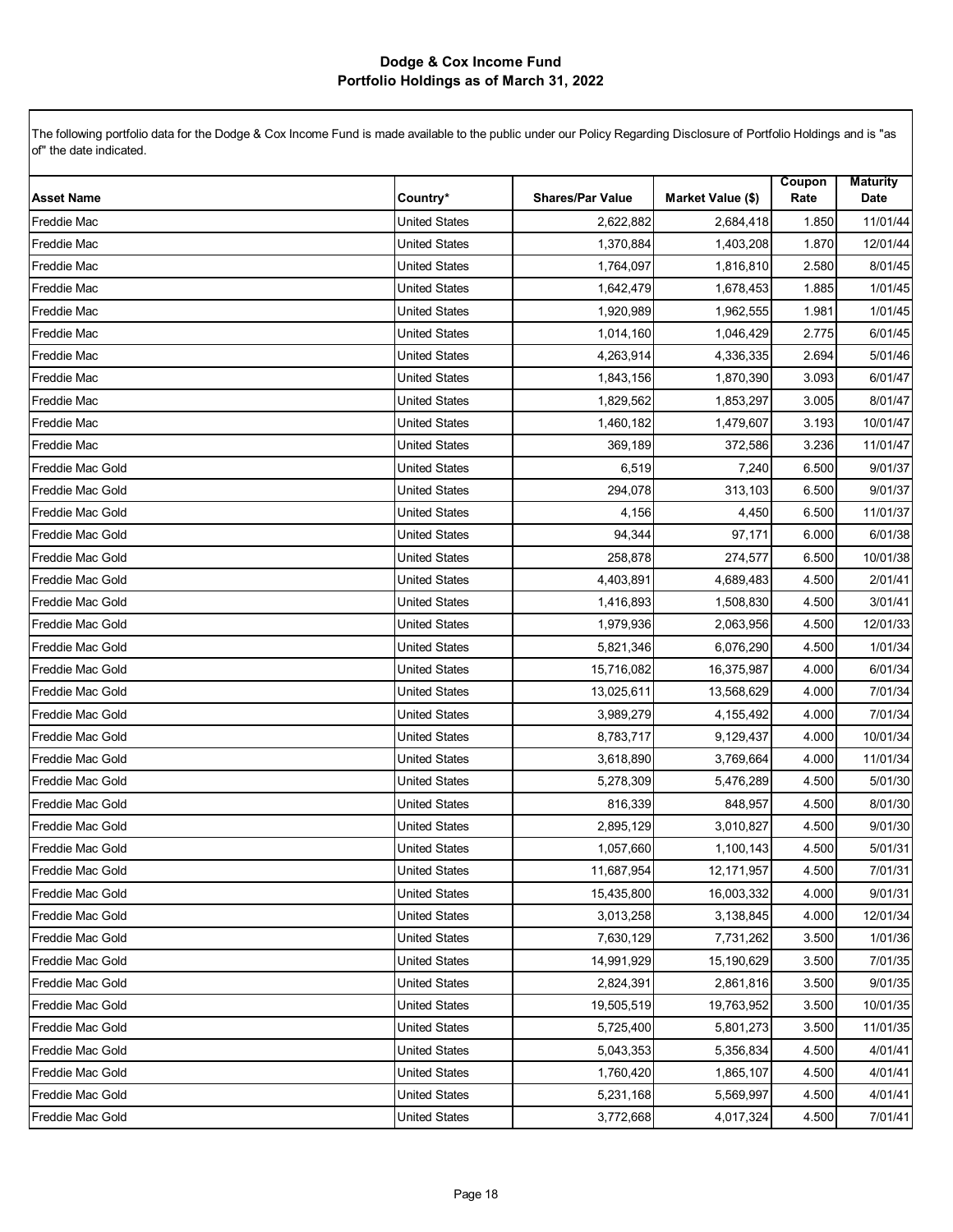| <b>Asset Name</b> | Country*             | <b>Shares/Par Value</b> | Market Value (\$) | Coupon<br>Rate | <b>Maturity</b><br>Date |
|-------------------|----------------------|-------------------------|-------------------|----------------|-------------------------|
| Freddie Mac Gold  | <b>United States</b> | 637,374                 | 678,681           | 4.500          | 8/01/41                 |
| Freddie Mac Gold  | <b>United States</b> | 92,329,636              | 96,164,984        | 4.000          | 1/01/35                 |
| Freddie Mac Gold  | <b>United States</b> | 13,636,036              | 13,814,927        | 3.500          | 12/01/35                |
| Freddie Mac Gold  | <b>United States</b> | 15,417,264              | 16,072,632        | 4.500          | 4/01/47                 |
| Freddie Mac Gold  | <b>United States</b> | 35,648,597              | 37,166,073        | 4.500          | 5/01/47                 |
| Freddie Mac Gold  | <b>United States</b> | 6,449,452               | 6,718,046         | 4.000          | 6/01/35                 |
| Freddie Mac Gold  | <b>United States</b> | 2,670,668               | 2,781,880         | 4.000          | 10/01/35                |
| Freddie Mac Gold  | <b>United States</b> | 3,182,267               | 3,369,154         | 4.500          | 4/01/44                 |
| Freddie Mac Gold  | <b>United States</b> | 29,685,090              | 31,157,001        | 4.500          | 6/01/47                 |
| Freddie Mac Gold  | <b>United States</b> | 5,393,127               | 5,656,707         | 4.500          | 7/01/47                 |
| Freddie Mac Gold  | <b>United States</b> | 7,025,565               | 7,474,522         | 4.500          | 7/01/45                 |
| Freddie Mac Gold  | <b>United States</b> | 2,262,300               | 2,348,774         | 4.500          | 12/01/45                |
| Freddie Mac Gold  | <b>United States</b> | 26,377,804              | 28,063,866        | 4.500          | 7/01/45                 |
| Freddie Mac Gold  | <b>United States</b> | 4,251,439               | 4,488,407         | 4.500          | 2/01/45                 |
| Freddie Mac Gold  | <b>United States</b> | 2,033,062               | 2,163,735         | 4.500          | 11/01/44                |
| Freddie Mac Gold  | <b>United States</b> | 16,651,593              | 17,554,395        | 4.500          | 10/01/44                |
| Freddie Mac Gold  | <b>United States</b> | 14,969,932              | 15,957,132        | 4.500          | 9/01/44                 |
| Freddie Mac Gold  | <b>United States</b> | 8,739,707               | 9,298,736         | 4.500          | 5/01/42                 |
| Freddie Mac Gold  | <b>United States</b> | 10,834,682              | 11,524,829        | 4.500          | 12/01/45                |
| Freddie Mac Gold  | <b>United States</b> | 4,593,286               | 4,865,147         | 4.500          | 11/01/45                |
| Freddie Mac Gold  | <b>United States</b> | 19,962,757              | 21,239,022        | 4.500          | 7/01/42                 |
| Freddie Mac Gold  | <b>United States</b> | 18,605,720              | 19,825,447        | 4.500          | 4/01/46                 |
| Freddie Mac Gold  | <b>United States</b> | 34,250,400              | 36,038,793        | 4.500          | 9/01/47                 |
| Freddie Mac Gold  | <b>United States</b> | 23,899,047              | 25,165,084        | 4.500          | 10/01/47                |
| Freddie Mac Gold  | <b>United States</b> | 12,691,167              | 13,165,448        | 4.000          | 11/01/47                |
| Freddie Mac Gold  | <b>United States</b> | 5,160,641               | 5,335,281         | 4.000          | 11/01/45                |
| Freddie Mac Gold  | <b>United States</b> | 8,120,981               | 8,372,065         | 4.000          | 9/01/47                 |
| Freddie Mac Gold  | <b>United States</b> | 22,512,314              | 23,419,186        | 4.000          | 12/01/46                |
| Freddie Mac Gold  | <b>United States</b> | 25,341,777              | 26,430,785        | 4.000          | 1/01/46                 |
| Freddie Mac Gold  | <b>United States</b> | 42,831                  | 47,455            | 6.000          | 12/01/33                |
| Freddie Mac Gold  | <b>United States</b> | 58,607                  | 64,038            | 6.000          | 6/01/35                 |
| Freddie Mac Gold  | <b>United States</b> | 11,381                  | 12,751            | 6.500          | 10/01/37                |
| Freddie Mac Gold  | <b>United States</b> | 2,063,352               | 2,324,110         | 6.500          | 3/01/38                 |
| Freddie Mac Gold  | <b>United States</b> | 3,550,775               | 3,780,226         | 4.500          | 4/01/40                 |
| Freddie Mac Gold  | United States        | 4,047,722               | 4,310,801         | 4.500          | 3/01/39                 |
| Freddie Mac Gold  | <b>United States</b> | 587,002                 | 636,017           | 7.000          | 11/01/38                |
| Freddie Mac Gold  | <b>United States</b> | 2,361,654               | 2,587,169         | 5.500          | 7/01/35                 |
| Freddie Mac Gold  | <b>United States</b> | 14,391,785              | 15,763,773        | 5.500          | 12/01/38                |
| Freddie Mac Gold  | <b>United States</b> | 536,855                 | 587,988           | 6.500          | 3/01/38                 |
| Freddie Mac Gold  | <b>United States</b> | 1,946,476               | 2,174,172         | 6.000          | 1/01/38                 |
| Freddie Mac Gold  | <b>United States</b> | 12,155,853              | 12,940,810        | 4.500          | 5/01/41                 |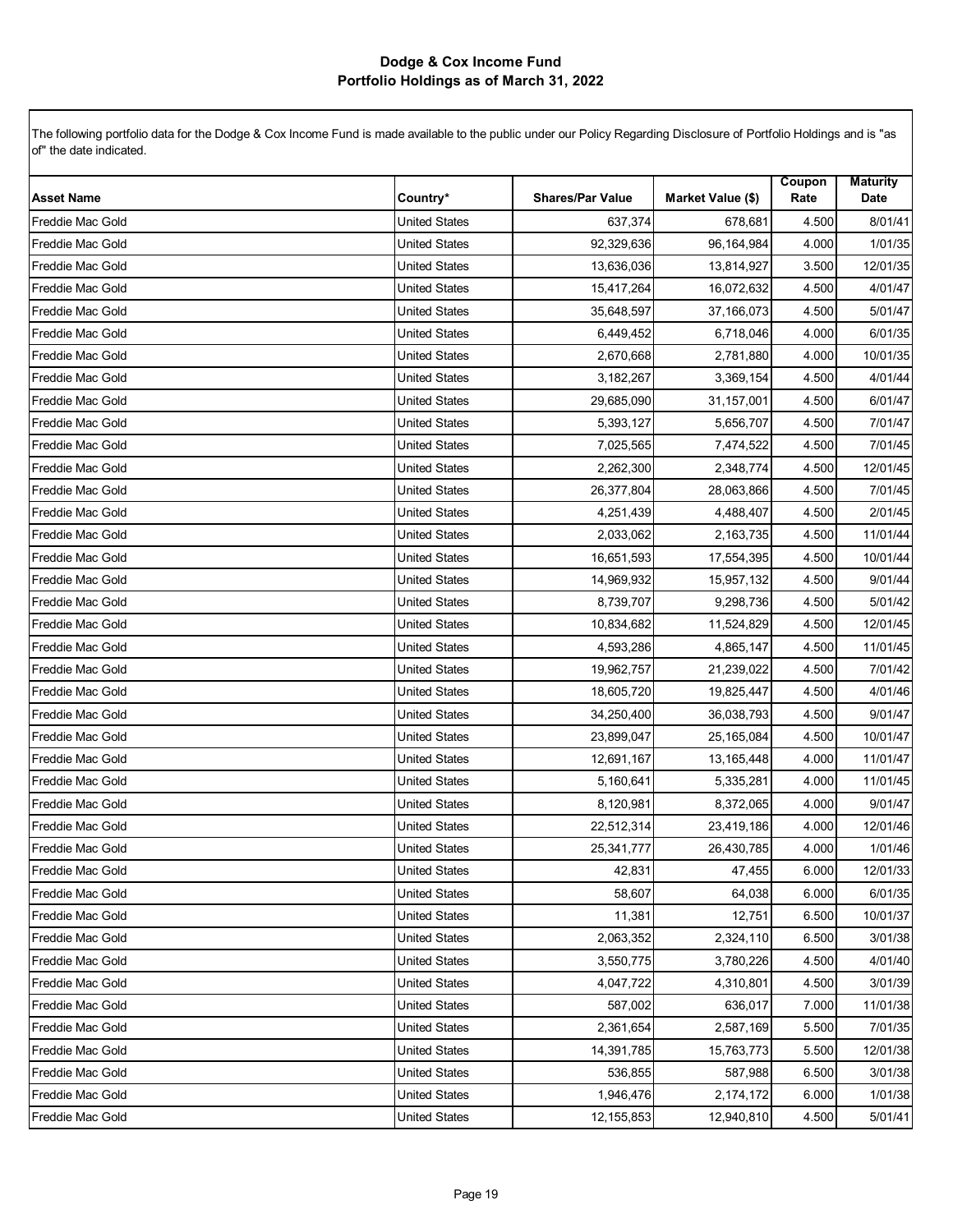| <b>Asset Name</b>       | Country*             | <b>Shares/Par Value</b> | Market Value (\$) | Coupon<br>Rate | <b>Maturity</b><br>Date |
|-------------------------|----------------------|-------------------------|-------------------|----------------|-------------------------|
| Freddie Mac Gold        | <b>United States</b> | 2,470,531               | 2,707,614         | 6.000          | 2/01/39                 |
| Freddie Mac Gold        | <b>United States</b> | 6,151,954               | 6,517,861         | 4.500          | 6/01/41                 |
| Freddie Mac Gold        | <b>United States</b> | 9,499,453               | 10,101,847        | 4.500          | 7/01/44                 |
| Freddie Mac Gold        | <b>United States</b> | 3,929,931               | 4,184,213         | 4.500          | 6/01/42                 |
| Freddie Mac Gold        | <b>United States</b> | 6,341,758               | 6,747,447         | 4.500          | 3/01/42                 |
| Freddie Mac Gold        | <b>United States</b> | 2,392,077               | 2,546,996         | 4.500          | 3/01/41                 |
| Freddie Mac Gold        | <b>United States</b> | 2,510,760               | 2,653,553         | 4.500          | 12/01/43                |
| Freddie Mac Gold        | <b>United States</b> | 5,145,057               | 5,486,445         | 4.500          | 2/01/44                 |
| Freddie Mac Gold        | <b>United States</b> | 4,617,428               | 4,876,378         | 4.500          | 8/01/44                 |
| Freddie Mac Gold        | <b>United States</b> | 4,492,764               | 4,764,099         | 4.500          | 8/01/44                 |
| <b>Freddie Mac Gold</b> | <b>United States</b> | 51,398,489              | 54,768,356        | 4.500          | 7/01/44                 |
| Freddie Mac Gold        | <b>United States</b> | 235,724                 | 239,446           | 6.000          | 11/01/23                |
| Freddie Mac Gold        | <b>United States</b> | 39,522                  | 39,806            | 6.000          | 3/01/23                 |
| Freddie Mac Gold        | <b>United States</b> | 133,619                 | 137,913           | 4.500          | 3/01/25                 |
| Freddie Mac Gold        | <b>United States</b> | 193.621                 | 198,646           | 4.500          | 6/01/25                 |
| Freddie Mac Gold        | <b>United States</b> | 14,779                  | 14,931            | 5.500          | 12/01/24                |
| Freddie Mac Gold        | <b>United States</b> | 1,528,154               | 1,568,215         | 4.500          | 6/01/26                 |
| Freddie Mac Gold        | <b>United States</b> | 293,470                 | 321,667           | 5.500          | 9/01/34                 |
| Freddie Mac Gold        | <b>United States</b> | 2,496,732               | 2,659,358         | 4.500          | 7/01/39                 |
| Freddie Mac Gold        | <b>United States</b> | 1,889,636               | 2,001,914         | 4.500          | 3/01/41                 |
| <b>Freddie Mac Gold</b> | <b>United States</b> | 10,170,656              | 10,812,168        | 4.500          | 9/01/44                 |
| Freddie Mac Gold        | <b>United States</b> | 1,417,890               | 1,504,798         | 4.500          | 10/01/44                |
| Freddie Mac Gold        | <b>United States</b> | 2,390,499               | 2,525,688         | 4.500          | 12/01/44                |
| Freddie Mac Gold        | <b>United States</b> | 13,598,001              | 14,377,705        | 4.500          | 2/01/46                 |
| Freddie Mac Gold        | <b>United States</b> | 19,475,399              | 20,258,453        | 4.000          | 3/01/46                 |
| Freddie Mac Gold        | <b>United States</b> | 8,915,873               | 9,271,281         | 4.000          | 5/01/46                 |
| Freddie Mac Gold        | <b>United States</b> | 3,885,583               | 4,023,663         | 4.000          | 9/01/46                 |
| Freddie Mac Gold        | <b>United States</b> | 11,869                  | 12,097            | 6.000          | 12/01/35                |
| Freddie Mac Gold        | <b>United States</b> | 4,147                   | 4,578             | 6.500          | 9/01/37                 |
| Freddie Mac Gold        | <b>United States</b> | 695,495                 | 747,132           | 6.500          | 10/01/26                |
| <b>Freddie Mac Gold</b> | <b>United States</b> | 9,170,442               | 9,555,329         | 4.000          | 1/01/34                 |
| Freddie Mac Gold        | <b>United States</b> | 6,775,686               | 7,055,373         | 4.000          | 11/01/34                |
| Freddie Mac Gold        | <b>United States</b> | 4,639,546               | 4,813,517         | 4.500          | 7/01/30                 |
| Freddie Mac Gold        | <b>United States</b> | 1,698,645               | 1,768,548         | 4.500          | 4/01/31                 |
| Freddie Mac Gold        | United States        | 2,887,235               | 3,006,227         | 4.500          | 7/01/31                 |
| Freddie Mac Gold        | <b>United States</b> | 1,666,928               | 1,807,257         | 5.500          | 1/01/35                 |
| Freddie Mac Gold        | <b>United States</b> | 1,371,969               | 1,500,026         | 6.500          | 12/01/32                |
| Freddie Mac Gold        | <b>United States</b> | 2,847,496               | 3,112,032         | 6.000          | 2/01/35                 |
| Freddie Mac Gold        | <b>United States</b> | 696,203                 | 744,292           | 7.000          | 4/01/31                 |
| Freddie Mac Gold        | <b>United States</b> | 3,702,031               | 4,056,707         | 5.500          | 3/01/34                 |
| Freddie Mac Pool        | <b>United States</b> | 21,176,948              | 20,256,969        | 2.500          | 6/01/50                 |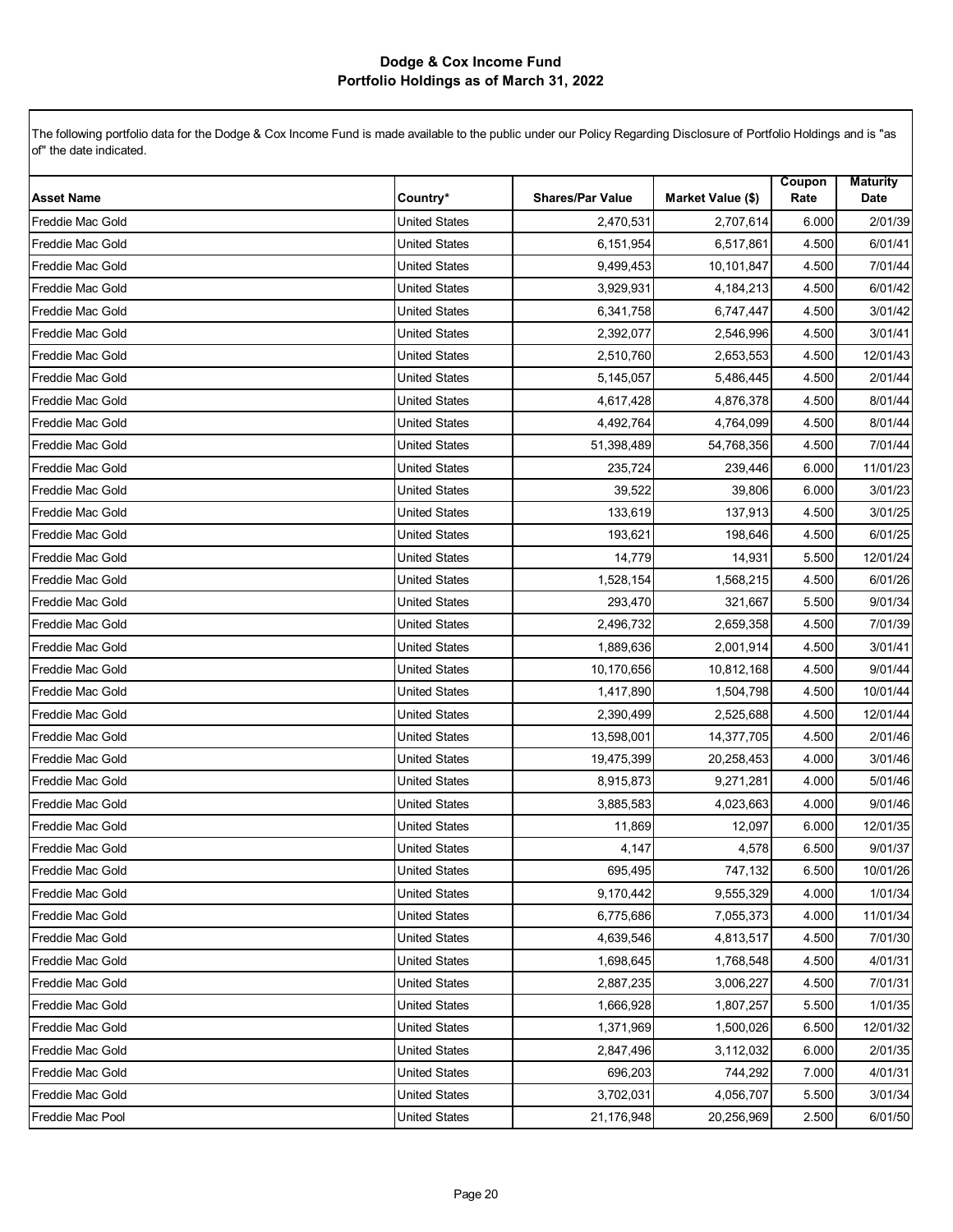| <b>Asset Name</b>       | Country*             | <b>Shares/Par Value</b> | <b>Market Value (\$)</b> | Coupon<br>Rate | <b>Maturity</b><br>Date |
|-------------------------|----------------------|-------------------------|--------------------------|----------------|-------------------------|
| Freddie Mac Pool        | <b>United States</b> | 32,481,646              | 31,091,200               | 2.500          | 6/01/50                 |
| <b>Freddie Mac Pool</b> | <b>United States</b> | 62,453,986              | 59,780,565               | 2.500          | 5/01/50                 |
| Freddie Mac Pool        | <b>United States</b> | 41,034,026              | 38,213,494               | 2.000          | 6/01/50                 |
| <b>Freddie Mac Pool</b> | <b>United States</b> | 128,327,967             | 119,506,933              | 2.000          | 9/01/50                 |
| Freddie Mac Pool        | <b>United States</b> | 254,505,578             | 237,011,391              | 2.000          | 9/01/50                 |
| Freddie Mac Pool        | <b>United States</b> | 218,305,178             | 208,960,182              | 2.500          | 6/01/50                 |
| <b>Freddie Mac Pool</b> | <b>United States</b> | 75,346,465              | 72,121,111               | 2.500          | 6/01/50                 |
| Freddie Mac Pool        | <b>United States</b> | 153,115,869             | 142,591,076              | 2.000          | 7/01/50                 |
| <b>Freddie Mac Pool</b> | <b>United States</b> | 144,049,241             | 137,882,937              | 2.500          | 7/01/50                 |
| Freddie Mac Pool        | <b>United States</b> | 55,843,157              | 53,452,679               | 2.500          | 7/01/50                 |
| Freddie Mac Pool        | <b>United States</b> | 83,604,468              | 79,972,461               | 2.500          | 7/01/50                 |
| Freddie Mac Pool        | <b>United States</b> | 27,698,205              | 25,794,345               | 2.000          | 7/01/50                 |
| Freddie Mac Pool        | <b>United States</b> | 18,823,979              | 17,530,118               | 2.000          | 7/01/50                 |
| Freddie Mac Pool        | <b>United States</b> | 29,486,340              | 28,213,412               | 2.500          | 7/01/50                 |
| Freddie Mac Pool        | <b>United States</b> | 33,319,536              | 31,893,218               | 2.500          | 7/01/50                 |
| Freddie Mac Pool        | <b>United States</b> | 188, 155, 493           | 179,981,591              | 2.500          | 8/01/50                 |
| Freddie Mac Pool        | <b>United States</b> | 57,427,708              | 54,969,373               | 2.500          | 7/01/50                 |
| Freddie Mac Pool        | <b>United States</b> | 96,436,139              | 89,807,275               | 2.000          | 8/01/50                 |
| <b>Freddie Mac Pool</b> | <b>United States</b> | 103,400,907             | 96,293,358               | 2.000          | 8/01/50                 |
| Freddie Mac Pool        | <b>United States</b> | 211,999,430             | 197,426,896              | 2.000          | 9/01/50                 |
| Freddie Mac Pool        | <b>United States</b> | 137,374,077             | 127,931,196              | 2.000          | 9/01/50                 |
| Freddie Mac Pool        | <b>United States</b> | 115,553,606             | 107,610,632              | 2.000          | 10/01/50                |
| Freddie Mac Pool        | <b>United States</b> | 558,148,915             | 519,956,124              | 2.000          | 10/01/50                |
| <b>Freddie Mac Pool</b> | <b>United States</b> | 27,809,922              | 25,898,308               | 2.000          | 10/01/50                |
| Freddie Mac Pool        | <b>United States</b> | 152,272,261             | 141,805,334              | 2.000          | 10/01/50                |
| <b>Freddie Mac Pool</b> | <b>United States</b> | 658,512,383             | 613,246,373              | 2.000          | 12/01/50                |
| Freddie Mac Pool        | <b>United States</b> | 783,491,127             | 729,634,401              | 2.000          | 12/01/50                |
| Freddie Mac Pool        | <b>United States</b> | 134,747,921             | 125,464,414              | 2.000          | 12/01/50                |
| <b>Freddie Mac Pool</b> | <b>United States</b> | 11,850,798              | 11,345,582               | 2.500          | 2/01/51                 |
| Freddie Mac Pool        | <b>United States</b> | 57,054,461              | 54,621,730               | 2.500          | 11/01/51                |
| Freddie Mac Pool        | <b>United States</b> | 5,336                   | 6,062                    | 7.000          | 11/01/37                |
| Freddie Mac Pool        | <b>United States</b> | 4,385,780               | 4,662,426                | 4.500          | 7/01/42                 |
| Freddie Mac Pool        | <b>United States</b> | 353,016,255             | 337,929,106              | 2.500          | 11/01/50                |
| <b>Freddie Mac Pool</b> | <b>United States</b> | 307,552,017             | 294,797,463              | 2.500          | 2/01/51                 |
| Ginnie Mae              | <b>United States</b> | 2,011                   | 2,047                    | 7.500          | 12/15/23                |
| Ginnie Mae              | <b>United States</b> | 44,393                  | 45,265                   | 7.500          | 5/15/25                 |
| Ginnie Mae              | <b>United States</b> | 72,971                  | 75,499                   | 7.500          | 11/15/24                |
| Ginnie Mae              | <b>United States</b> | 65,716                  | 69,009                   | 7.000          | 5/15/28                 |
| Ginnie Mae              | <b>United States</b> | 2,956,341               | 3,040,858                | 4.000          | 1/20/35                 |
| Ginnie Mae              | <b>United States</b> | 19,403,744              | 18,947,071               | 0.527          | 12/20/67                |
| Ginnie Mae              | <b>United States</b> | 11,183,410              | 10,904,852               | 0.606          | 1/20/68                 |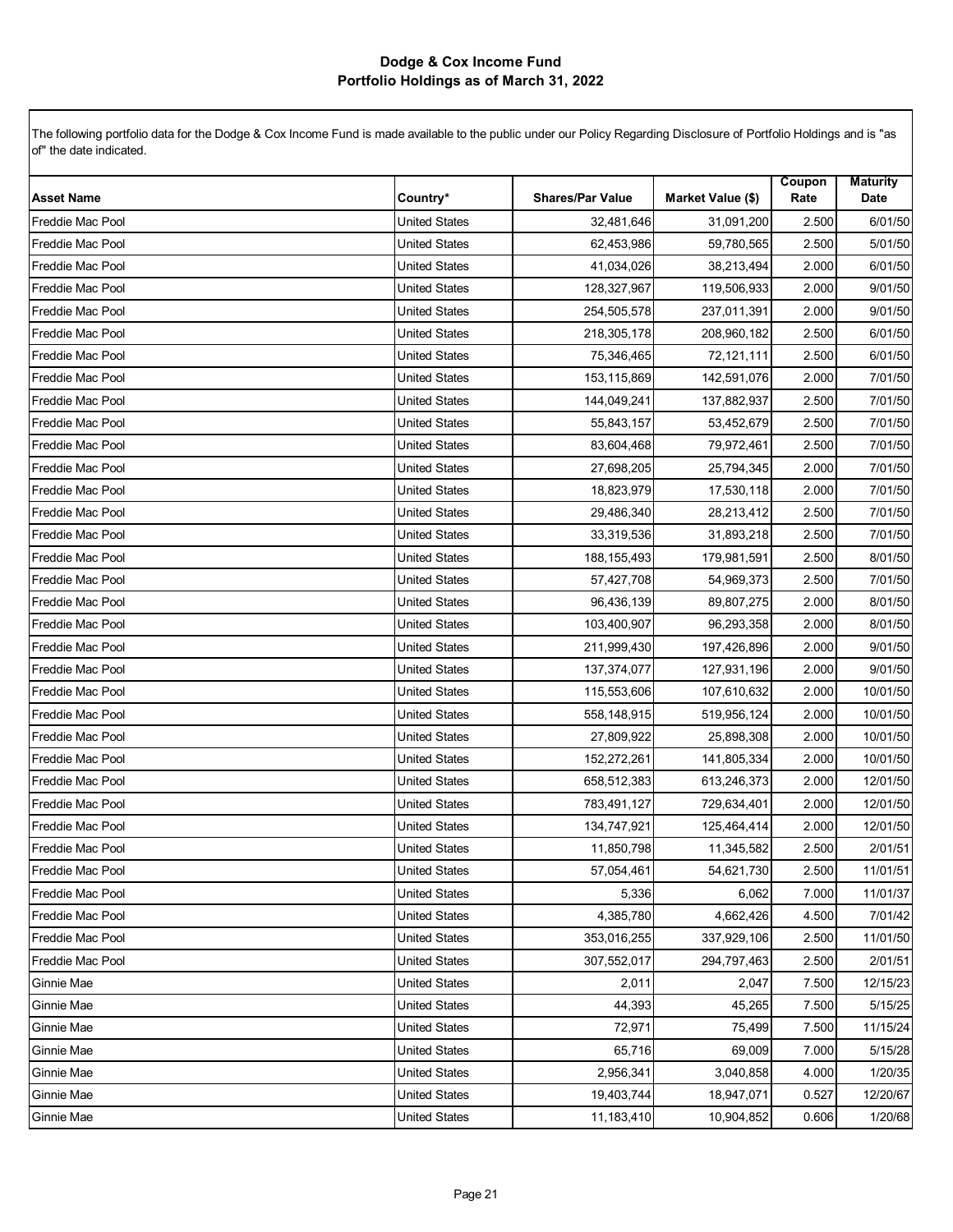| <b>Asset Name</b> | Country*             | <b>Shares/Par Value</b> | Market Value (\$) | Coupon<br>Rate | <b>Maturity</b><br>Date |
|-------------------|----------------------|-------------------------|-------------------|----------------|-------------------------|
| Ginnie Mae        | <b>United States</b> | 25,876,317              | 25,237,102        | 0.606          | 12/20/67                |
| Ginnie Mae        | <b>United States</b> | 53,361,669              | 51,767,820        | 0.683          | 2/20/68                 |
| Ginnie Mae        | <b>United States</b> | 31,222,740              | 30,402,521        | 0.663          | 1/20/68                 |
| Ginnie Mae        | <b>United States</b> | 35,278,799              | 34,275,494        | 0.643          | 12/20/67                |
| Ginnie Mae        | <b>United States</b> | 66,842,443              | 64,969,123        | 0.643          | 1/20/68                 |
| Ginnie Mae        | <b>United States</b> | 23,719,063              | 23, 107, 778      | 0.733          | 2/20/68                 |
| Ginnie Mae        | <b>United States</b> | 29,900,256              | 29,046,927        | 0.683          | 2/20/68                 |
| Ginnie Mae        | <b>United States</b> | 65,724,516              | 64,813,062        | 0.481          | 6/20/67                 |
| Ginnie Mae        | <b>United States</b> | 15,432,588              | 15,187,601        | 0.445          | 8/20/67                 |
| Ginnie Mae        | <b>United States</b> | 45,800,243              | 45,102,664        | 0.502          | 9/20/67                 |
| Ginnie Mae        | <b>United States</b> | 20,324,810              | 20,300,632        | 0.676          | 9/20/67                 |
| Ginnie Mae        | <b>United States</b> | 31,647,181              | 31,092,526        | 0.478          | 10/20/67                |
| Ginnie Mae        | <b>United States</b> | 104,230,306             | 102,334,503       | 0.458          | 10/20/67                |
| Ginnie Mae        | <b>United States</b> | 48,950,273              | 48,063,588        | 0.458          | 10/20/67                |
| Ginnie Mae        | <b>United States</b> | 22,074,574              | 21,677,821        | 0.448          | 10/20/67                |
| Ginnie Mae        | <b>United States</b> | 5,318,118               | 5,322,031         | 0.756          | 10/20/64                |
| Ginnie Mae        | <b>United States</b> | 11,683,944              | 11,444,178        | 0.435          | 11/20/67                |
| Ginnie Mae        | <b>United States</b> | 15,655,398              | 15,345,042        | 0.455          | 11/20/67                |
| Ginnie Mae        | <b>United States</b> | 87,689,860              | 85,910,326        | 0.455          | 11/20/67                |
| Ginnie Mae        | <b>United States</b> | 65,316,496              | 64,066,848        | 0.756          | 1/20/67                 |
| Ginnie Mae        | <b>United States</b> | 9,044,039               | 9,090,181         | 0.916          | 12/20/66                |
| Ginnie Mae        | <b>United States</b> | 25,111,428              | 24,636,418        | 0.766          | 1/20/67                 |
| Ginnie Mae        | <b>United States</b> | 24,158,543              | 23,614,314        | 0.547          | 12/20/67                |
| Ginnie Mae        | <b>United States</b> | 16,362,543              | 16,070,982        | 0.579          | 4/20/67                 |
| Ginnie Mae        | <b>United States</b> | 11,602,371              | 11,367,368        | 1.198          | 2/20/67                 |
| Ginnie Mae        | <b>United States</b> | 27,818,272              | 27,457,886        | 0.481          | 5/20/67                 |
| Ginnie Mae        | <b>United States</b> | 13,321,087              | 13, 187, 340      | 0.581          | 5/20/67                 |
| Ginnie Mae        | <b>United States</b> | 15,003,695              | 14,852,695        | 0.581          | 6/20/67                 |
| Ginnie Mae        | <b>United States</b> | 16,310,679              | 16,054,574        | 0.482          | 9/20/67                 |
| Ginnie Mae        | <b>United States</b> | 7,700,485               | 7,701,484         | 0.736          | 4/20/65                 |
| Ginnie Mae        | <b>United States</b> | 34,874,898              | 34,992,702        | 0.856          | 10/20/66                |
| Ginnie Mae        | <b>United States</b> | 16,104,729              | 16,184,819        | 0.906          | 11/20/66                |
| Ginnie Mae        | <b>United States</b> | 4,960,357               | 4,957,126         | 0.706          | 7/20/65                 |
| Ginnie Mae        | <b>United States</b> | 5,049,877               | 5,046,914         | 0.706          | 8/20/65                 |
| Ginnie Mae        | <b>United States</b> | 1,060,950               | 1,060,926         | 0.726          | 9/20/65                 |
| Ginnie Mae        | <b>United States</b> | 22,027,315              | 21,615,864        | 0.647          | 12/20/66                |
| Ginnie Mae        | <b>United States</b> | 20,414,141              | 20,474,109        | 0.856          | 11/20/65                |
| Ginnie Mae        | <b>United States</b> | 66,516,921              | 65,231,116        | 0.756          | 1/20/67                 |
| Ginnie Mae        | <b>United States</b> | 14,633,657              | 14,736,863        | 1.006          | 4/20/66                 |
| Ginnie Mae        | <b>United States</b> | 12,392,760              | 12,473,178        | 1.006          | 3/20/66                 |
| Ginnie Mae        | <b>United States</b> | 2,350,963               | 2,301,145         | 1.148          | 3/20/67                 |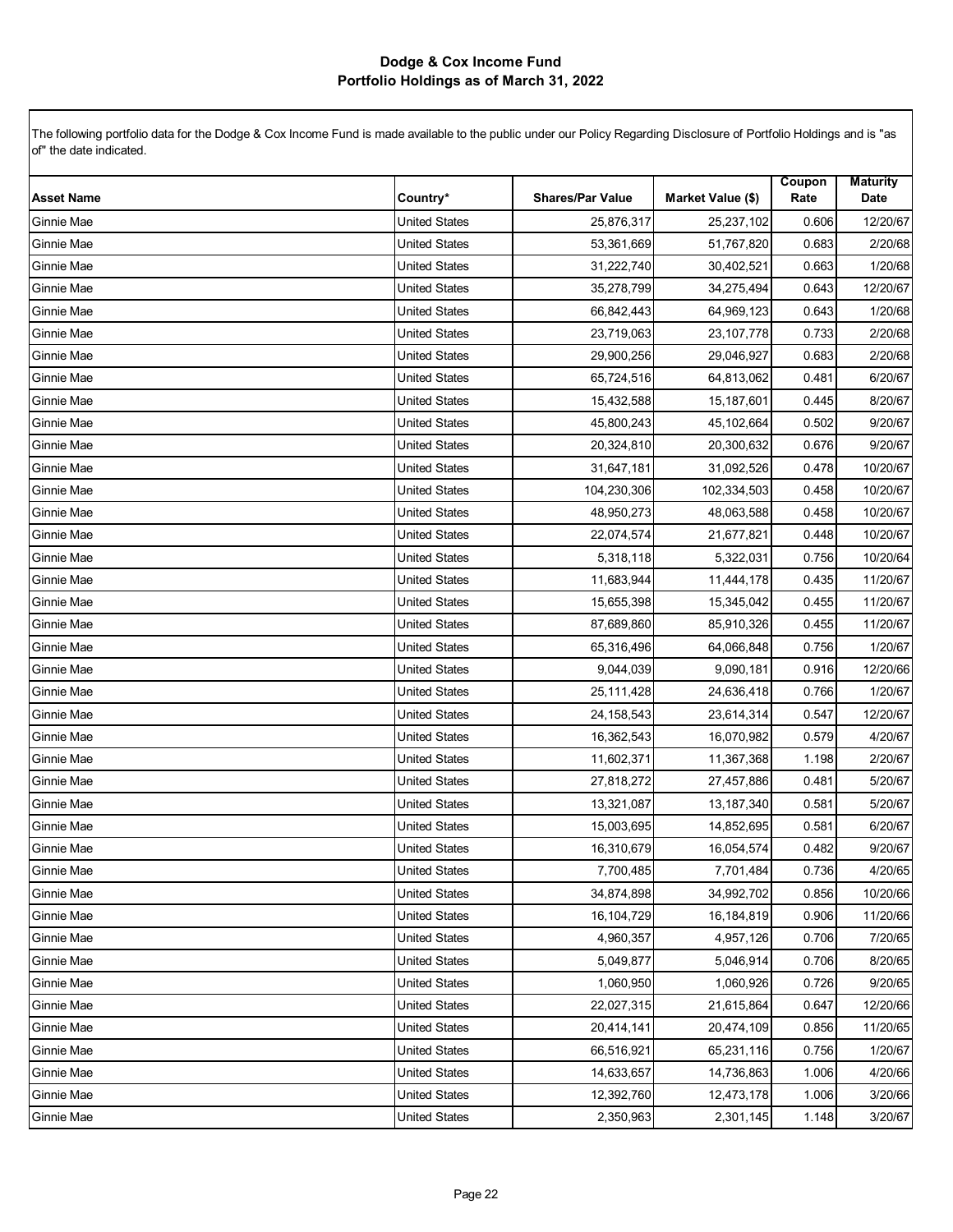| <b>Asset Name</b> | Country*             | <b>Shares/Par Value</b> | Market Value (\$) | Coupon<br>Rate | <b>Maturity</b><br>Date |
|-------------------|----------------------|-------------------------|-------------------|----------------|-------------------------|
| Ginnie Mae        | <b>United States</b> | 6,967,854               | 6,992,806         | 0.886          | 9/20/66                 |
| Ginnie Mae        | <b>United States</b> | 11,443,325              | 11,279,945        | 0.532          | 9/20/66                 |
| Ginnie Mae        | <b>United States</b> | 84,268,121              | 83,984,871        | 0.999          | 3/20/70                 |
| Ginnie Mae        | <b>United States</b> | 34,277,639              | 33,343,676        | 0.988          | 2/20/68                 |
| Ginnie Mae        | <b>United States</b> | 8,660,082               | 8,396,028         | 1.008          | 3/20/68                 |
| Ginnie Mae        | <b>United States</b> | 32,826,532              | 31,962,350        | 1.018          | 2/20/68                 |
| Ginnie Mae        | <b>United States</b> | 39, 165, 127            | 38,174,864        | 0.329          | 3/20/68                 |
| Ginnie Mae        | <b>United States</b> | 15,128,878              | 14,644,188        | 0.299          | 4/20/68                 |
| Ginnie Mae        | <b>United States</b> | 24,678,563              | 23,930,835        | 0.329          | 4/20/68                 |
| Ginnie Mae        | <b>United States</b> | 11,594,984              | 11,278,488        | 0.309          | 3/20/68                 |
| Ginnie Mae        | <b>United States</b> | 25,335,506              | 24,563,384        | 0.329          | 4/20/68                 |
| Ginnie Mae        | <b>United States</b> | 25,534,679              | 24,945,596        | 0.321          | 5/20/68                 |
| Ginnie Mae        | <b>United States</b> | 25,794,429              | 25,796,826        | 0.706          | 9/20/69                 |
| Ginnie Mae        | <b>United States</b> | 24,991,369              | 24,521,956        | 0.431          | 6/20/68                 |
| Ginnie Mae        | <b>United States</b> | 17,267,987              | 16,943,797        | 0.297          | 2/20/68                 |
| Ginnie Mae        | <b>United States</b> | 24,668,471              | 24,289,566        | 0.497          | 7/20/68                 |
| Ginnie Mae        | <b>United States</b> | 12,615,828              | 12,595,557        | 0.628          | 10/20/69                |
| Ginnie Mae        | <b>United States</b> | 22,624,816              | 22,164,716        | 0.352          | 8/20/68                 |
| Ginnie Mae        | <b>United States</b> | 19,663,044              | 19,631,576        | 0.635          | 10/20/69                |
| Ginnie Mae        | <b>United States</b> | 41,834,496              | 40,791,850        | 0.328          | 10/20/68                |
| Ginnie Mae        | <b>United States</b> | 19,598,174              | 19,150,973        | 0.455          | 11/20/68                |
| Ginnie Mae        | <b>United States</b> | 24, 165, 339            | 23,740,711        | 0.535          | 11/20/68                |
| Ginnie Mae        | <b>United States</b> | 21,307,442              | 21,263,257        | 0.706          | 11/20/69                |
| Ginnie Mae        | <b>United States</b> | 25,695,402              | 25,763,407        | 0.756          | 11/20/69                |
| Ginnie Mae        | <b>United States</b> | 26,658,688              | 26,568,424        | 0.606          | 6/20/68                 |
| Ginnie Mae        | <b>United States</b> | 24,144,659              | 24,062,089        | 0.606          | 11/20/68                |
| Ginnie Mae        | <b>United States</b> | 15,748,613              | 15,773,059        | 0.756          | 11/20/69                |
| Ginnie Mae        | <b>United States</b> | 20,501,872              | 20,189,159        | 1.348          | 2/20/69                 |
| Ginnie Mae        | <b>United States</b> | 2,501,718               | 2,434,897         | 0.998          | 2/20/68                 |
| Ginnie Mae        | <b>United States</b> | 56,555,857              | 55,039,340        | 0.988          | 3/20/68                 |
| Ginnie Mae        | <b>United States</b> | 20,025,122              | 19,402,198        | 0.988          | 3/20/68                 |
| Ginnie Mae        | <b>United States</b> | 81,152,261              | 81,318,274        | 0.756          | 11/20/69                |
| Ginnie Mae        | <b>United States</b> | 41,475,779              | 41,064,650        | 0.735          | 11/20/69                |
| Ginnie Mae        | <b>United States</b> | 8,353,283               | 8,485,957         | 1.299          | 9/20/71                 |
| Ginnie Mae        | <b>United States</b> | 44,366,173              | 44,718,218        | 0.750          | 11/20/71                |
| Ginnie Mae        | <b>United States</b> | 46,238,480              | 46,947,787        | 0.870          | 12/20/71                |
| Ginnie Mae        | <b>United States</b> | 41,142,166              | 40,925,930        | 0.600          | 2/20/67                 |
| Ginnie Mae        | <b>United States</b> | 40,283,030              | 40,009,148        | 0.550          | 2/20/67                 |
| Ginnie Mae        | <b>United States</b> | 221,269,470             | 223,969,378       | 0.870          | 2/20/72                 |
| Ginnie Mae        | <b>United States</b> | 140,225,581             | 142,888,510       | 0.850          | 1/20/72                 |
| Ginnie Mae        | <b>United States</b> | 139,505,769             | 137,750,252       | 0.350          | 2/20/68                 |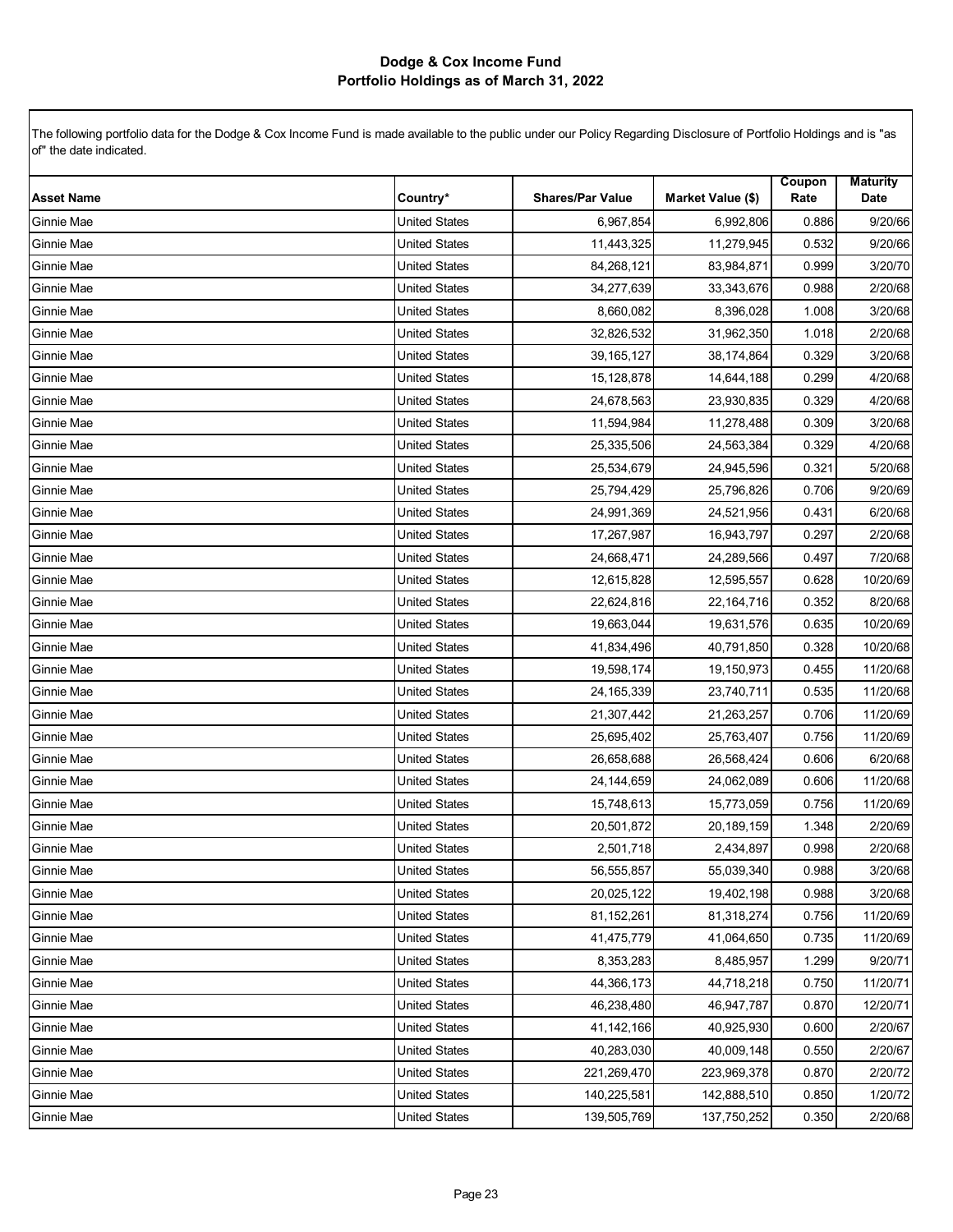| <b>Asset Name</b>         | Country*             | <b>Shares/Par Value</b> | Market Value (\$) | Coupon<br>Rate | <b>Maturity</b><br>Date |
|---------------------------|----------------------|-------------------------|-------------------|----------------|-------------------------|
| Ginnie Mae                | <b>United States</b> | 84,292,912              | 83,888,046        | 0.458          | 8/20/68                 |
| Ginnie Mae                | <b>United States</b> | 49,385,637              | 49,430,291        | 0.540          | 2/20/68                 |
| Ginnie Mae                | <b>United States</b> | 117,514,194             | 117,627,102       | 0.550          | 1/20/68                 |
| Ginnie Mae                | <b>United States</b> | 174,757,720             | 174,923,757       | 0.550          | 2/20/68                 |
| Ginnie Mae                | <b>United States</b> | 51,283,713              | 51,808,043        | 0.800          | 2/20/72                 |
| Ginnie Mae                | <b>United States</b> | 134,357,064             | 135,438,219       | 1.150          | 5/01/72                 |
| Goldman Sachs Group, Inc. | <b>United States</b> | 532,975,000             | 533,001,649       | 3.615          | 3/15/28                 |
| GSMPS Mortgage Loan Trust | <b>United States</b> | 2,124,016               | 2,232,449         | 8.500          | 6/25/34                 |
| HCA Healthcare, Inc.      | <b>United States</b> | 11,007,000              | 11,617,948        | 5.250          | 6/15/26                 |
| HCA Healthcare, Inc.      | <b>United States</b> | 39,705,000              | 40,471,414        | 4.125          | 6/15/29                 |
| HCA Healthcare, Inc.      | <b>United States</b> | 19,235,000              | 20,742,136        | 5.125          | 6/15/39                 |
| HCA Healthcare, Inc.      | <b>United States</b> | 40,844,000              | 39,908,373        | 3.125          | 3/15/27                 |
| HCA Healthcare, Inc.      | <b>United States</b> | 188,872,000             | 185,086,025       | 3.625          | 3/15/32                 |
| <b>HSBC Holdings PLC</b>  | United Kingdom       | 223,527,000             | 271,010,054       | 6.500          | 5/02/36                 |
| <b>HSBC Holdings PLC</b>  | United Kingdom       | 189,027,000             | 230, 170, 942     | 6.500          | 9/15/37                 |
| <b>HSBC Holdings PLC</b>  | United Kingdom       | 10,598,000              | 13,232,026        | 6.800          | 6/01/38                 |
| <b>HSBC Holdings PLC</b>  | United Kingdom       | 114,950,000             | 117,947,321       | 4.300          | 3/08/26                 |
| <b>HSBC Holdings PLC</b>  | United Kingdom       | 132,355,000             | 133,656,480       | 3.950          | 5/18/24                 |
| <b>HSBC Holdings PLC</b>  | United Kingdom       | 65,743,000              | 70,213,845        | 4.950          | 3/31/30                 |
| <b>HSBC Holdings PLC</b>  | United Kingdom       | 105,275,000             | 97,298,407        | 2.848          | 6/04/31                 |
| <b>HSBC Holdings PLC</b>  | United Kingdom       | 32,125,000              | 28,492,048        | 2.357          | 8/18/31                 |
| <b>HSBC Holdings PLC</b>  | United Kingdom       | 155,274,000             | 147,407,923       | 0.976          | 5/24/25                 |
| <b>HSBC Holdings PLC</b>  | United Kingdom       | 156,300,000             | 160,626,096       | 4.762          | 3/29/33                 |
| Imperial Brands PLC       | United Kingdom       | 2,150,000               | 2,102,966         | 3.500          | 7/26/26                 |
| Imperial Brands PLC       | United Kingdom       | 202,125,000             | 198,276,027       | 3.875          | 7/26/29                 |
| Imperial Brands PLC       | United Kingdom       | 597,692,000             | 602,826,563       | 4.250          | 7/21/25                 |
| JPMorgan Chase & Co.      | <b>United States</b> | 80,637,000              | 108,391,567       | 8.750          | 9/01/30                 |
| JPMorgan Chase & Co.      | <b>United States</b> | 118,674,000             | 122,802,015       | 4.125          | 12/15/26                |
| JPMorgan Chase & Co.      | <b>United States</b> | 130,835,000             | 135,088,484       | 4.250          | 10/01/27                |
| JPMorgan Chase & Co.      | <b>United States</b> | 9,930,000               | 9,383,065         | 2.739          | 10/15/30                |
| JPMorgan Chase & Co.      | <b>United States</b> | 364,895,000             | 386,766,113       | 4.493          | 3/24/31                 |
| JPMorgan Chase & Co.      | <b>United States</b> | 67,355,000              | 62,439,360        | 2.522          | 4/22/31                 |
| JPMorgan Chase & Co.      | <b>United States</b> | 121,783,000             | 113,951,948       | 2.956          | 5/13/31                 |
| Kinder Morgan, Inc.       | <b>United States</b> | 50,356,000              | 58,877,292        | 6.500          | 2/01/37                 |
| Kinder Morgan, Inc.       | <b>United States</b> | 96,214,000              | 120,321,357       | 6.950          | 1/15/38                 |
| Kinder Morgan, Inc.       | <b>United States</b> | 71,826,000              | 84,775,329        | 6.500          | 9/01/39                 |
| Kinder Morgan, Inc.       | <b>United States</b> | 77,997,000              | 79,840,346        | 5.000          | 8/15/42                 |
| Kinder Morgan, Inc.       | <b>United States</b> | 73,148,000              | 75,235,410        | 5.000          | 3/01/43                 |
| Kinder Morgan, Inc.       | <b>United States</b> | 81,304,000              | 88,410,945        | 5.500          | 3/01/44                 |
| Kinder Morgan, Inc.       | <b>United States</b> | 68,607,000              | 73,853,260        | 5.400          | 9/01/44                 |
| Kinder Morgan, Inc.       | <b>United States</b> | 17,277,000              | 18,777,520        | 5.200          | 3/01/48                 |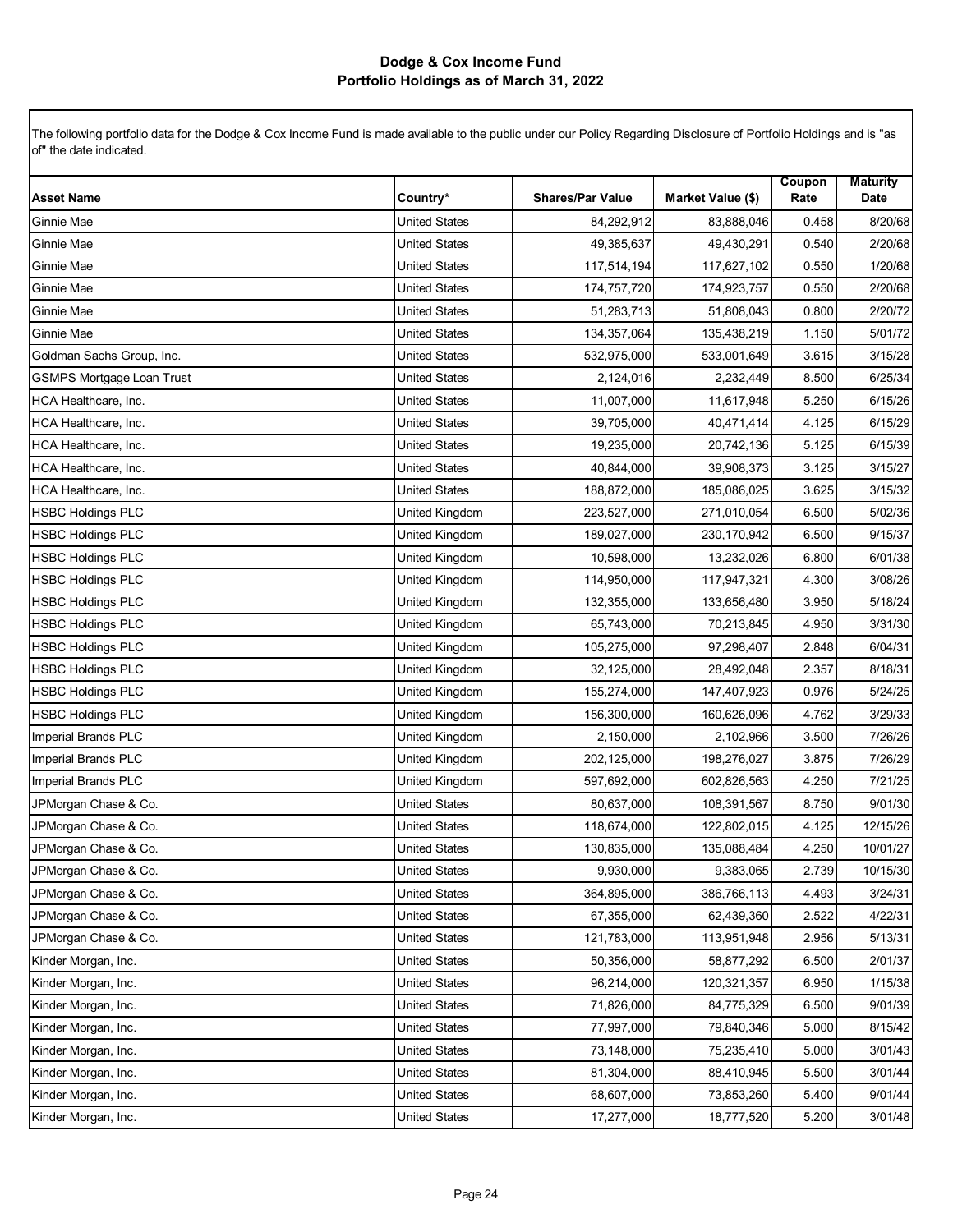| <b>Asset Name</b>                          | Country*             | <b>Shares/Par Value</b> | Market Value (\$) | Coupon<br>Rate | <b>Maturity</b><br>Date |
|--------------------------------------------|----------------------|-------------------------|-------------------|----------------|-------------------------|
|                                            |                      |                         |                   |                |                         |
| L.A. Unified School District GO            | <b>United States</b> | 6,030,000               | 7,144,576         | 5.750          | 7/01/34                 |
| L.A. Unified School District GO            | United States        | 183,745,000             | 233,319,493       | 6.758          | 7/01/34                 |
| Lloyds Banking Group PLC                   | United Kingdom       | 44,170,000              | 45,079,016        | 4.582          | 12/10/25                |
| Lloyds Banking Group PLC                   | United Kingdom       | 216,152,000             | 220,865,065       | 4.500          | 11/04/24                |
| Lloyds Banking Group PLC                   | United Kingdom       | 54,102,000              | 55,347,137        | 4.650          | 3/24/26                 |
| Lloyds Banking Group PLC                   | United Kingdom       | 69,800,000              | 69,595,698        | 3.750          | 3/18/28                 |
| LyondellBasell Industries NV               | <b>United States</b> | 34,310,000              | 33,886,329        | 4.200          | 5/01/50                 |
| Macy's, Inc.                               | <b>United States</b> | 11,932,000              | 10,172,030        | 4.500          | 12/15/34                |
| Macy's, Inc.                               | <b>United States</b> | 55,190,000              | 58,915,325        | 6.700          | 7/15/34                 |
| Microchip Technology, Inc.                 | <b>United States</b> | 22,155,000              | 20,975,703        | 0.983          | 9/01/24                 |
| NatWest Group PLC                          | United Kingdom       | 251,157,000             | 229,612,195       | 1.642          | 6/14/27                 |
| NatWest Group PLC                          | United Kingdom       | 19,542,000              | 20, 158, 734      | 6.100          | 6/10/23                 |
| NatWest Group PLC                          | United Kingdom       | 261,772,000             | 272,975,559       | 6.000          | 12/19/23                |
| NatWest Group PLC                          | United Kingdom       | 345,692,000             | 353,959,318       | 6.125          | 12/15/22                |
| NatWest Group PLC                          | United Kingdom       | 21,880,000              | 22,542,826        | 5.125          | 5/28/24                 |
| Navient Student Loan Trust                 | <b>United States</b> | 119,429,000             | 119,757,071       | 1.457          | 9/27/66                 |
| Navient Student Loan Trust                 | <b>United States</b> | 239,844,131             | 238,546,166       | 1.257          | 7/26/66                 |
| Navient Student Loan Trust                 | <b>United States</b> | 96,785,000              | 96,366,037        | 1.177          | 3/25/67                 |
| Navient Student Loan Trust                 | <b>United States</b> | 220,246,439             | 215,937,758       | 1.157          | 2/25/70                 |
| Navient Student Loan Trust                 | <b>United States</b> | 222,036,460             | 222,549,520       | 1.607          | 3/25/66                 |
| Navient Student Loan Trust                 | <b>United States</b> | 369,329,000             | 368,532,874       | 1.507          | 7/26/66                 |
| Navient Student Loan Trust                 | United States        | 150,828,000             | 154,049,309       | 1.757          | 3/25/66                 |
| Navient Student Loan Trust                 | <b>United States</b> | 238,848,296             | 235,876,044       | 1.607          | 7/26/66                 |
| Navient Student Loan Trust                 | <b>United States</b> | 181,973,000             | 181,986,648       | 1.257          | 3/25/67                 |
| Navient Student Loan Trust                 | <b>United States</b> | 191,873,101             | 188,707,578       | 1.137          | 6/27/67                 |
| Navient Student Loan Trust                 | <b>United States</b> | 96,258,276              | 97,517,007        | 1.457          | 2/27/68                 |
| Navient Student Loan Trust                 | <b>United States</b> | 61,623,402              | 61,487,516        | 1.287          | 7/25/68                 |
| Navient Student Loan Trust                 | <b>United States</b> | 63,945,000              | 63,634,023        | 1.267          | 7/25/68                 |
| Navient Student Loan Trust                 | <b>United States</b> | 66,167,458              | 66,592,220        | 1.040          | 8/26/69                 |
| Navient Student Loan Trust                 | <b>United States</b> | 51,556,250              | 51,105,467        | 1.057          | 12/26/69                |
| Navient Student Loan Trust                 | United States        | 87,928,455              | 86,935,690        | 0.700          | 2/25/70                 |
| Navient Student Loan Trust                 | <b>United States</b> | 244,660,435             | 245,937,048       | 1.707          | 6/25/65                 |
| Navient Student Loan Trust                 | <b>United States</b> | 165,009,456             | 165,454,388       | 1.507          | 12/27/66                |
| Navient Student Loan Trust (Private Loans) | <b>United States</b> | 9,396,484               | 9,421,252         | 2.880          | 12/16/58                |
| Navient Student Loan Trust (Private Loans) | <b>United States</b> | 3,778,251               | 3,789,072         | 2.740          | 2/15/29                 |
| Navient Student Loan Trust 2020-1          | United States        | 42,916,029              | 43,129,073        | 1.507          | 6/25/69                 |
| New Jersey Turnpike Authority RB           | <b>United States</b> | 40,655,000              | 59,218,906        | 7.414          | 1/01/40                 |
| New Jersey Turnpike Authority RB           | <b>United States</b> | 146,837,000             | 208,337,005       | 7.102          | 1/01/41                 |
| Nordstrom, Inc.                            | <b>United States</b> | 19,907,000              | 21,723,514        | 6.950          | 3/15/28                 |
| Occidental Petroleum Corp.                 | <b>United States</b> | 61,615,000              | 60,536,738        | 3.200          | 8/15/26                 |
| Occidental Petroleum Corp.                 | <b>United States</b> | 150,285,000             | 148,030,725       | 3.500          | 8/15/29                 |
|                                            |                      |                         |                   |                |                         |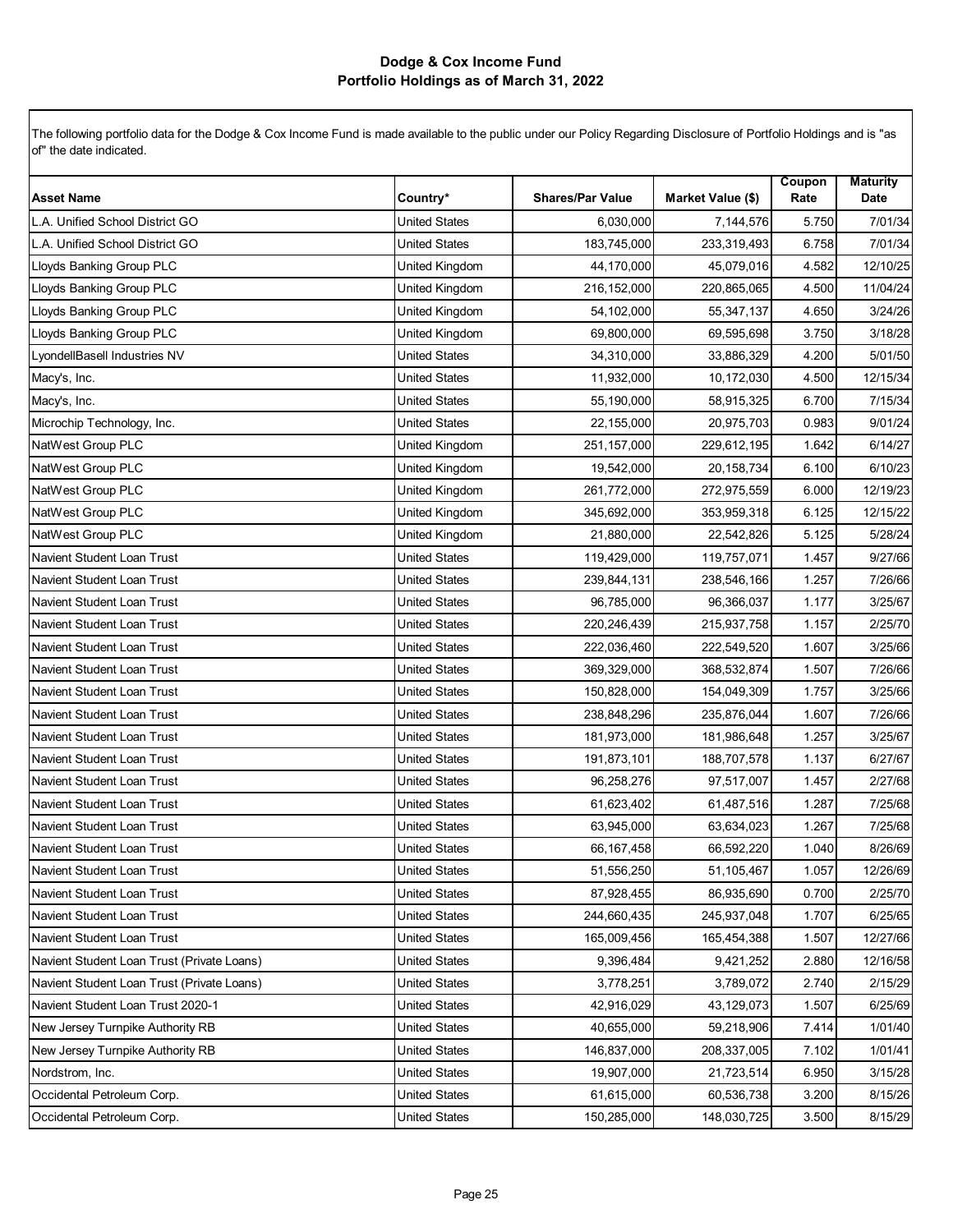| <b>Asset Name</b>                          | Country*             | <b>Shares/Par Value</b> | Market Value (\$) | Coupon<br>Rate | <b>Maturity</b><br>Date |
|--------------------------------------------|----------------------|-------------------------|-------------------|----------------|-------------------------|
| Occidental Petroleum Corp.                 | <b>United States</b> | 209,901,000             | 208,326,743       | 2.900          | 8/15/24                 |
| Occidental Petroleum Corp.                 | <b>United States</b> | 10,695,000              | 10,106,775        | 4.300          | 8/15/39                 |
| Oracle Corp.                               | <b>United States</b> | 130,470,000             | 120,366,736       | 2.950          | 4/01/30                 |
| Oracle Corp.                               | <b>United States</b> | 28,275,000              | 24,528,177        | 3.600          | 4/01/40                 |
| Oracle Corp.                               | <b>United States</b> | 32,153,000              | 26,666,486        | 3.600          | 4/01/50                 |
| Petroleo Brasileiro SA                     | <b>Brazil</b>        | 18,890,000              | 19,693,958        | 7.250          | 3/17/44                 |
| Petroleo Brasileiro SA                     | <b>Brazil</b>        | 154,524,000             | 153,516,504       | 6.900          | 3/19/49                 |
| Petroleo Brasileiro SA                     | <b>Brazil</b>        | 274,213,000             | 273,872,976       | 5.093          | 1/15/30                 |
| Petroleo Brasileiro SA                     | <b>Brazil</b>        | 103,465,000             | 101,654,363       | 6.750          | 6/03/50                 |
| Petroleo Brasileiro SA                     | <b>Brazil</b>        | 4,141,000               | 4,192,763         | 5.600          | 1/03/31                 |
| Petroleos Mexicanos                        | Mexico               | 53,502,000              | 44,363,858        | 6.500          | 6/02/41                 |
| Petroleos Mexicanos                        | Mexico               | 135, 151, 000           | 108,092,418       | 6.375          | 1/23/45                 |
| Petroleos Mexicanos                        | Mexico               | 66,966,000              | 54,436,661        | 6.750          | 9/21/47                 |
| Petroleos Mexicanos                        | Mexico               | 60,056,000              | 47,210,022        | 6.350          | 2/12/48                 |
| Petroleos Mexicanos                        | Mexico               | 398,811,000             | 348,461,111       | 7.690          | 1/23/50                 |
| Petroleos Mexicanos                        | Mexico               | 80,170,000              | 65,066,774        | 6.950          | 1/28/60                 |
| Petroleos Mexicanos                        | Mexico               | 189,761,000             | 170,075,194       | 6.625          | 6/15/35                 |
| Petroleos Mexicanos                        | Mexico               | 425,231,000             | 403,969,450       | 6.700          | 2/16/32                 |
| Prosus NV                                  | Netherlands          | 190,546,000             | 166,933,540       | 3.680          | 1/21/30                 |
| Prosus NV                                  | Netherlands          | 480,765,000             | 399,364,024       | 3.061          | 7/13/31                 |
| Prosus NV                                  | Netherlands          | 42,850,000              | 37,702,859        | 4.193          | 1/19/32                 |
| Prosus NV                                  | Netherlands          | 336,185,000             | 285,823,784       | 4.987          | 1/19/52                 |
| Prosus NV                                  | Netherlands          | 195,473,000             | 189,557,987       | 4.850          | 7/06/27                 |
| <b>RELX PLC</b>                            | United Kingdom       | 58,740,000              | 60,252,192        | 4.000          | 3/18/29                 |
| Rio Oil Finance Trust                      | <b>Brazil</b>        | 232,845,194             | 243,323,228       | 9.250          | 7/06/24                 |
| Rio Oil Finance Trust                      | <b>Brazil</b>        | 175,037,999             | 192,541,799       | 9.750          | 1/06/27                 |
| <b>Rio Oil Finance Trust</b>               | <b>Brazil</b>        | 188,649,876             | 202,798,616       | 8.200          | 4/06/28                 |
| Seasoned Credit Risk Transfer Trust 2017-4 | <b>United States</b> | 12,193,931              | 12,577,959        | 4.500          | 6/25/57                 |
| <b>SLM Student Loan Trust</b>              | <b>United States</b> | 56,387,112              | 55,073,179        | 0.808          | 10/25/64                |
| <b>SLM Student Loan Trust</b>              | <b>United States</b> | 25,266,969              | 24,622,290        | 0.808          | 10/25/64                |
| <b>SLM Student Loan Trust</b>              | United States        | 109,167,121             | 106,952,470       | 0.888          | 1/25/40                 |
| <b>SLM Student Loan Trust</b>              | <b>United States</b> | 13,626,000              | 12,994,063        | 0.428          | 7/25/40                 |
| <b>SLM Student Loan Trust</b>              | <b>United States</b> | 25,944,006              | 26,020,027        | 1.657          | 10/25/34                |
| Small Business Admin. - 504 Program        | <b>United States</b> | 37,205                  | 37,419            | 5.100          | 12/01/22                |
| Small Business Admin. - 504 Program        | <b>United States</b> | 3,824                   | 3,861             | 4.350          | 7/01/23                 |
| Small Business Admin. - 504 Program        | United States        | 147,689                 | 148,743           | 4.870          | 12/01/24                |
| Small Business Admin. - 504 Program        | <b>United States</b> | 290,913                 | 293,039           | 4.625          | 2/01/25                 |
| Small Business Admin. - 504 Program        | <b>United States</b> | 11,148                  | 11,280            | 5.110          | 4/01/25                 |
| Small Business Admin. - 504 Program        | <b>United States</b> | 486,983                 | 491,648           | 4.840          | 5/01/25                 |
| Small Business Admin. - 504 Program        | <b>United States</b> | 552,426                 | 556,278           | 4.750          | 7/01/25                 |
| Small Business Admin. - 504 Program        | <b>United States</b> | 5,068                   | 5,139             | 5.110          | 8/01/25                 |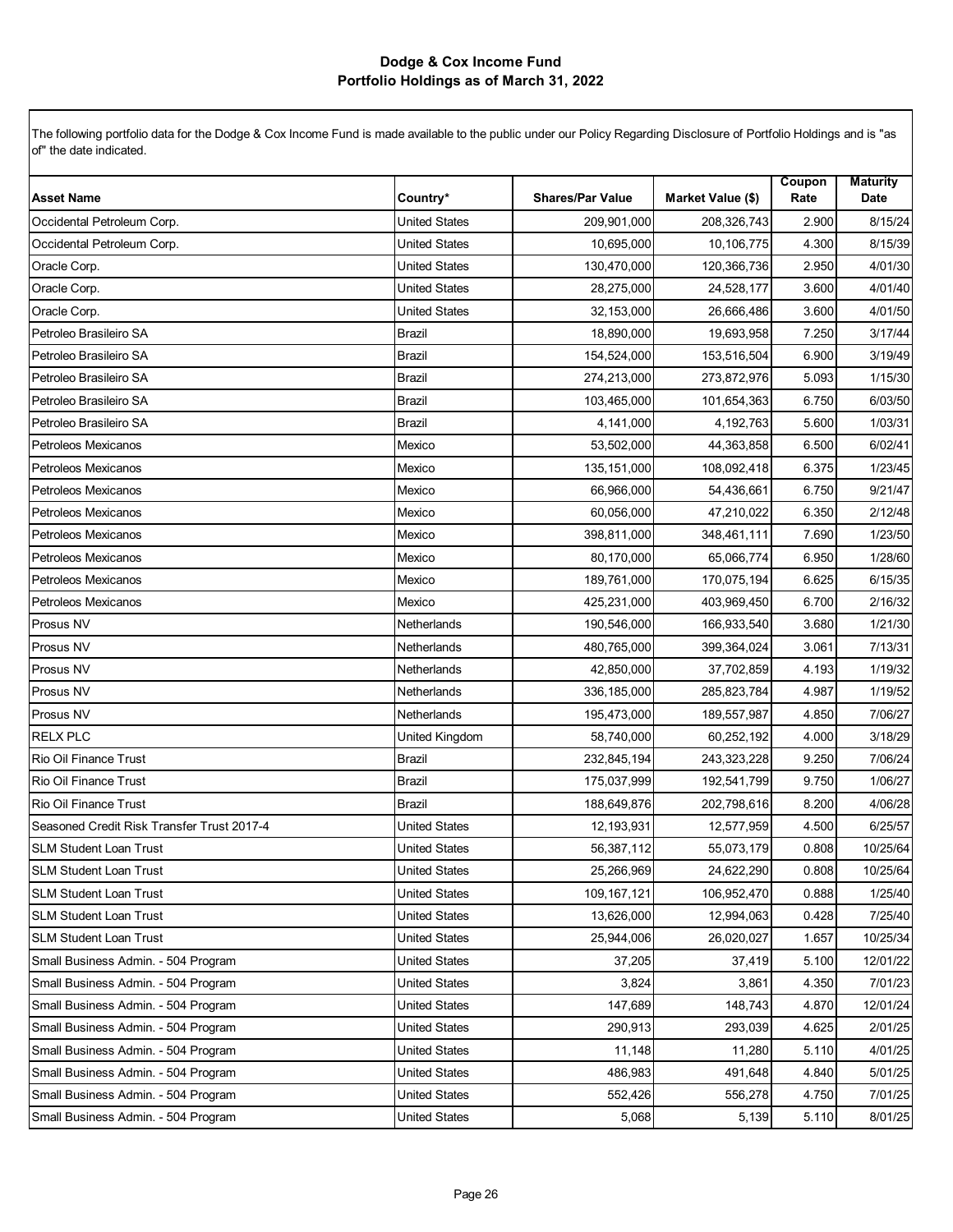| <b>Asset Name</b>                                                                                    | Country*                                     | <b>Shares/Par Value</b>    | Market Value (\$)          | Coupon<br>Rate | <b>Maturity</b><br>Date |
|------------------------------------------------------------------------------------------------------|----------------------------------------------|----------------------------|----------------------------|----------------|-------------------------|
| Small Business Admin. - 504 Program                                                                  | <b>United States</b>                         | 696,132                    | 694,903                    | 4.760          | 9/01/25                 |
| Small Business Admin. - 504 Program                                                                  | United States                                | 566,706                    | 575,174                    | 5.210          | 1/01/26                 |
| Small Business Admin. - 504 Program                                                                  | <b>United States</b>                         | 157,267                    | 160,581                    | 5.350          | 2/01/26                 |
| Small Business Admin. - 504 Program                                                                  | <b>United States</b>                         | 754,922                    | 771,053                    | 5.570          | 3/01/26                 |
| Small Business Admin. - 504 Program                                                                  | <b>United States</b>                         | 1,360,923                  | 1,394,006                  | 6.070          | 7/01/26                 |
| Small Business Admin. - 504 Program                                                                  | <b>United States</b>                         | 13,260                     | 13,730                     | 5.700          | 8/01/26                 |
| Small Business Admin. - 504 Program                                                                  |                                              |                            |                            |                | 9/01/26                 |
| Small Business Admin. - 504 Program                                                                  | United States<br><b>United States</b>        | 20,193<br>584,800          | 20,616<br>593,361          | 5.540<br>5.370 | 10/01/26                |
| Small Business Admin. - 504 Program                                                                  | <b>United States</b>                         | 640,446                    | 647,574                    | 5.120          | 12/01/26                |
|                                                                                                      | <b>United States</b>                         |                            |                            |                |                         |
| Small Business Admin. - 504 Program                                                                  | <b>United States</b>                         | 1,218,662                  | 1,245,125                  | 5.320          | 1/01/27                 |
| Small Business Admin. - 504 Program                                                                  |                                              | 1,885,434                  | 1,918,430                  | 5.230          | 3/01/27                 |
| Small Business Admin. - 504 Program<br>Small Business Admin. - 504 Program                           | <b>United States</b><br><b>United States</b> | 1,865,523<br>1,384,065     | 1,905,573<br>1,432,260     | 5.320<br>5.820 | 4/01/27<br>7/01/27      |
| SMB Private Education Loan Trust (Private Loans)                                                     | <b>United States</b>                         | 12,734,887                 | 12,465,733                 | 2.820          | 10/15/35                |
| SMB Private Education Loan Trust (Private Loans)                                                     | <b>United States</b>                         | 11,383,122                 |                            |                |                         |
|                                                                                                      | <b>United States</b>                         |                            | 11,309,006                 | 2.880          | 9/15/34                 |
| SMB Private Education Loan Trust (Private Loans)                                                     |                                              | 44,558,547                 | 40,974,338                 | 1.070          | 1/15/53                 |
| SMB Private Education Loan Trust (Private Loans)<br>SMB Private Education Loan Trust (Private Loans) | United States<br><b>United States</b>        | 39,854,444<br>54,674,420   | 39,570,014<br>54,820,532   | 3.600<br>3.500 | 1/15/37<br>2/15/36      |
| State of California GO                                                                               | <b>United States</b>                         | 80,146,000                 | 110,457,129                | 7.500          | 4/01/34                 |
| State of California GO                                                                               | <b>United States</b>                         | 183,965,000                | 258,930,406                | 7.300          | 10/01/39                |
| State of Illinois GO                                                                                 | <b>United States</b>                         | 356,525,000                | 379,131,323                | 5.100          | 6/01/33                 |
|                                                                                                      |                                              | 270,096,000                | 270, 177, 029              | 5.625          | 5/20/75                 |
| TC Energy Corp.<br>TC Energy Corp.                                                                   | Canada<br>Canada                             | 186,751,000                | 188,764,176                | 5.875          | 8/15/76                 |
| TC Energy Corp.                                                                                      | Canada                                       | 287,866,000                | 283,548,010                | 5.300          | 3/15/77                 |
|                                                                                                      | Canada                                       | 154,028,000                | 153,719,944                | 5.500          | 9/15/79                 |
| TC Energy Corp.                                                                                      | Canada                                       | 68,625,000                 | 69,377,816                 | 5.600          | 3/07/82                 |
| TC Energy Corp.<br>Telecom Italia SPA                                                                |                                              |                            |                            |                |                         |
| Telecom Italia SPA                                                                                   | Italy                                        | 69,968,000                 | 68,043,880                 | 7.200          | 7/18/36<br>6/04/38      |
| Telecom Italia SPA                                                                                   | Italy                                        | 175,032,000<br>360,336,000 | 178,498,509<br>363,038,520 | 7.721<br>5.303 | 5/30/24                 |
| The Southern Co.                                                                                     | Italy<br><b>United States</b>                | 296,814,000                | 287, 167, 545              | 4.000          | 1/15/51                 |
| The Southern Co.                                                                                     | <b>United States</b>                         | 134,716,000                | 124,214,888                | 3.750          | 9/15/51                 |
| The Walt Disney Co.                                                                                  | <b>United States</b>                         | 75,362,000                 | 100,362,592                | 6.650          | 11/15/37                |
| The Williams Companies, Inc.                                                                         | <b>United States</b>                         | 109,165,000                | 107,927,592                | 3.500          | 11/15/30                |
| T-Mobile U.S., Inc.                                                                                  | <b>United States</b>                         | 51,475,000                 | 51,693,407                 | 4.375          | 4/15/40                 |
| T-Mobile U.S., Inc.                                                                                  | United States                                | 30,705,000                 | 31,062,894                 | 4.500          | 4/15/50                 |
| T-Mobile U.S., Inc.                                                                                  | <b>United States</b>                         | 166,820,000                | 167,460,445                | 3.875          | 4/15/30                 |
| T-Mobile U.S., Inc.                                                                                  | <b>United States</b>                         | 109,975,000                | 103,629,443                | 2.250          | 2/15/26                 |
| T-Mobile U.S., Inc.                                                                                  | <b>United States</b>                         | 111,555,000                | 106,103,307                | 3.375          | 4/15/29                 |
| T-Mobile U.S., Inc.                                                                                  | <b>United States</b>                         | 111,490,000                | 104,909,860                | 3.500          | 4/15/31                 |
| T-Mobile U.S., Inc.                                                                                  | <b>United States</b>                         | 94,035,000                 | 79,971,138                 | 3.400          | 10/15/52                |
|                                                                                                      |                                              |                            |                            |                |                         |
| U.S. Treasury Note/Bond                                                                              | <b>United States</b>                         | 500,000,000                | 462,617,190                | 0.250          | 8/31/25                 |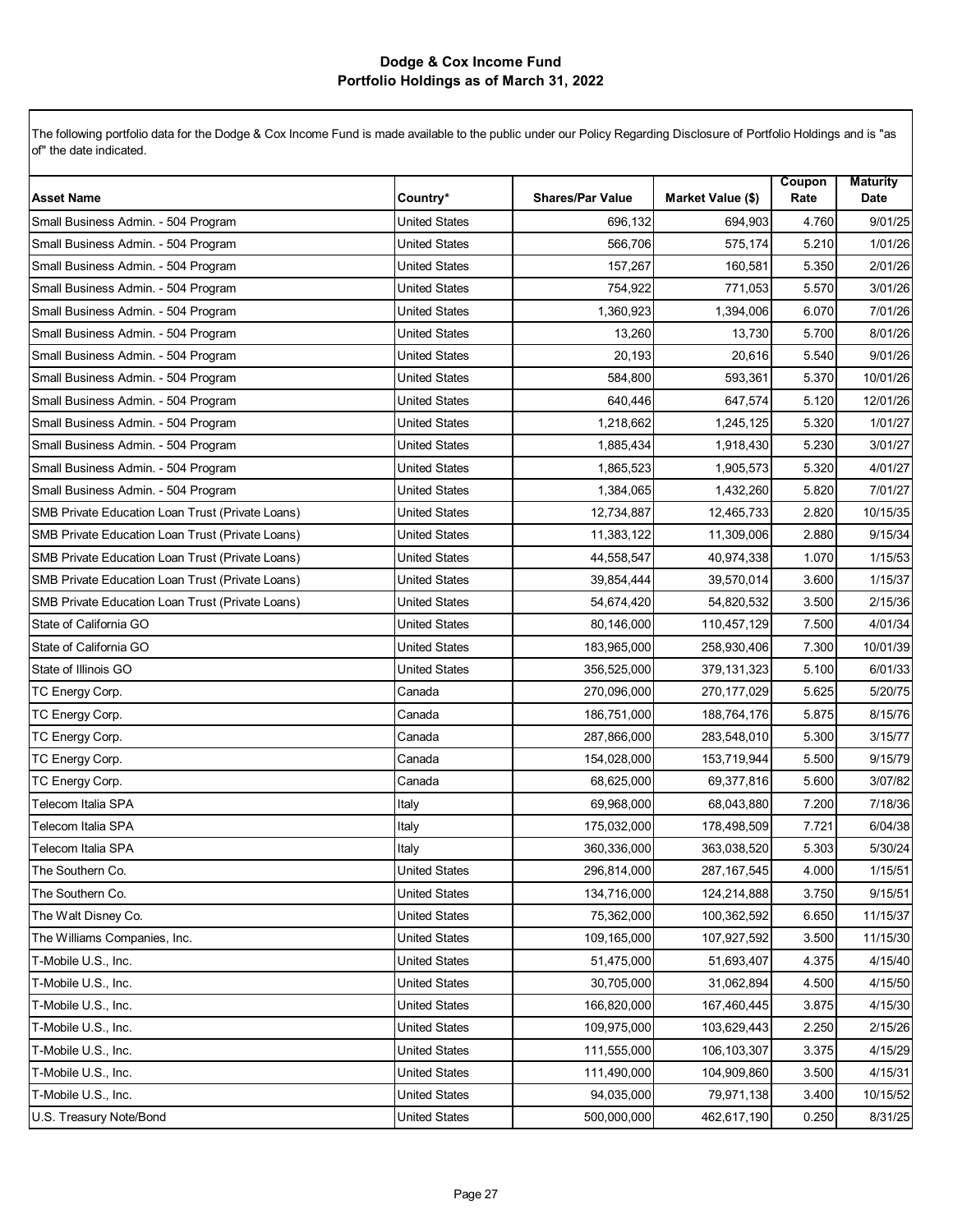|                                  |                      |                         |                   | Coupon | <b>Maturity</b> |
|----------------------------------|----------------------|-------------------------|-------------------|--------|-----------------|
| <b>Asset Name</b>                | Country*             | <b>Shares/Par Value</b> | Market Value (\$) | Rate   | Date            |
| U.S. Treasury Note/Bond          | <b>United States</b> | 200,000,000             | 184,906,250       | 0.375  | 11/30/25        |
| U.S. Treasury Note/Bond          | United States        | 900,000,000             | 831,058,596       | 0.375  | 12/31/25        |
| U.S. Treasury Note/Bond          | <b>United States</b> | 500,000,000             | 495,156,250       | 0.125  | 12/31/22        |
| U.S. Treasury Note/Bond          | <b>United States</b> | 500,000,000             | 462,265,625       | 0.500  | 2/28/26         |
| U.S. Treasury Note/Bond          | <b>United States</b> | 800,000,000             | 768,500,000       | 0.250  | 3/15/24         |
| U.S. Treasury Note/Bond          | <b>United States</b> | 300,000,000             | 279,761,718       | 0.750  | 3/31/26         |
| U.S. Treasury Note/Bond          | United States        | 1,000,000,000           | 960,546,880       | 0.375  | 4/15/24         |
| U.S. Treasury Note/Bond          | <b>United States</b> | 1,000,000,000           | 931,406,250       | 0.750  | 4/30/26         |
| U.S. Treasury Note/Bond          | <b>United States</b> | 2,060,000,000           | 2,023,628,125     | 0.125  | 4/30/23         |
| U.S. Treasury Note/Bond          | <b>United States</b> | 1,200,000,000           | 1,146,984,372     | 0.250  | 5/15/24         |
| U.S. Treasury Note/Bond          | <b>United States</b> | 500,000,000             | 489,785,155       | 0.125  | 5/31/23         |
| U.S. Treasury Note/Bond          | United States        | 300,000,000             | 279,023,436       | 0.750  | 5/31/26         |
| U.S. Treasury Note/Bond          | <b>United States</b> | 899,000,000             | 839,651,958       | 0.875  | 6/30/26         |
| U.S. Treasury Note/Bond          | <b>United States</b> | 711,830,000             | 695,786,021       | 0.125  | 6/30/23         |
| U.S. Treasury Note/Bond          | <b>United States</b> | 500,000,000             | 487,402,345       | 0.125  | 7/31/23         |
| U.S. Treasury Note/Bond          | <b>United States</b> | 350,000,000             | 324,392,579       | 0.750  | 8/31/26         |
| Ultrapar Participacoes SA        | Brazil               | 152,925,000             | 155,218,875       | 5.250  | 10/06/26        |
| <b>Ultrapar Participacoes SA</b> | <b>Brazil</b>        | 221,190,000             | 218,436,185       | 5.250  | 6/06/29         |
| UMBS TBA                         | <b>United States</b> | 5,000,000,000           | 4,890,625,000     | 3.000  | 4/01/52         |
| UMBS TBA                         | <b>United States</b> | 852,034,000             | 831,446,575       | 3.000  | 5/01/52         |
| <b>UMBS TBA</b>                  | <b>United States</b> | 1,777,946,000           | 1,774,869,833     | 3.500  | 5/01/49         |
| UniCredit SPA                    | Italy                | 300,546,000             | 318,333,451       | 7.296  | 4/02/34         |
| <b>UniCredit SPA</b>             | Italy                | 138,975,000             | 132,797,144       | 5.459  | 6/30/35         |
| Union Pacific Corp.              | <b>United States</b> | 1,208,533               | 1,230,442         | 6.061  | 1/17/23         |
| Union Pacific Corp.              | <b>United States</b> | 96,738                  | 98,690            | 4.698  | 1/02/24         |
| Union Pacific Corp.              | <b>United States</b> | 1,885,770               | 1,998,119         | 5.082  | 1/02/29         |
| Union Pacific Corp.              | United States        | 14,791,126              | 16,267,928        | 5.866  | 7/02/30         |
| Union Pacific Corp.              | <b>United States</b> | 15,071,960              | 16,982,856        | 6.176  | 1/02/31         |
| <b>Unum Group</b>                | <b>United States</b> | 8,052,000               | 9,230,520         | 6.750  | 12/15/28        |
| Unum Group                       | <b>United States</b> | 18,694,000              | 21,760,160        | 7.250  | 3/15/28         |
| Verizon Communications, Inc.     | <b>United States</b> | 164,849,000             | 173,666,475       | 4.272  | 1/15/36         |
| VMware, Inc.                     | <b>United States</b> | 50,075,000              | 48,664,840        | 0.600  | 8/15/23         |
| VMware, Inc.                     | <b>United States</b> | 83,510,000              | 76,666,427        | 1.400  | 8/15/26         |
| Vodafone Group PLC               | United Kingdom       | 212,225,000             | 234,343,090       | 7.000  | 4/04/79         |
| Wells Fargo & Co.                | <b>United States</b> | 128,880,000             | 132,116,530       | 4.100  | 6/03/26         |
| Wells Fargo & Co.                | <b>United States</b> | 157,735,000             | 163,784,965       | 4.300  | 7/22/27         |
| Wells Fargo & Co.                | <b>United States</b> | 46,670,000              | 44,356,969        | 2.879  | 10/30/30        |
| Wells Fargo & Co.                | <b>United States</b> | 43,705,000              | 40,602,795        | 2.572  | 2/11/31         |
| Wells Fargo & Co.                | <b>United States</b> | 123,342,000             | 146,378,642       | 5.013  | 4/04/51         |
| Zoetis, Inc.                     | <b>United States</b> | 101,339,000             | 105,748,478       | 4.500  | 11/13/25        |
| <b>EXCHANGE TRADED FUNDS</b>     |                      |                         |                   |        |                 |